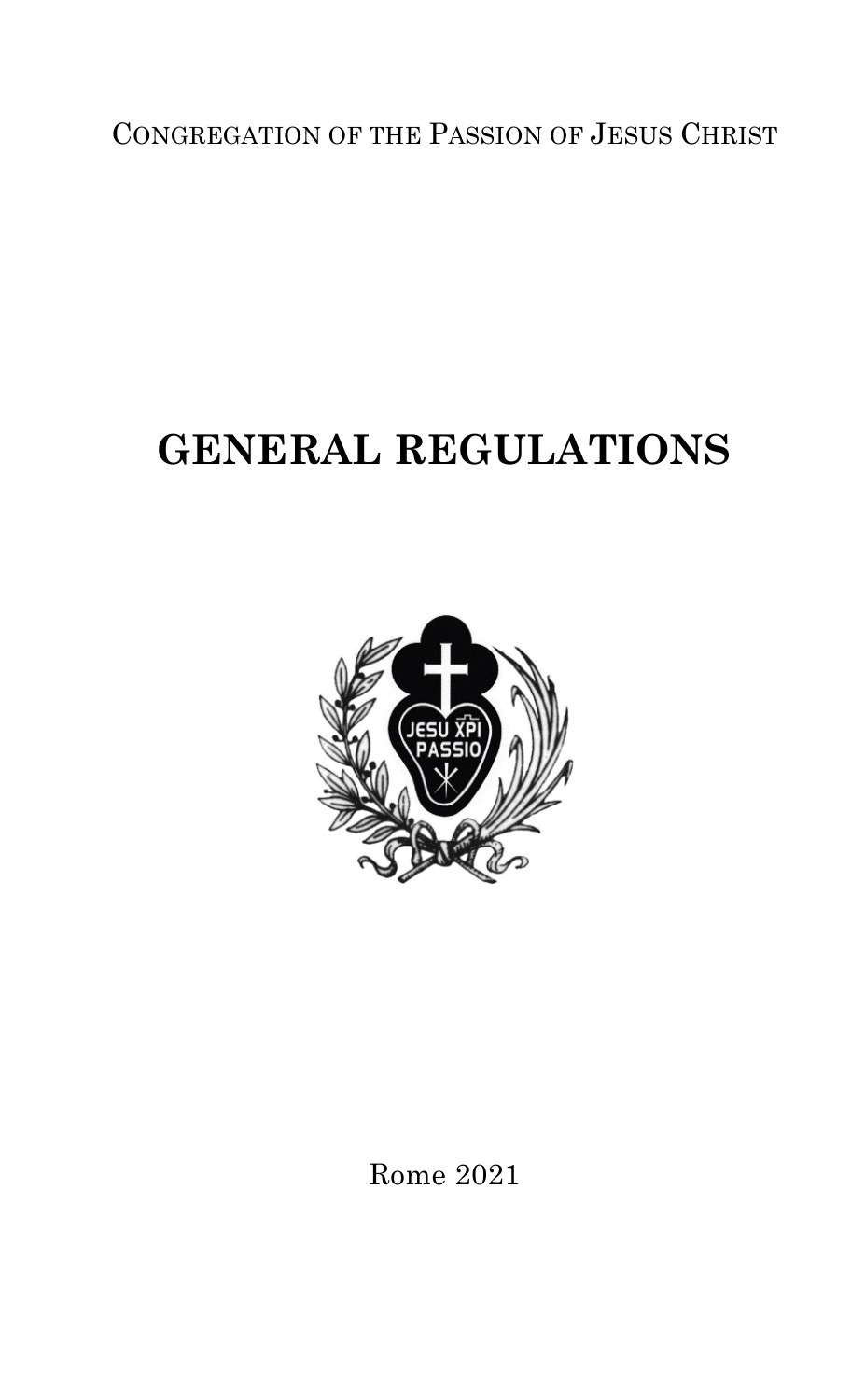GENERAL CURIA OF THE PASSIONISTS P.zza SS. Giovanni e Paolo, 13, Rome February 2021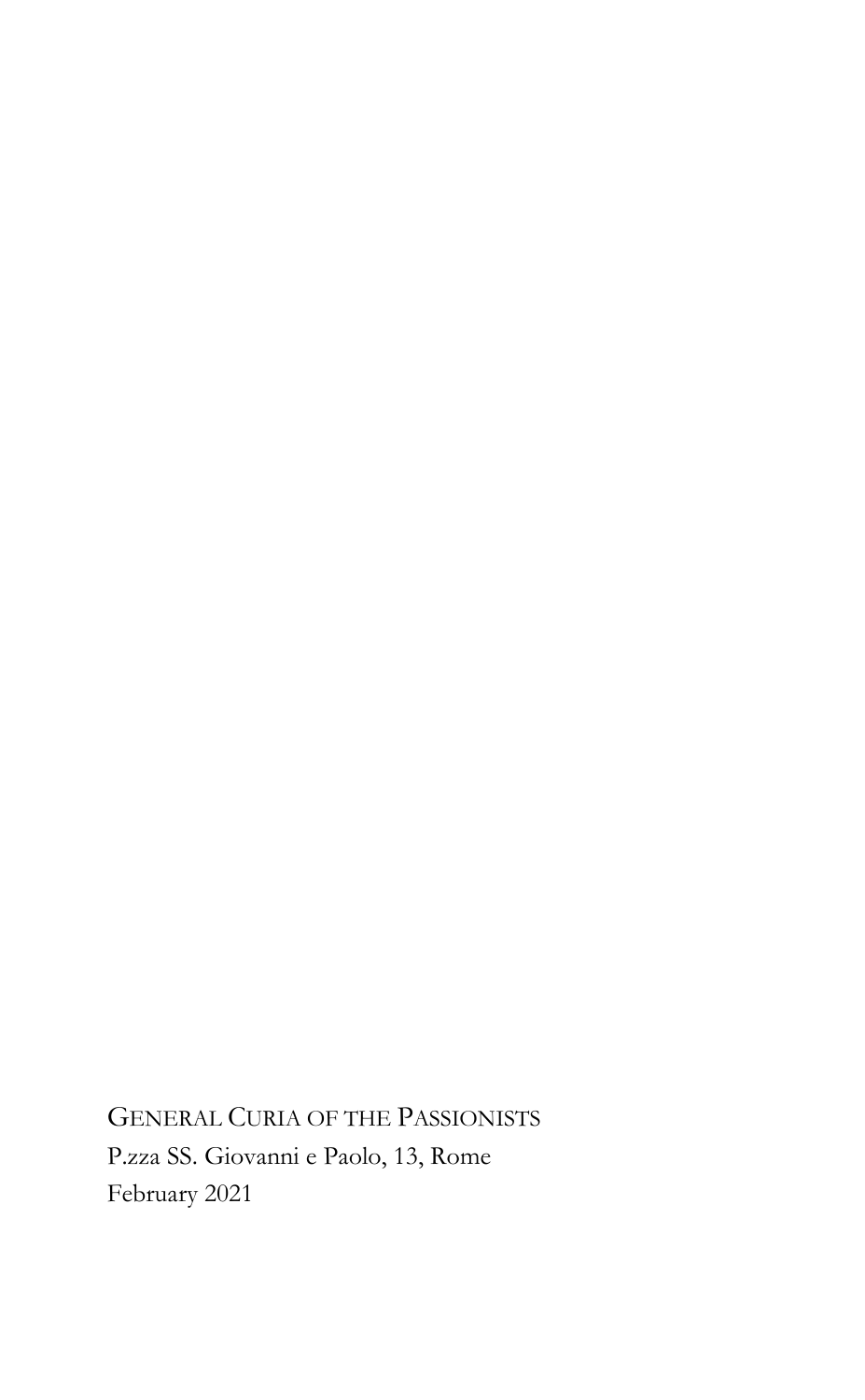

*Il Superiore Generale* dei Passionisti

### INTRODUCTION TO THE NEW EDITION OF THE GENERAL REGULATIONS

We are presenting a new edition of our General Regulations, incorporating the amendments and changes made by the 2012 and 2018 General Chapters.

The General Regulations are part of our 'proper law', but like any other code, they are to be understood as a 'means' and not an 'end'. They are a tool to help us preserve and transmit the values that unite us and characterize our way of life, in the awareness that the letter kills, but it is the Spirit that gives life.

St Paul of the Cross has given us a precious gift by calling us to live in community, to share our goods, to live authentically consecrated to God in the realisation of the memoria passionis. These great values, then, find expression in the small daily choices of life.

The norms contained in these Regulations are at the service of our mission and witness of life: they assure rights and recall duties, regulate possibilities and give practical procedural indications to develop practically our mission within the Church of God and at the service of the people of God.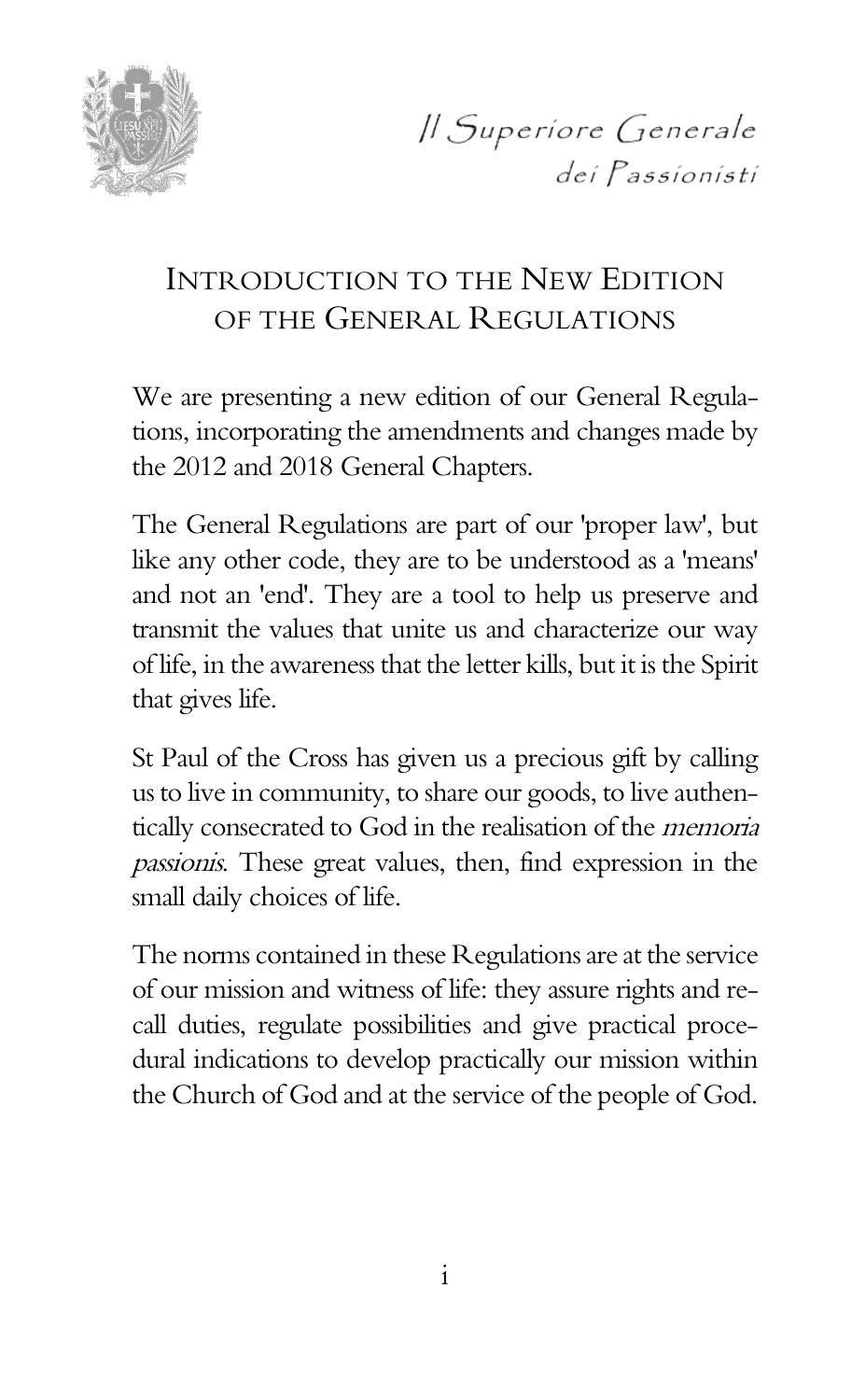Following are underlined some new features compared to previous editions:

- a) a new numbering: General Chapters XLVI (2012) and XLVII (2018) introduced some norms into the text that did not exist before, particularly with regard to 'Configurations', stable assets, the form of participation in the General Synod. This resulted in a slippage in numbering with an increase of at least 4 issues, compared to the previous edition. From now on, when citing the General Regulations, this new edition must therefore be taken into account (e.g. leave of absence from a religious house is now regulated by number 103 and no longer by number 99).
- b) a revised translation: General Chapter XLVII modified number 2 of the General Regulations, establishing that "the official texts of the Constitutions and General Regulations are those written in Italian". This rule is to be interpreted as valid especially for the new additions and changes that will be made from 2018 onwards. In this sense, for texts prior to that date, the reference point for their correct interpretation remains the original Latin text approved by the previous General Chapters, unless they have already been amended and modified by the aforementioned Chapters 2012 and 2018. For this reason, before proceeding with this publication and with the assistance of a Canon Lawyer, we have carried out a revision of the existing texts in the three official languages (Italian, Spanish and English) so that they would be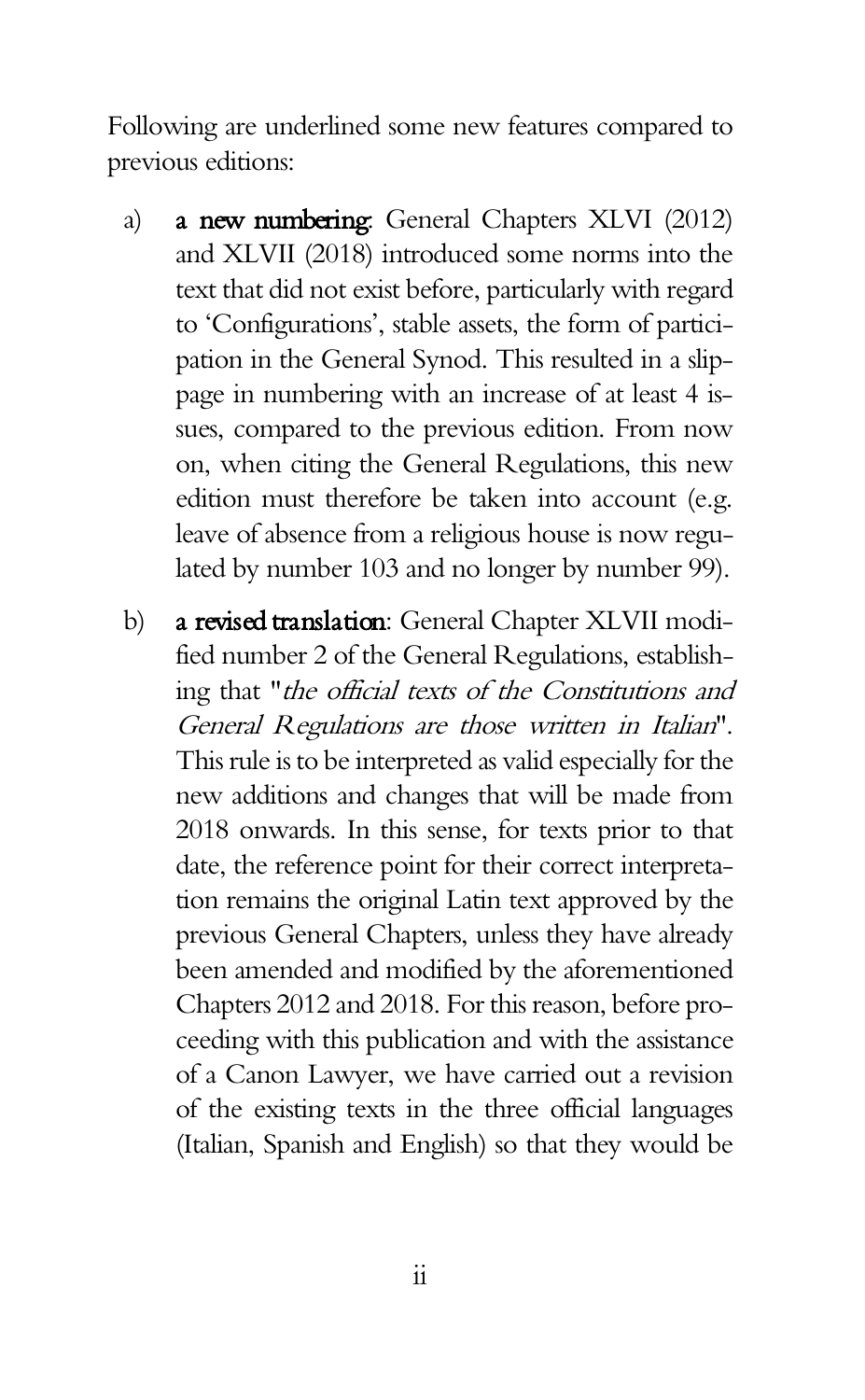more uniform and consistent in their formulation with the originally approved text.

The Italian, Spanish and English texts are provided by the General Curia. The translation into the other languages of the Congregation (Portuguese, French, Polish, Indonesian, Filipino, Korean, Japanese, German, Dutch, etc.) should refer to the Italian text. The General Secretary will be able to provide the Provincials, on request, with more precise indications on the changes and additions made, corresponding to the decisions taken by past General Chapters.

The General Regulations with the new numbering will come into effect from the present day of their publication.

Rome, 27 February 2021 Feast of St. Gabriel of our Lady of Sorrows

Hepo, of

Fr. Joachim Rego, CP Superior General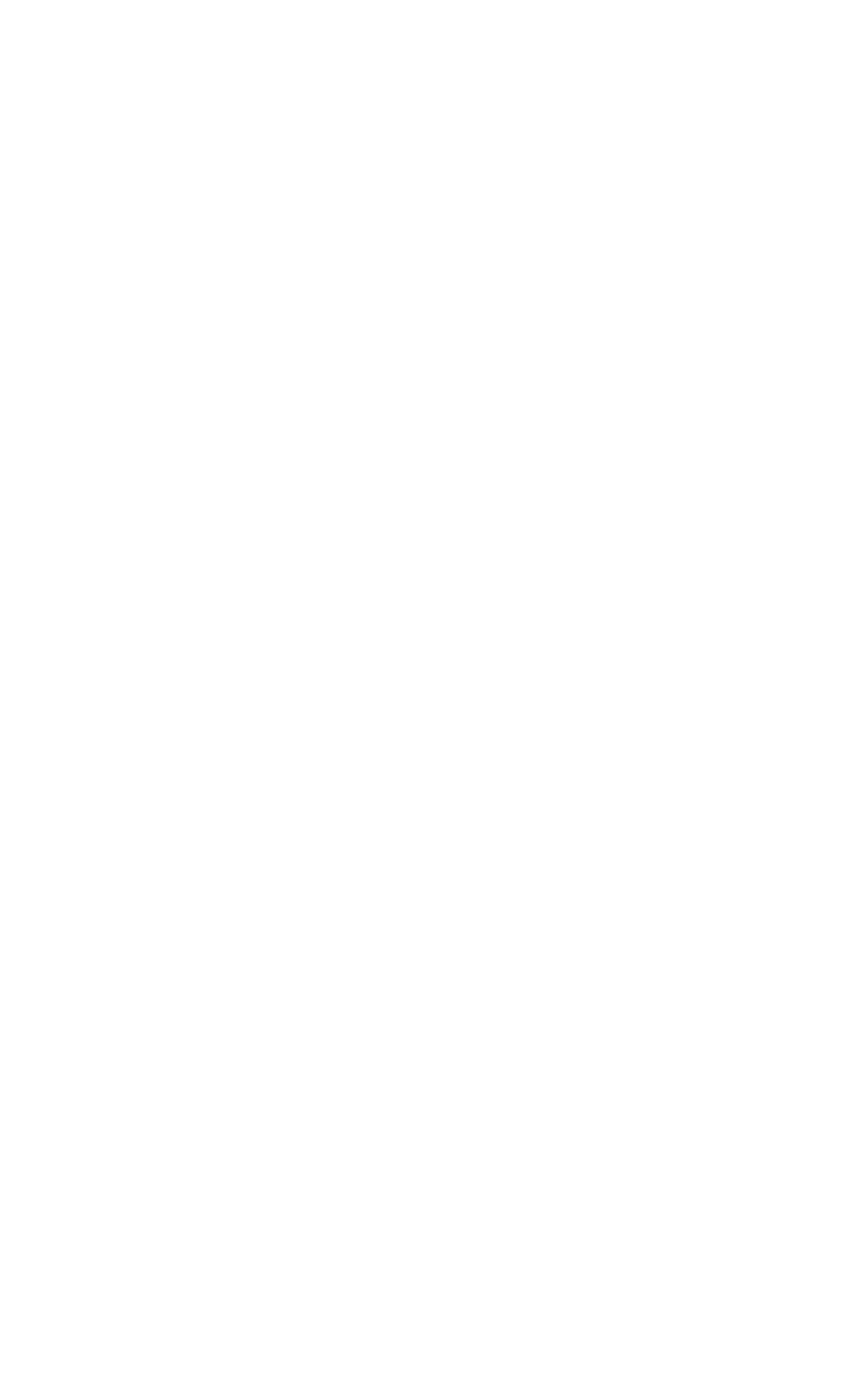# CHAPTER I

### GENERAL NORMS AND FUNDAMENTALS OF OUR LIFE

#### **General Norms**

**1.** Both the members and the works of the Congregation are entrusted to the protection of the Blessed Virgin Mary, our Lady of Sorrows, as patroness of the Congregation, with St. Michael the Archangel and St. Joseph as co patrons.

Every one of our religious should especially honour them, together with our Founder, St. Paul of the Cross, and the other Saints of our Congregation, whose feasts we celebrate in community.

**2.** The official texts of the Constitutions and of the General Regulations are those in the Italian language.

Having consulted the Provincial Councils, the General Council will arrange for the translation of the official texts into the various languages spoken in the Congregation.

**3.** Requests for dispensations or for faculties which are sought from the Holy See or from the Superior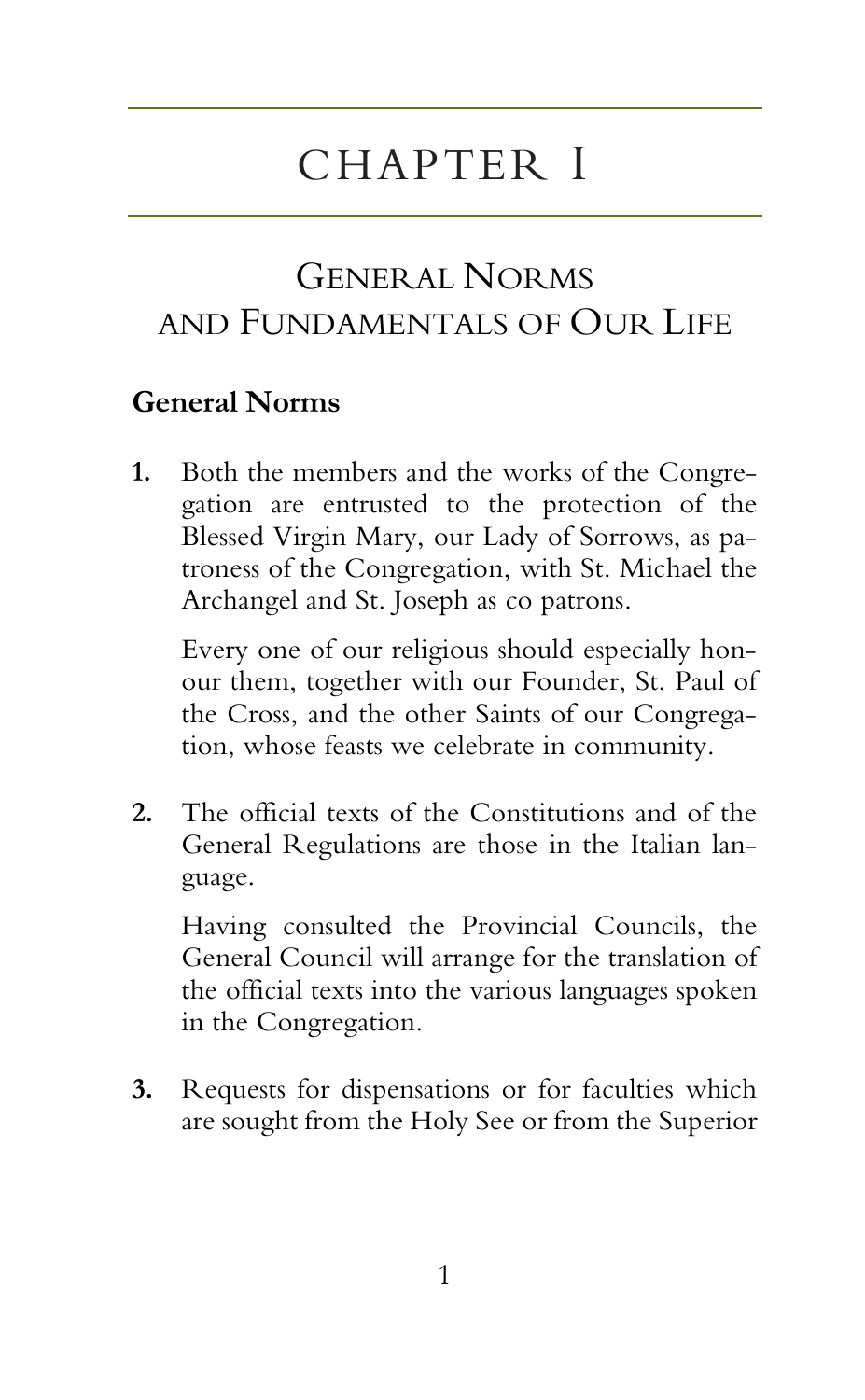General, while observing the prescriptions of common law, should be sent to the Superior General or to the Procurator General by the Provincial Superior or one designated by him, and under the signature of the Provincial Superior.

- **4.** No Superior is obliged to recognize temporary permissions given by a Superior of higher degree unless they can be shown in writing. When the Superior that gave the permissions leaves office, they are valid for six months; they then cease if not confirmed by the new Superior.
- **5.** Local Superiors shall ensure that our religious read the Rule of St. Paul of the Cross, the Constitutions, and the General Regulations. To these must be added decrees and other documents that the Holy See or the Major Superiors may require to be read. The time, place, and manner of the reading are to be determined by the local Superior, after having consulted his community.

#### **Fundamentals of our Life**

**6.** When opening or renovating a religious house, or organizing the life and activities, especially apostolic activities, of a community or of an individual religious, the Provincial authority must try to harmonize that spirit of poverty, simplicity, solitude, and prayer which are characteristic of our charism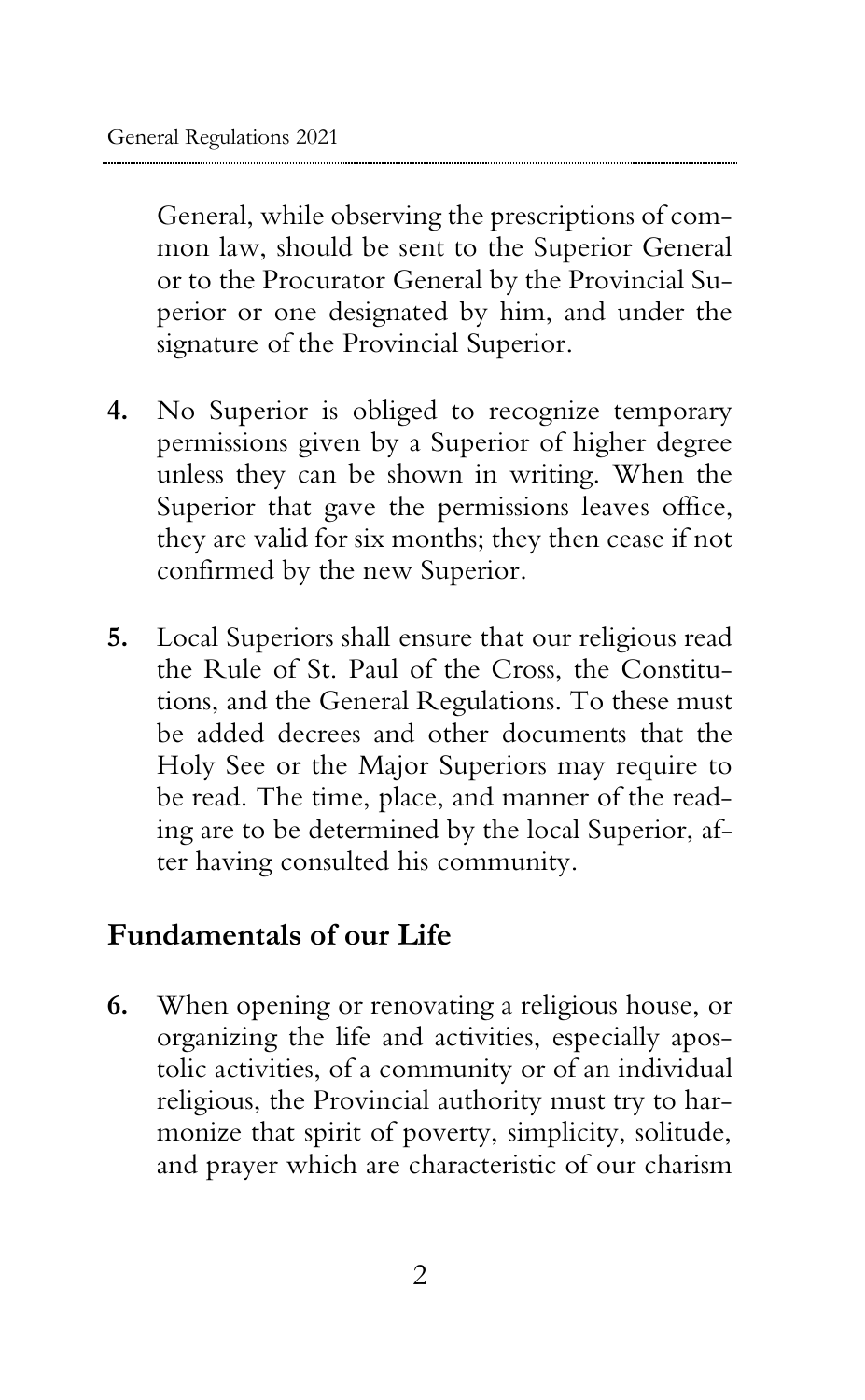in the Church with the immediate needs and conditions of modern life.

We have the responsibility of witnessing to this spirit before the people among whom we live and work.

- **7.** Since the fulfilment of the vow concerning the Passion of Christ has a personal, communal and apostolic dimension, therefore:
	- a) each religious personally witnesses to being imbued by our Passionist charism in varying ways, above all by persevering meditation, and according to his capacity, by study and by preaching the Word of the Cross;
	- b) each community witnesses to this charism by its simple and penitential life style, in a spirit of self-denial, and in other ways that recall the memory of the Passion;
	- $c$ ) in our apostolate, particular attention must be given to practical ways of teaching people to pray and to meditate on the Passion so that they may experience it as a vital part of their lives;
	- d) rooted in Christ through baptism and sharing in the universal call to holiness, and following the spirit and teaching of Saint Paul of the Cross, we share with the lay faithful the mis-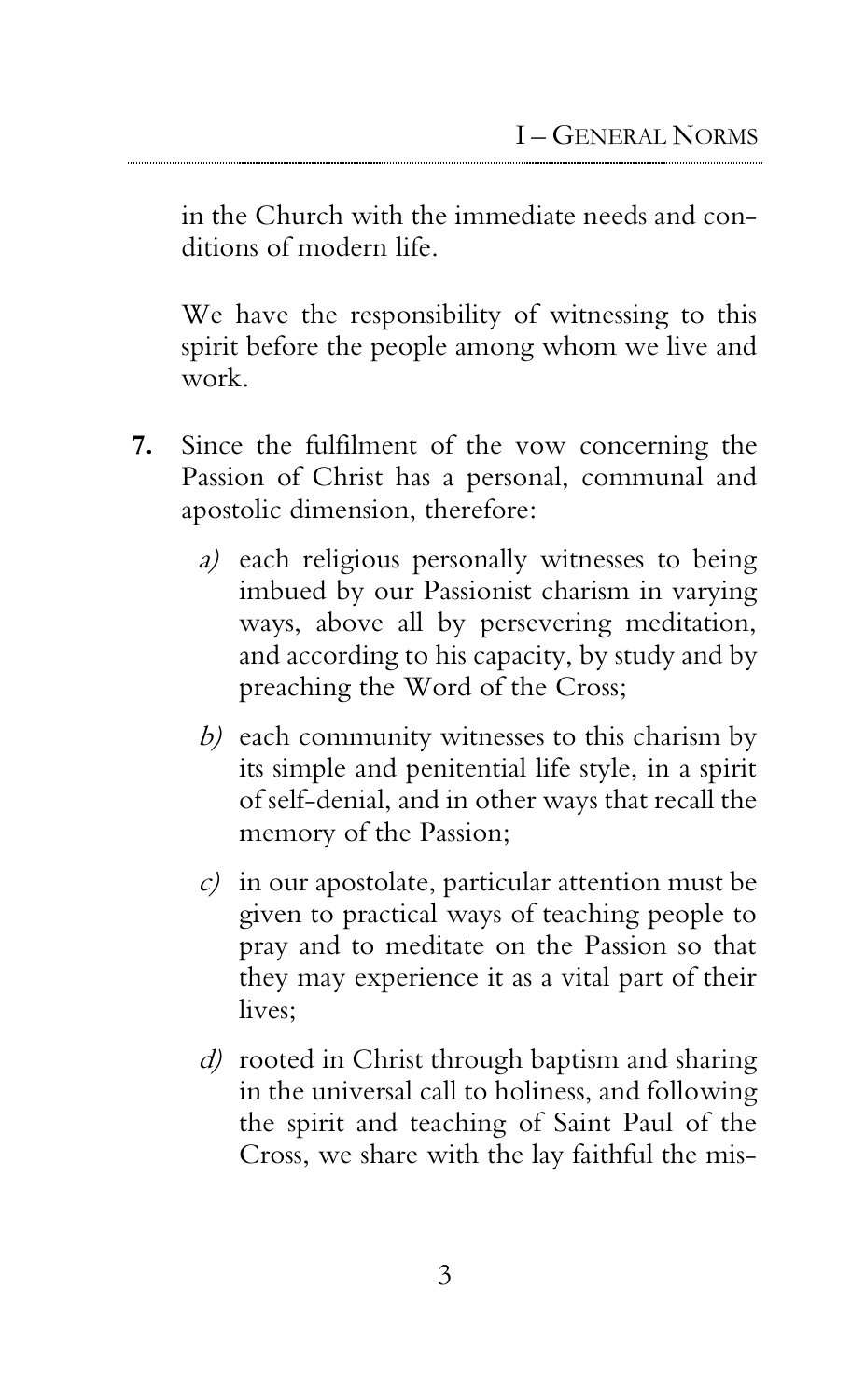sion entrusted to us by the Church to announce the Gospel of the Passion to the world through our lives and our apostolate (cf. Const. 2). Respecting the identity and the uniqueness of each vocation, we open ourselves to a fruitful exchange of gifts, in reciprocity, to promote together with the laity who share our Charism the grateful memory of the Passion of Christ, in all men and women whom we meet on our way, especially the 'crucified' of the present day.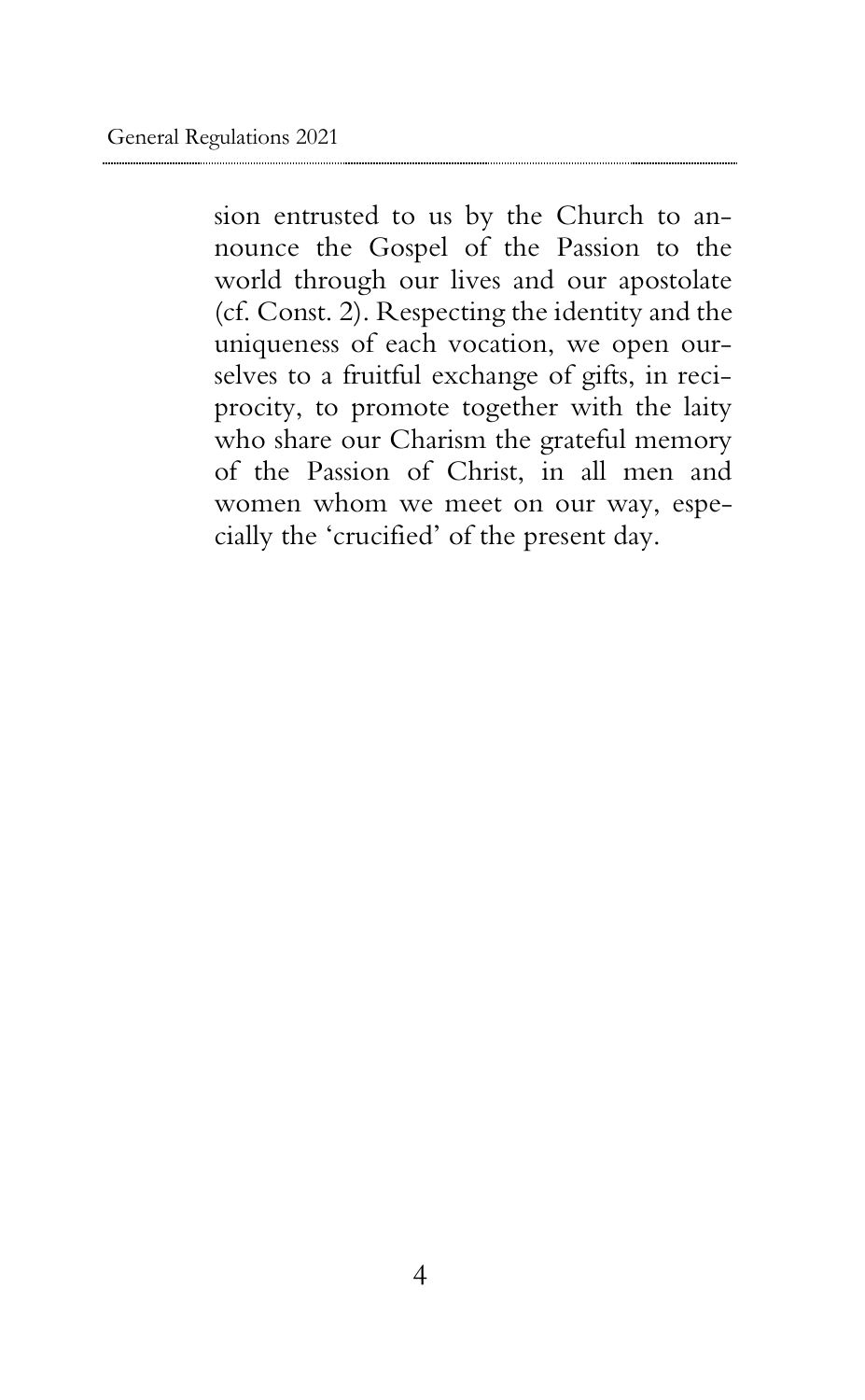## CHAPTER II

### OUR COMMUNITY LIFE

#### **The Requirements for Community Life**

**8.** The responsibility for creating a satisfactory community life rests primarily upon the local community itself. It is the duty of the Local Superior to motivate and guide this responsibility, as well as to maintain the common life of the Community. He must also lead his brethren in solving the problems that inevitably arise from the many and complex elements of community living.

The pattern of community living requires consideration of the qualities of individual members, their apostolic commitments, the directives of authority, and the circumstances of their local culture.

- **9.** To hear the voice of God in our lives necessarily demands an internal as well as an external silence. Accordingly times and places of silence in our houses are indispensable. Only thus will be fostered that atmosphere of peaceful recollection in which our religious can pray, study, and work.
- **10.** The quality of community life will improve when religious try to solve the problems that arise when brethren live in common. Such difficulties come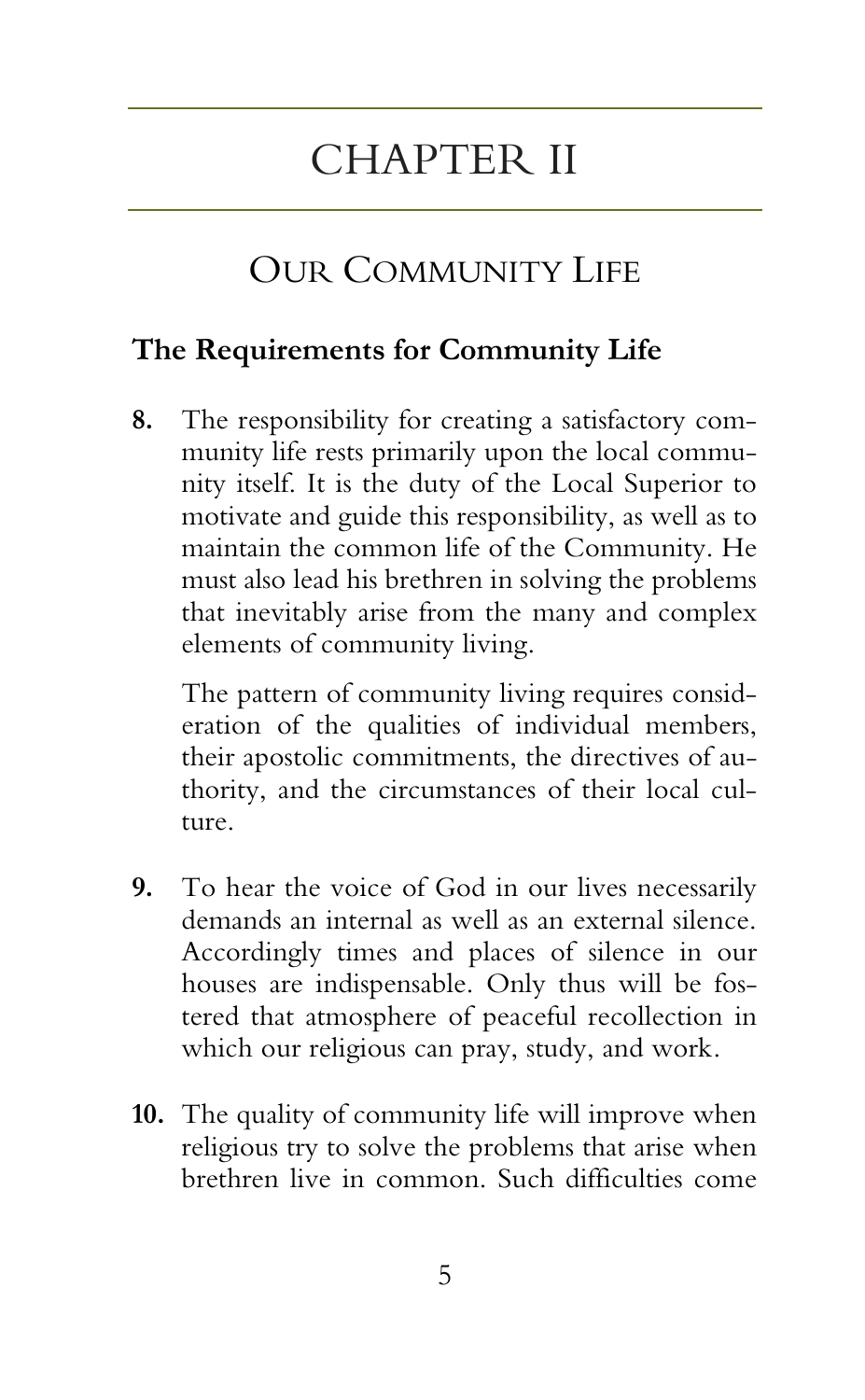from the many and various views held, from the balance to be maintained between the needs of the individual and those of the community, and from the rapid rate of change in social and cultural matters, making certain forms of community life extremely difficult. Therefore, each Province will seek appropriate solutions to these difficulties.

- **11.** All the religious of the community should be glad to receive visits from our brethren. Such visitors should be given a brotherly welcome, and as far as possible their wants and needs attended to.
- **12.** All guests should be shown a genuine hospitality, marked by respect, simple and sincere charity, and attentive consideration. Each religious should deem it a privilege to show hospitality personally, and make himself available; this is not a duty exclusive to the Superior or to one particular member of the Community. The religious who welcome or look after guests represents the entire community.
- **13.** Some persons may wish to share our life for a certain length of time or to live in our communities. Provincial Authority will provide guidelines for these cases.
- **14.** The community should carefully consider to what extent its facilities can be made available to those who may need them. The Passionist identity and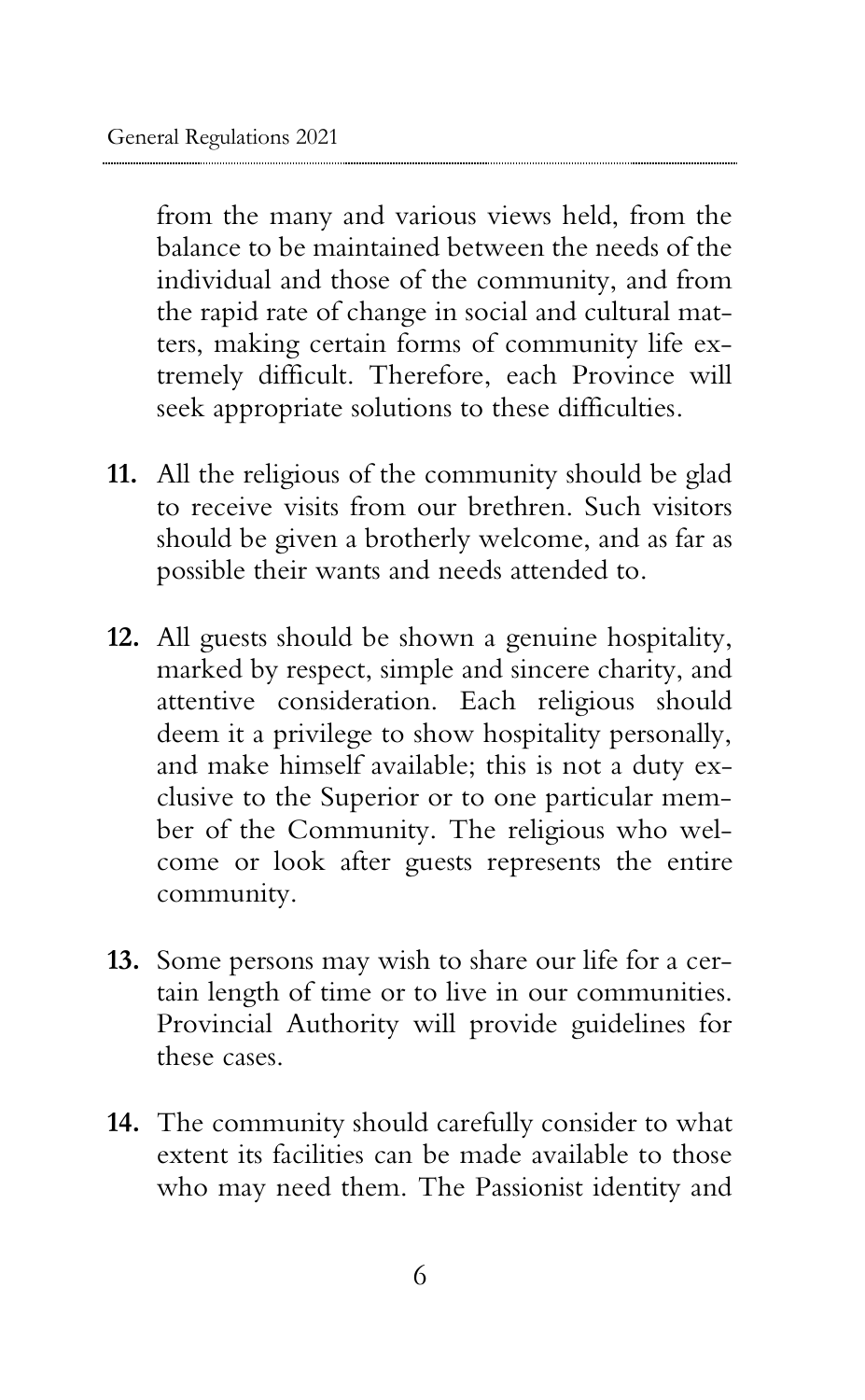the particular character of the house, however, must always be safeguarded, and the norms followed that have been established by Provincial Authority.

**15.** Our desire to be open to people must be counterbalanced with our concern for that privacy necessary for good order and for maintaining the contemplative aspect of our Passionist life. Only the Superior, whether Major or local, can dispense enclosure for just and reasonable motives in each individual case. Superiors should be watchful to safeguard the privacy of our religious in all the houses of the Congregation.

#### **Masses and Suffrages**

- **16.** According to the norms laid down by Provincial Authority, each religious is free to offer Mass or to have Mass offered for himself or for others. No stipend may be received for these Masses.
- **17.** On solemnities and feasts established by the Superior General and his Council, Major Superiors will offer Mass for the Congregation, for the Province or Vice-Province, or Regional Vicariate, respectively. Local Superiors will offer Mass for the local Community. As far as possible this should be the Community Mass.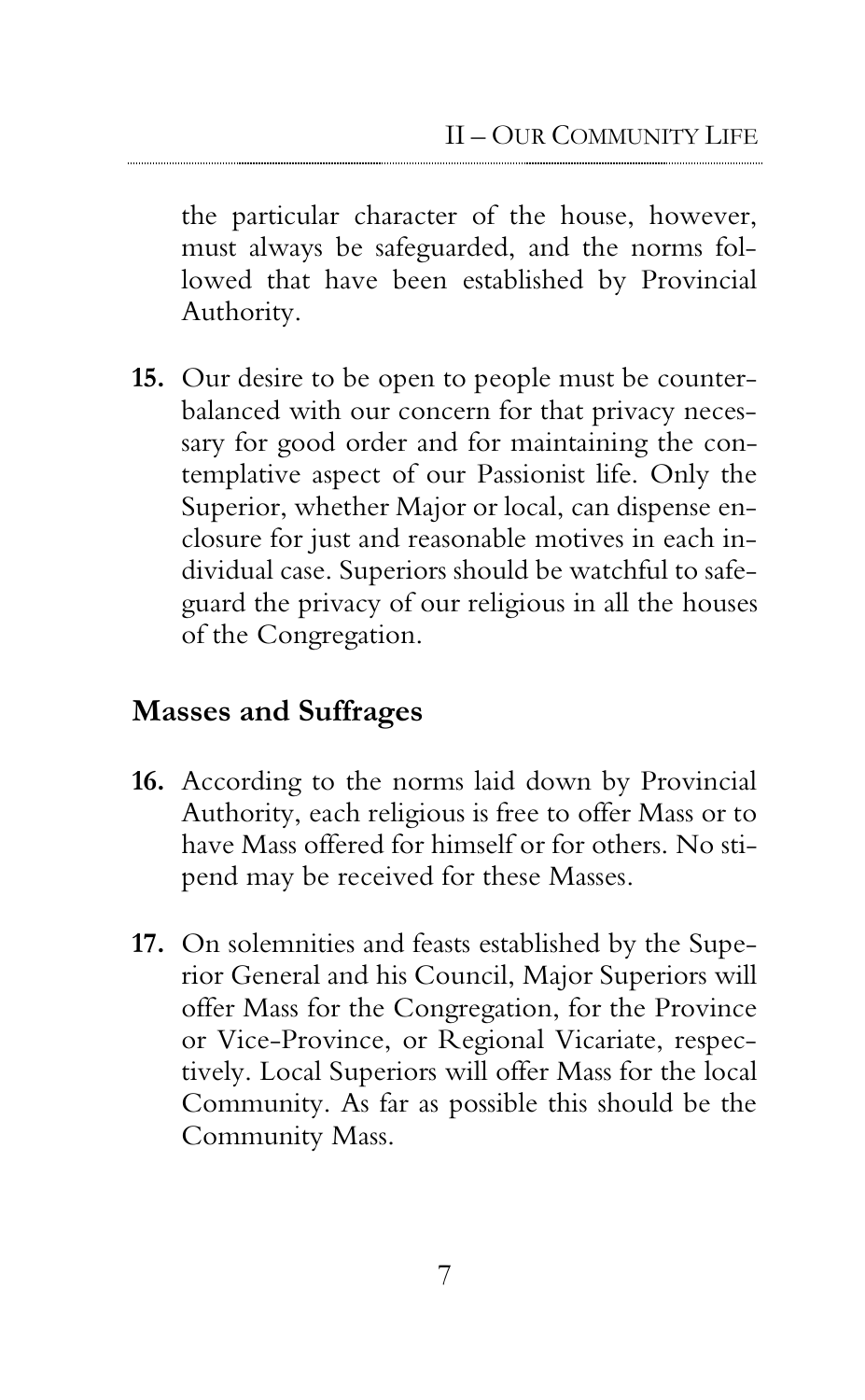On the feast of St. Gabriel of our Lady of Sorrows, the special patron of our young religious, Mass will be offered for them in our houses of formation.

- **18.** The Provincial authority shall establish the suffrages to be offered that it considers most appropriate, for the religious of the same Province, for their parents and for benefactors.
- **19.** Provincial Authority must establish the method of communicating the death of a religious of the Province to the other local Communities of the same Province. It is also responsible for the method of informing those monasteries and religious houses in the same territory that enjoy communication of suffrages with us.

It belongs to the same Authority to decide the manner of notifying the death of the parents of a religious to the other religious of the Province.

It belongs to the Provincial Secretary to immediately inform the Secretary General of the death of a religious of the Province. He will also forward a biographical sketch of the deceased.

In whatever way he judges most convenient, the Secretary General must communicate the notice of the death of a religious to all those obliged to offer suffrages, as well as to those who enjoy communication of suffrages with the Congregation.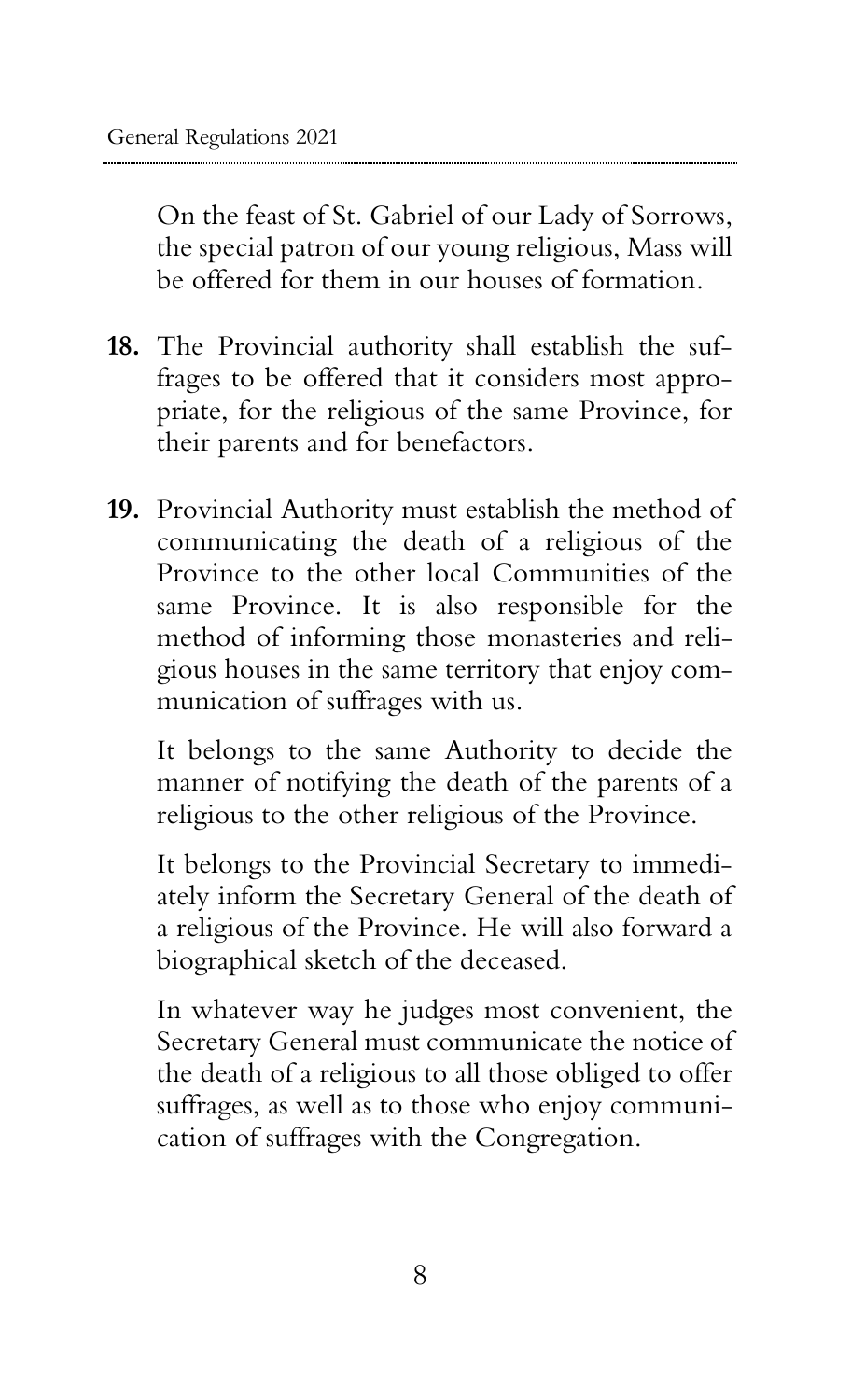**20.** Only a General Chapter can grant the reciprocity of suffrages with other institutes.

In each local community, composed of at least three religious Holy Mass will be celebrated:

- a) On the occasion of the death of the Sovereign Pontiff, of the Superior General, and of a former Superior General; if possible, this will be the community Mass.
- b) Once a month the following Masses will be celebrated:
	- 1. For our religious, nuns and Sisters in communication of suffrages with us, and those who died during the previous month.
	- 2. For all deceased Passionists.
	- 3. For deceased parents and benefactors.
	- 4. For all living parents and benefactors.
- $c$ ) Furthermore, during the month of November, in addition to the above Masses, three other Holy Masses will be celebrated:
	- 1. For all deceased Passionists.
	- 2. For the deceased parents of our religious.
	- 3. For all deceased benefactors.
- **21.** Every religious of our Congregation is exhorted to contribute willingly all the works of piety he can on behalf of the dead, and to gain for them all the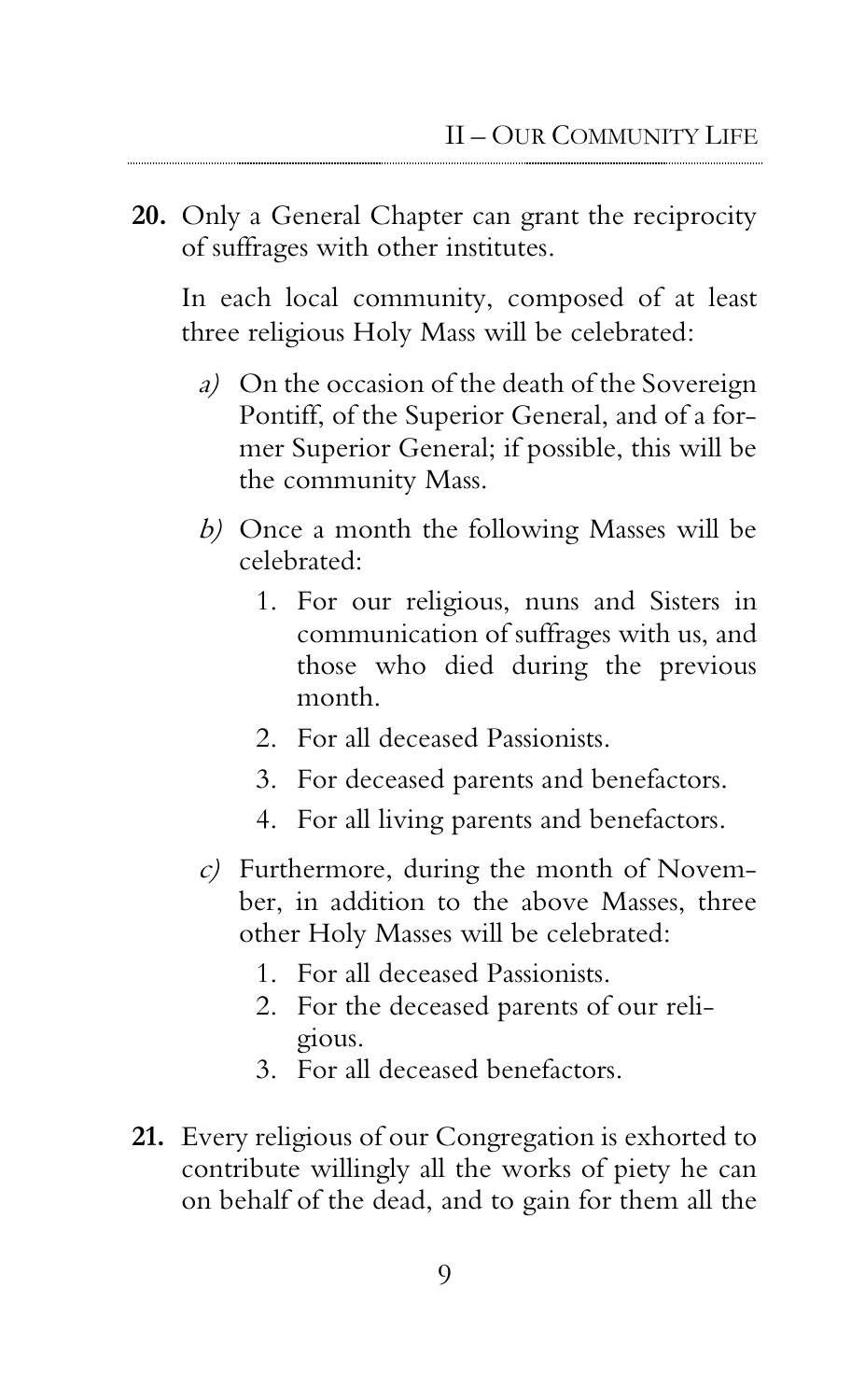holy indulgences made available by the Church. We can be certain that, in accord with God's Will, we shall obtain from others, after our death, what we provided for others during our lifetime.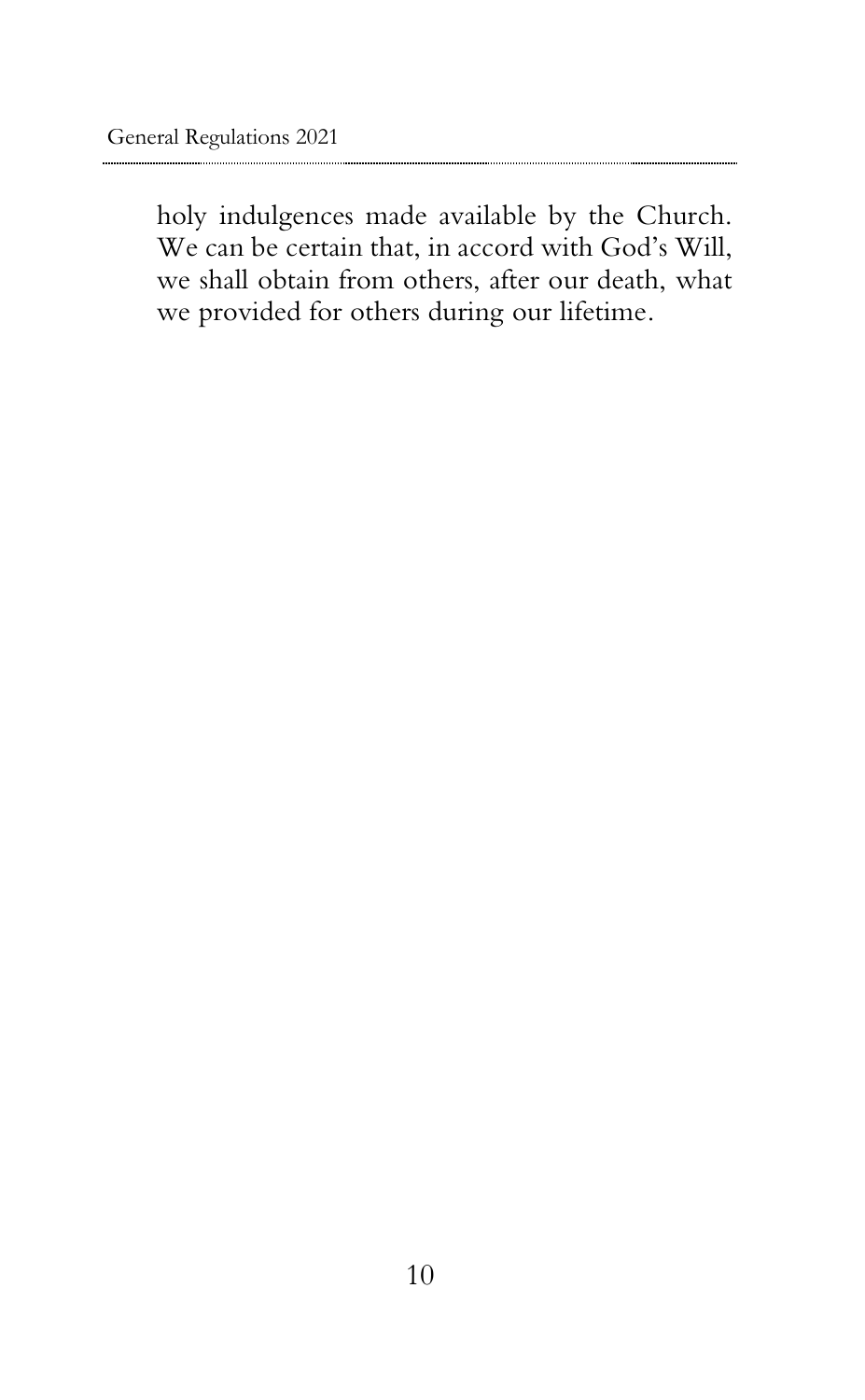## CHAPTER III

### OUR COMMUNITY AT PRAYER

**22.** Care should be taken to make the community celebration of Mass the very centre of community life; it should be observed, if at all possible, every day.

Unless prevented by pastoral duties or other lawful reasons, all members of the community should take part in this Mass in order to foster and strengthen brotherly unity.

- **23.** In conformity with the directives of Provincial Authority, the local Superior with the consent of the local Chapter:
	- a) will arrange for the celebration in common of the Liturgy of the Hours, taking into account community circumstances and local conditions. As far as possible, this celebration should be especially solemn on feast days of the Church and Congregation.
	- b) will establish the most suitable times and ways of expressing together adoration of the Eucharistic presence of Christ, the memory of Jesus in the mystery of His Passion, and devotion to Mary, the Virgin Mother of God.
	- c) will provide opportune means for all the religious, either individually or communally, to devote sufficient time to spiritual reading.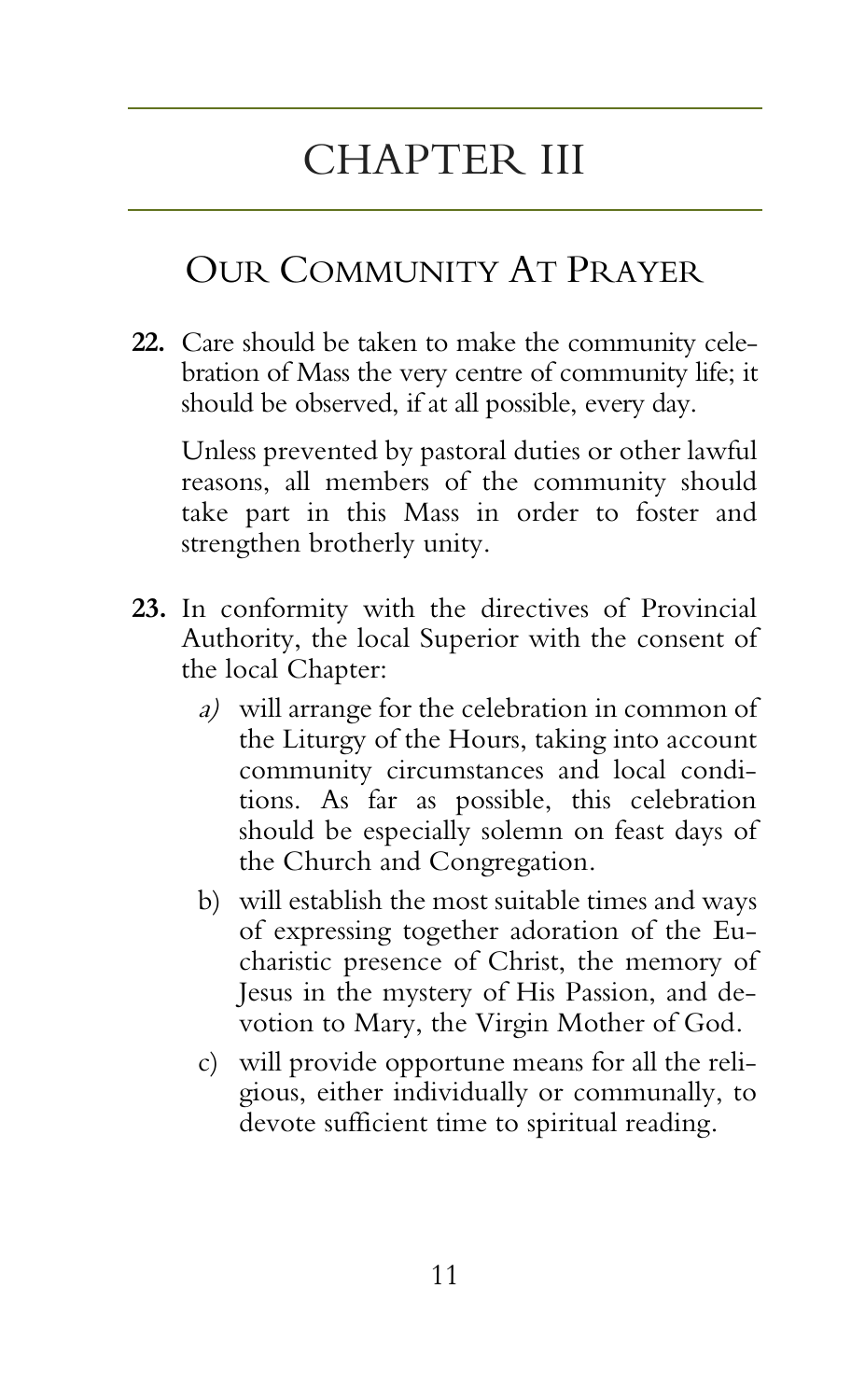- **24.** In the daily schedule of every community, times for meditation should be designated. Provincial Authority may decide whether the community should make meditation in common.
- **25.** During the course of the year, each Province will provide periods of spiritual renewal for all its religious so that their consecration to God may be renewed and strengthened.

Other than annual retreats, monthly days of recollection, community days, study days, as well as other practices that would help to develop religious and Passionist life are recommended.

- **26.** A house in which the contemplative aspect of our Passionist life is fostered with greater intensity has great value for the whole Congregation. Such a house or houses may be established by a Province or group of Provinces, and should be effectively incorporated with the other communities of the Province. The sphere of apostolic activity in such houses should be clearly defined.
- **27.** The Superior should exercise a pastoral ministry towards the members of his own community. He does this in several ways, among them preaching, preparation of liturgical feasts, reflecting on the Sacred Scriptures, and celebration of votive Masses and Offices, particularly of the Passion.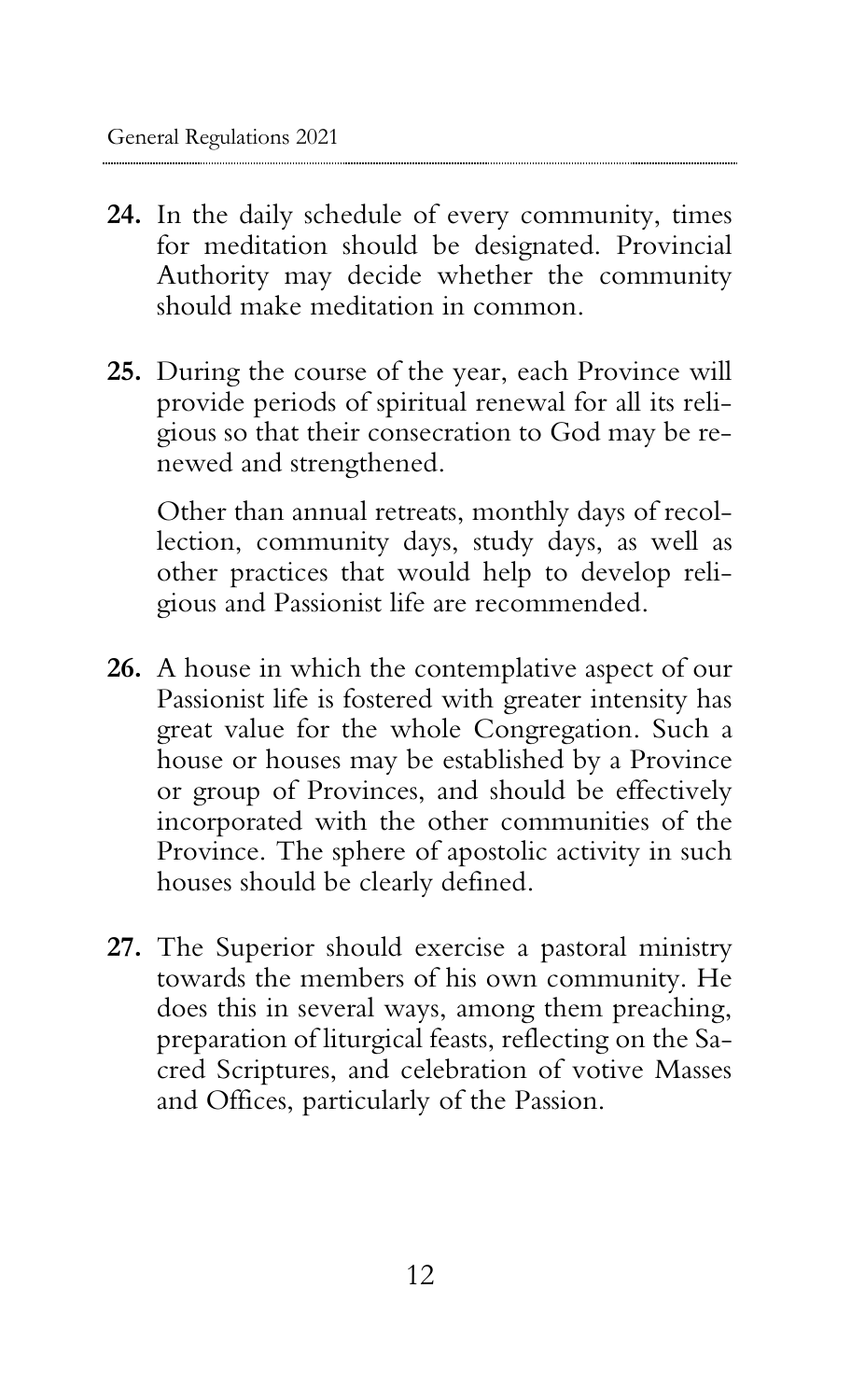## CHAPTER IV

### APOSTOLIC COMMUNITY

#### **General principles**

- **28.** In choosing apostolic activities for our religious ministry, the following principles should be observed by every Province, Community, and individual religious. We should:
	- a) always remember our vow to keep alive the memory of the Passion of Jesus Christ;
	- b) opt for apostolates that are community based;
	- c) give a special place to the ministry of the Word;
	- d) prefer to serve the poor and those who have to endure dehumanized conditions;
	- e) be responsive to the needs of the local Church;
	- f) foster the growth and development of Christian community;
	- g) bear in mind the international character of our Congregation, and the urgency of responding to the needs of the people according to the circumstances of time and place;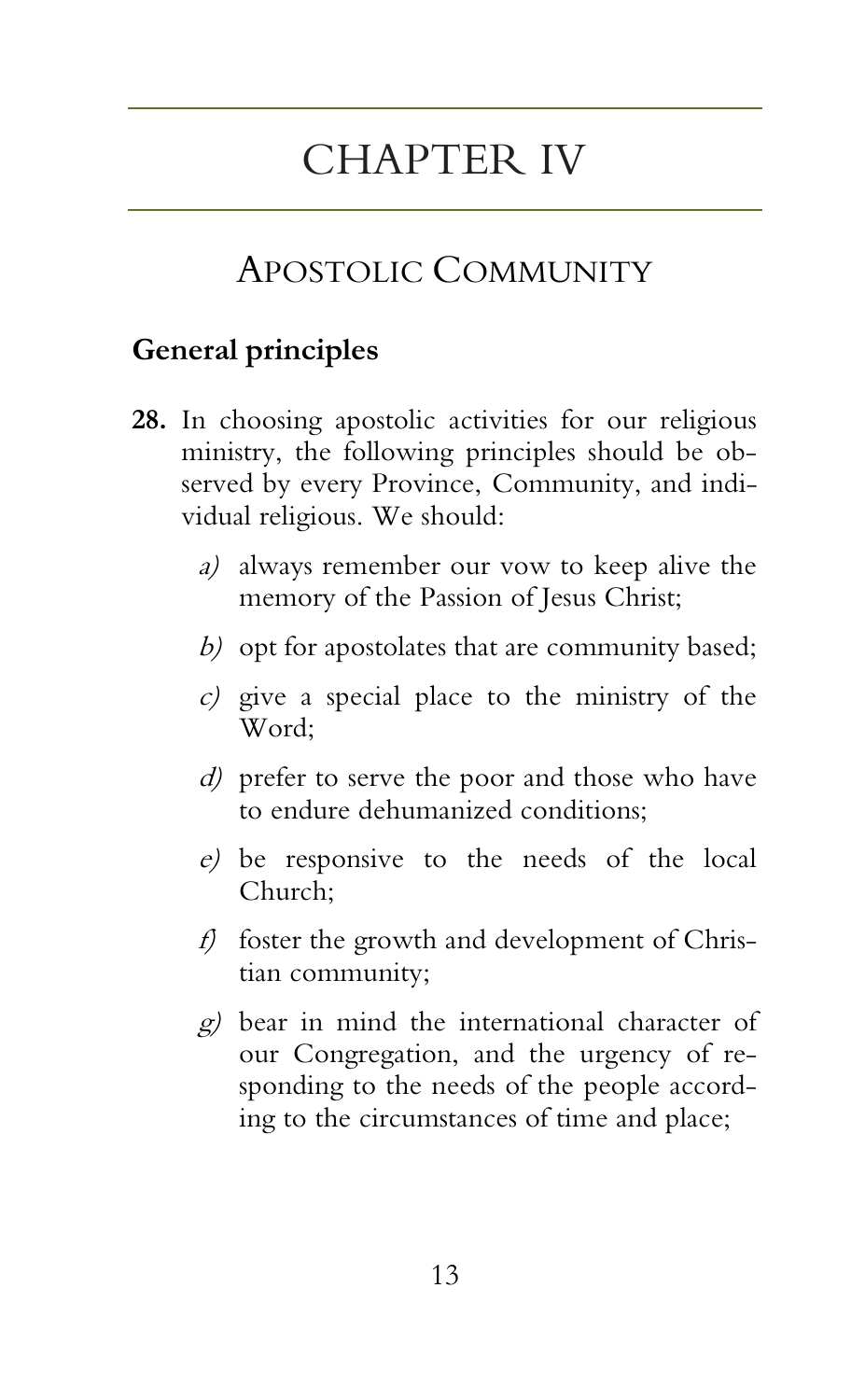- h) always strive to offer ourselves without reservation as true apostles of the Cross.
- **29.** Each Province must provide necessary directives so that in every Community the various demands made by apostolic work will be harmonized with the requirements of community life.

No permanent or long term apostolic commitments, not even for an individual religious, may be accepted by the local Superior, without the previous consent of the Provincial Superior and the community.

- **30.** Presentation or appointment to ecclesiastical office in any diocese pertains to the Major Superior. Written contracts between a local Ordinary and our Congregation are subject to the approval of the Provincial Superior, always safeguarding the prescript of n. 40 of these Regulations; contracts, however, referring to parishes must first be confirmed by the Superior General.
- **31.** The emerging of new nations with a clear cultural identity demands that we be deeply imbued with a thorough understanding of their mentality and customs when we come to live and work among their peoples.

This genuine sense of inculturation is necessary if we are to immerse ourselves in the reality of the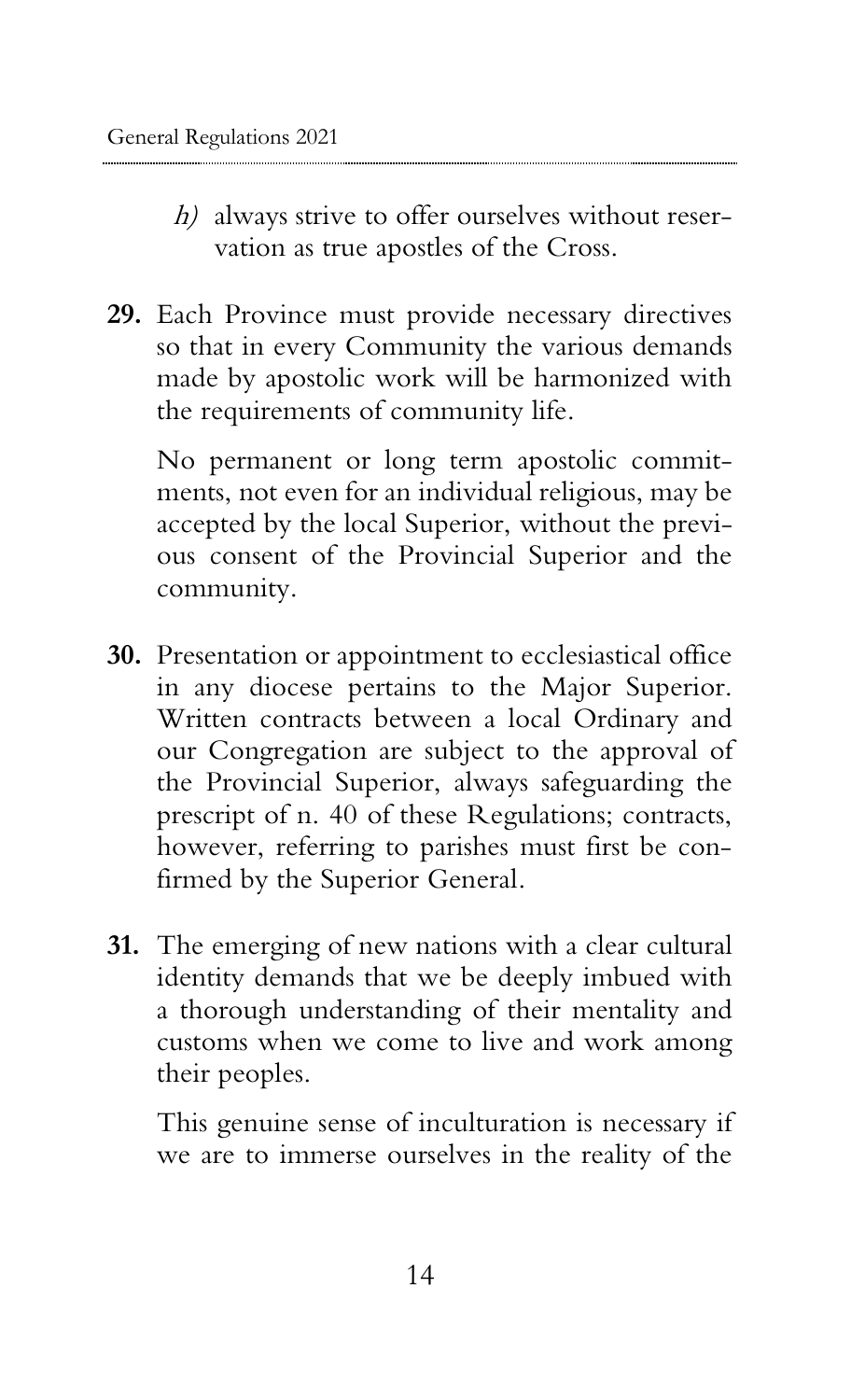people, carry out our ministry with zeal and efficacy, and establish and foster the growth of the Congregation in every nation.

- **32.** Since, in carrying out our mission, we have a special preference for poorer peoples and for those in more neglected places, we should be prepared to:
	- a) communicate the Beatitudes to the afflicted, the poor, and all the suffering of this world;
	- b) help this society, which has need of being freed from alienation, ambitions and injustices, to discover the meaning of the liberation brought by Christ Crucified.
	- c) promote the integral development of those persons whose condition, hopes and circumstances are expressions of their poverty.

#### **Various Apostolic Activities of the Congregation.**

**33.** Following the tradition of our Founder, we devote ourselves to proclaiming the Word of God for the benefit of the people. This we do especially through parish missions, spiritual exercises, renewal courses, and missions ad gentes.

We should be especially zealous to provide the Sacrament of Reconciliation to all; to contribute to the creation of specialized Christian groups, and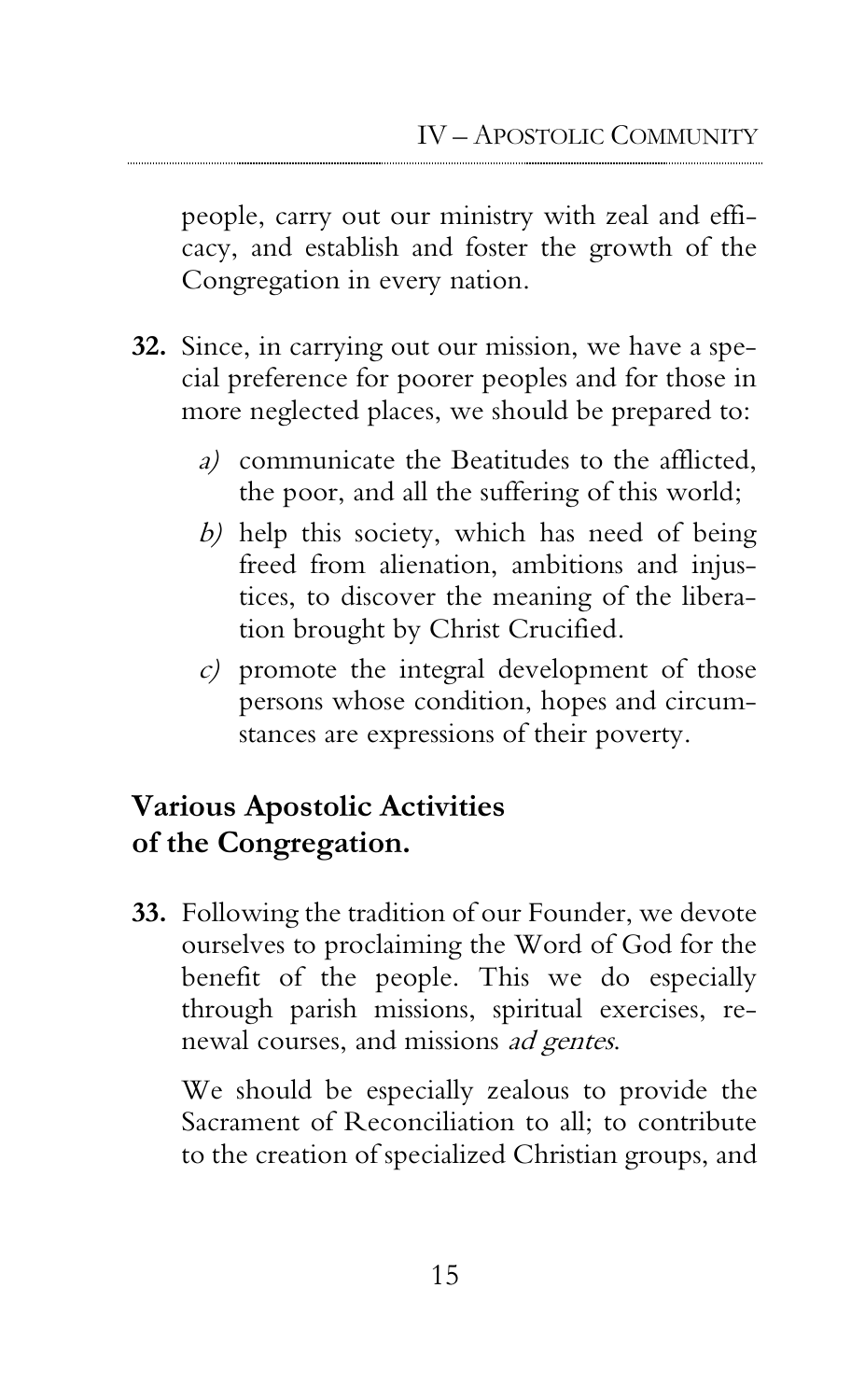to contribute to the sanctification of the clergy and Religious by means of particular programs.

**34.** We recognize our preaching of sacred missions as a special proclamation of the Word of God. Our aim is to bring people back to the Lord, and to renew and strengthen the practice of their Faith, which we encourage them to live not only personally but also in the context of Christian community.

In this way, we show the People of God one aspect of our Passionist charism, namely, our community life; which can be a beneficial experience in the lives of the faithful.

The proclamation of Christ, who from the Cross draws all peoples to Himself, is a most powerful means of freeing us all from selfishness, and of bringing together into one heart and one mind the People of God whom we serve.

- **35.** The parish apostolate, with all its diversity of forms, is one means of expressing the missionary dimension that characterizes our Congregation. It should be made an integral part of the overall pastoral plan of the Province or Vicariate.
- **36.** So that we may realize our primary objective of bringing the saving Word of the Cross to all people, we will adopt all effective forms of apostolic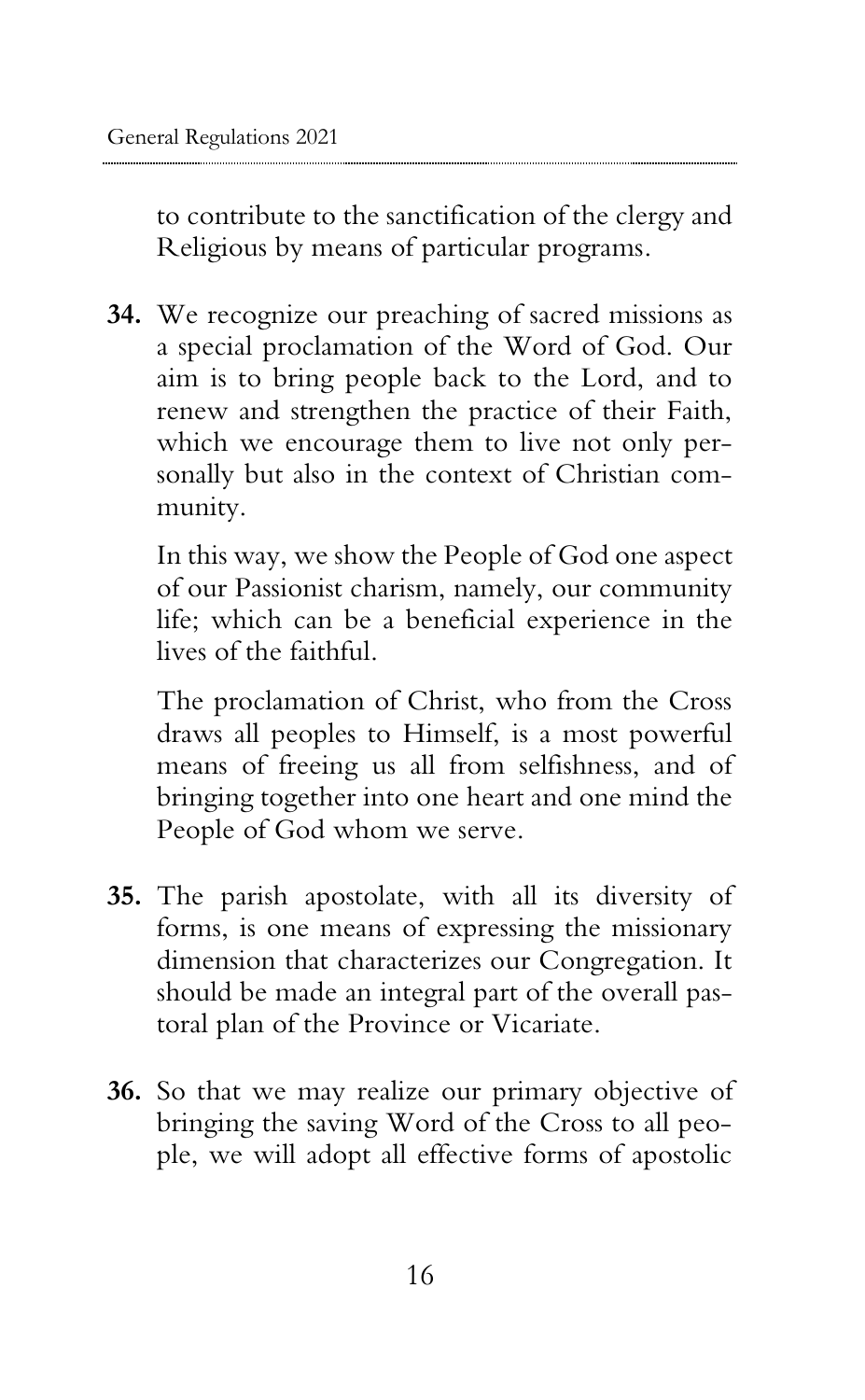effort, such as the use of mass media, the establishment of specialized Passionist communities, and establishing apostolic formation centers.

- **37.** Our Brothers render a distinctive service in the Church. They exercise their gifts in the various works of the Congregation, both communal and apostolic.
- **38.** Every Province must draw up a pastoral programme which each community and each religious should be involved in, and which specifies its priorities of apostolic activity in accord with the programme and criteria adopted in the Congregation. Each Province will also choose appropriate means of achieving those objectives and the methods by which they shall be subject to periodic evaluation.
- **39.** In Provinces that have responsibility for any mission ad gentes, there is to be a Provincial Secretary for the Missions. He coordinates the missionary activity of the Province, and is present at meetings of the Provincial Council when the affairs of the Mission are being discussed.

There should also be a Provincial Procurator for the Missions, who looks after financial and material needs. Both he and the Provincial Secretary for the Missions are immediately subject to the Provincial Superior in matters concerning their office.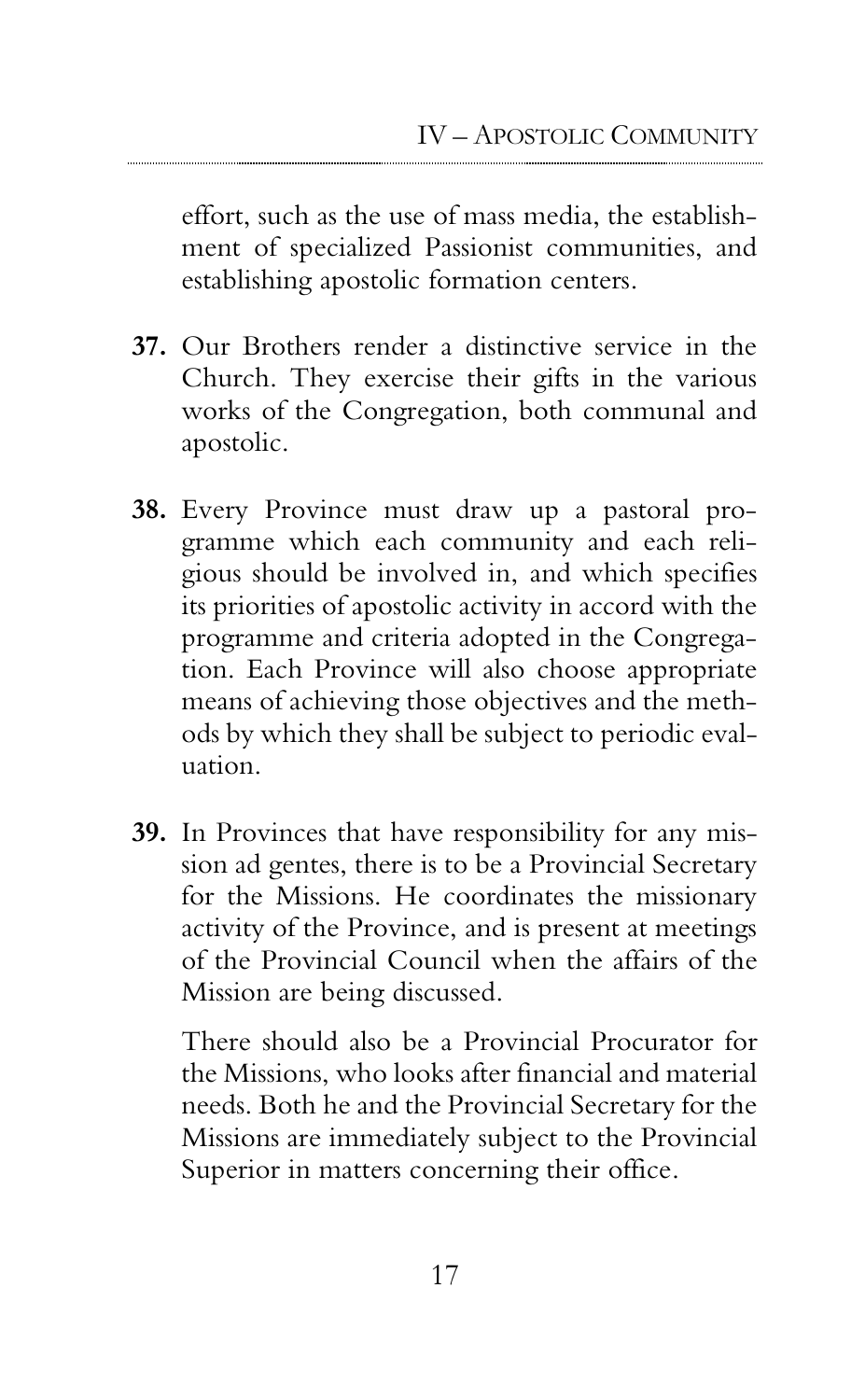If it is judged convenient, these two offices may be given to one person, or to those holding other offices.

- **40.** For mission churches to exist and develop it is important to promote harmonious relations between ecclesiastical and religious authorities. To encourage this harmony, an agreement should be drawn up that safeguards the rights of both parties. Provincial Authority is responsible for preparing this contract, which takes effect when signed by the Superior General.
- **41.** Religious life is to be carefully fostered in the local Church from the very outset. Our missionaries should therefore do all they possibly can to encourage vocations to our Passionist life.

They should endeavour to form candidates according to the essential spirit of our Congregation, always in harmony with the characteristics of the local culture.

Missionaries should also be concerned to foster vocations to the local diocesan clergy, and when possible they should help to develop other religious Institutes of men and women.

**42.** The strongest support, both spiritual and moral of the missionaries is the brotherly bond of charity that should always exist among them. The best way to reinforce this bond is to provide community days at regular intervals. The Regional Vicar or the Religious Superior should do his utmost to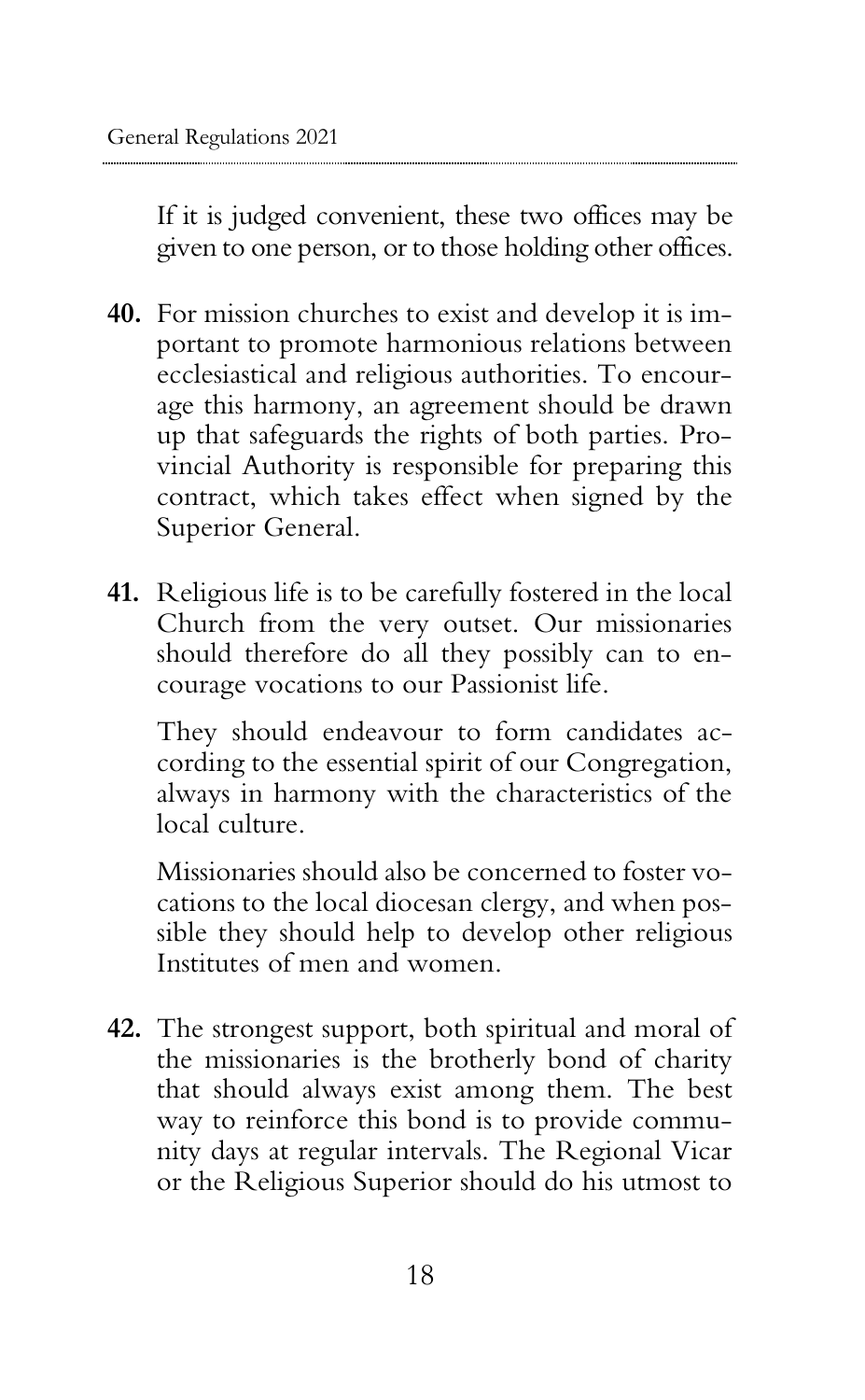make these occasions profitable from every point of view, spiritually, socially, and culturally.

**43.** The Regional Vicar or Religious Superior must frequently visit the missionaries, thereby showing the special concern the Congregation has for each one personally.

Together with his Council, he should prudently seek to establish Passionist religious houses so as to ensure the future of the Congregation in that territory. At least one of these houses should be adapted as a centre for regular reunions, where missionaries can get together for the restful relaxation they need.

**44.** From the beginning of their formation, all our religious shall be given an orientation to mission work in general.

The formation of the missionaries themselves should include a special introduction to the teaching of the Church on effective mission procedure, a knowledge of and respect for the culture and customs of the local population, and fluency and readiness in speaking the language of the people.

Some missionaries should take advanced courses of missiology in schools instituted for that purpose. Such training will better enable them to express the Christian Faith in terms understood by and relevant to the people they are evangelizing.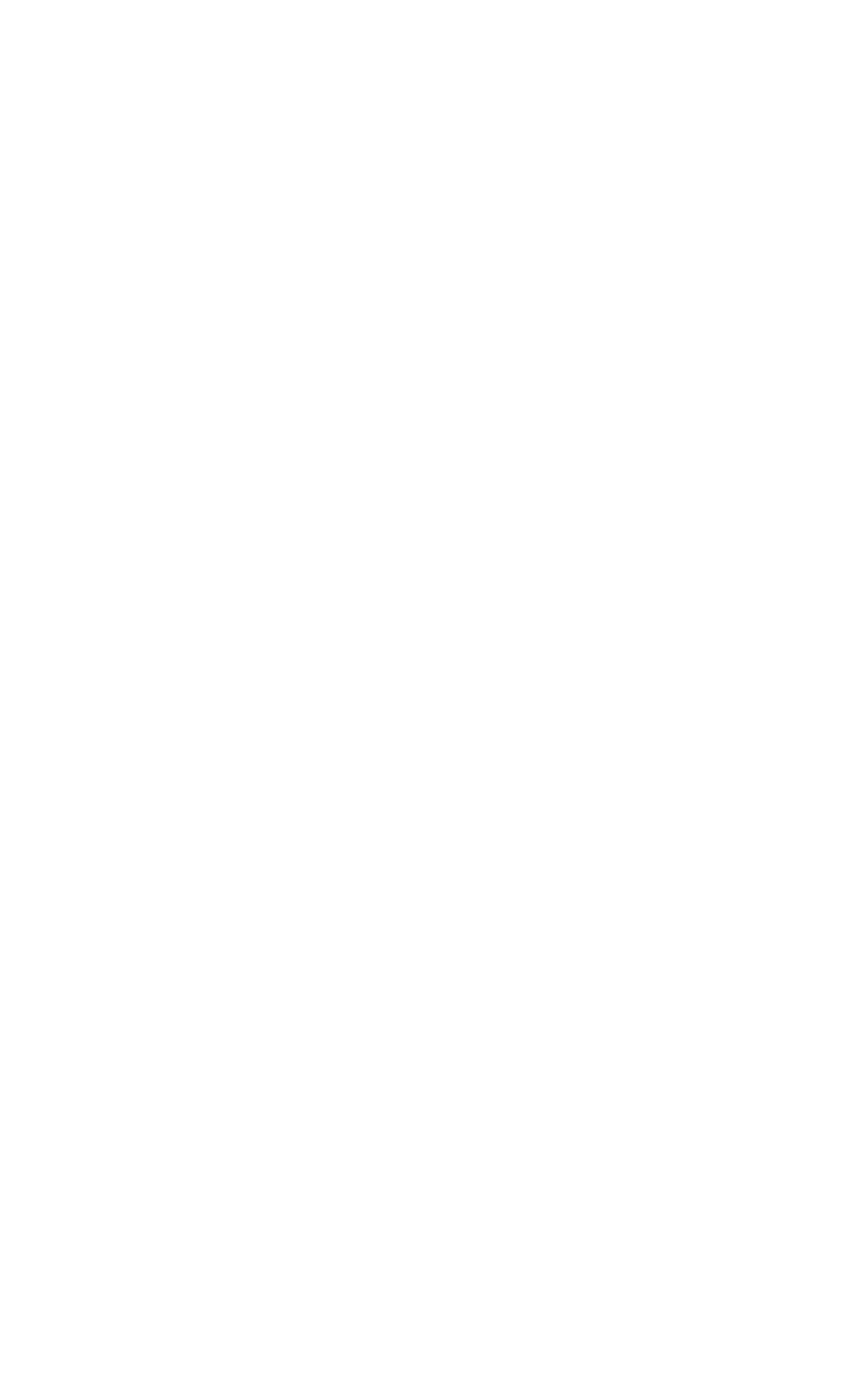## CHAPTER V

### FORMATION FOR OUR LIFE

**45.** To keep alive the memory of the Passion in the Church and in the world, every Province, Vice Province, and Regional Vicariate must be continually alert to the importance of fostering vocations to our Congregation.

Each religious must also pray that the Lord "will send labourers into his harvest".

The formation plan of each Province must make provision for this essential activity.

**46.** The Provincial Chapter determines the formalities and duration of the postulancy, which should be not less than one year.

The purpose of the postulancy is to enable a judgement to be formed about the vocation and aptitudes of the candidate to religious life, and about his human and emotional maturity. Furthermore, the religious instruction of the postulant can be assessed, and supplemented, if necessary, in order to provide a smooth and orderly transition to the novitiate.

**47.** If it is considered appropriate before starting the postulancy, and in any case, before beginning his novitiate, each candidate must declare in writing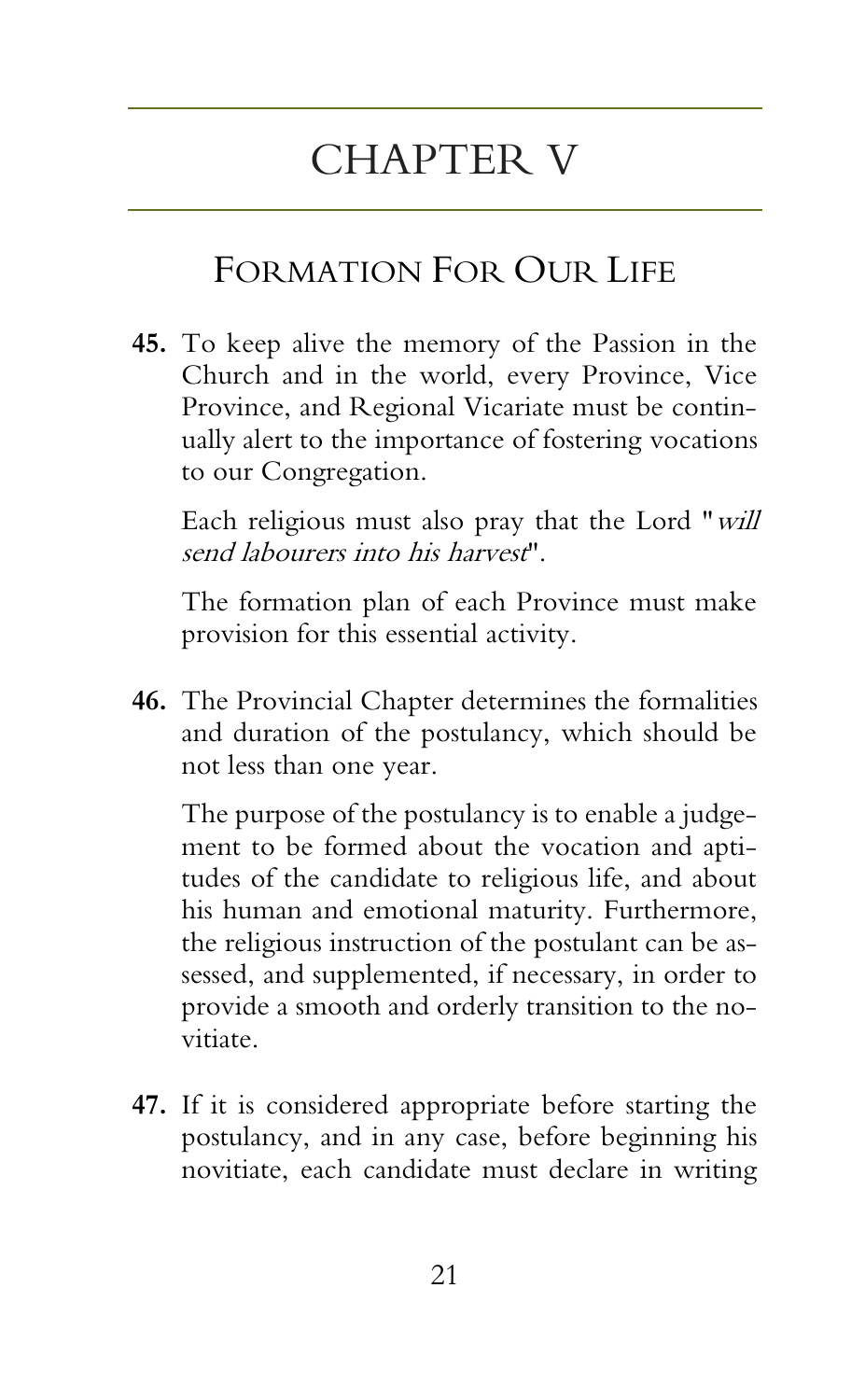that he enters the Congregation freely, that he is not concealing any serious or chronic ailment, and that he will claim nothing for any work done should he leave or be dismissed from the Congregation. Whenever possible, this declaration should be valid in civil law.

**48.** A retreat of at least five days must be made by a candidate whom the Major Superior admits to begin his novitiate. This must also be done before admission to temporary profession.

Provincial Authority determines when the candidate receives the religious habit.

- **49.** A novice in danger of death may be admitted to profession by the Provincial Superior; and if death is imminent, he may be admitted by the local Superior. The customary formula should be used, but no length of time specified. Should the novice regain his health, his juridical status is the same as before.
- **50.** Religious with temporary vows will have a suitable length of time during which they will prepare for perpetual profession. Devoting themselves to prayer and recollection, they should reflect on the responsibility that perpetual profession involves. Provincial Authority will determine the length of the period of preparation.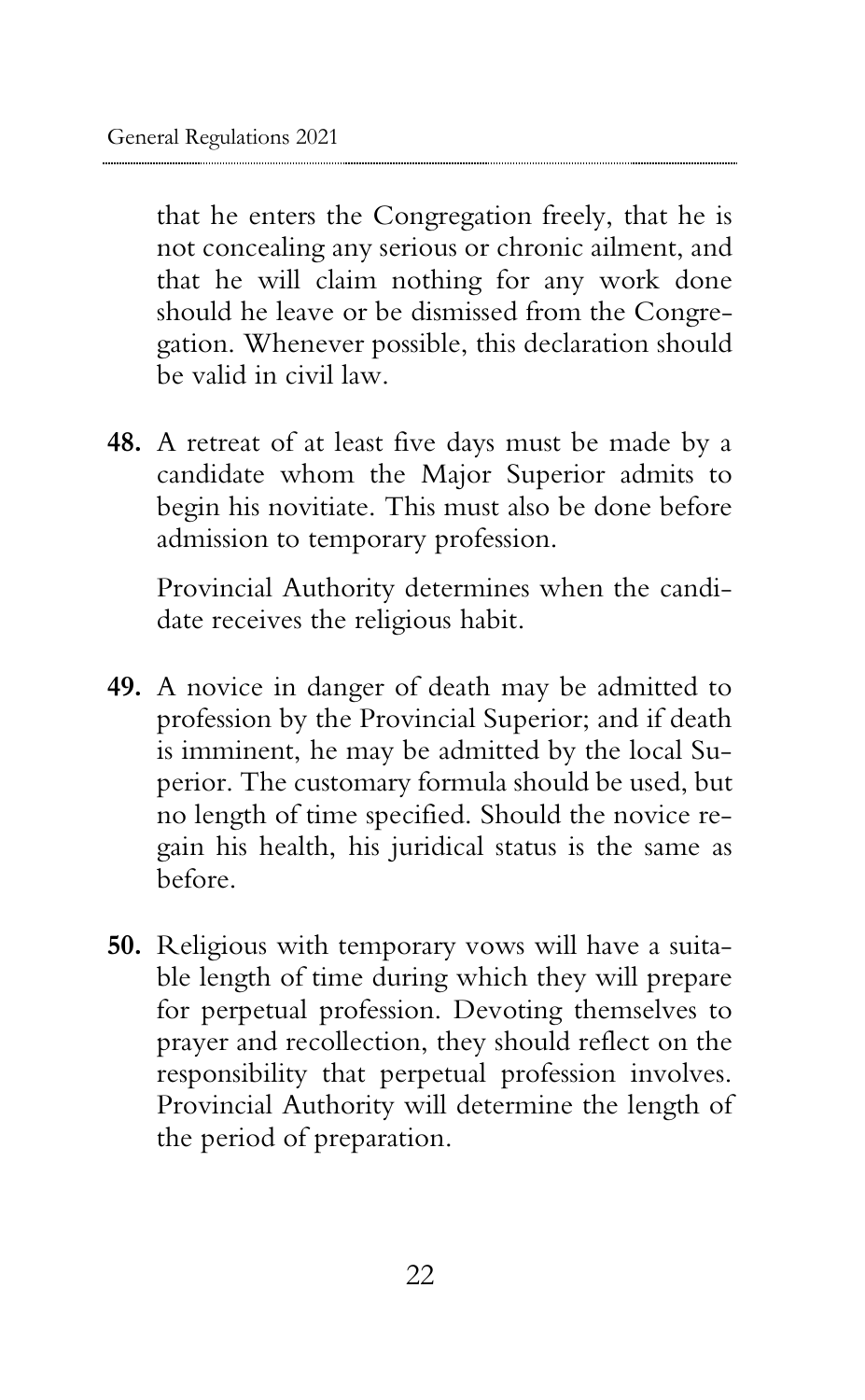**51.** Religious in formation do not take part in any local Chapters for admission to profession and orders.

Religious in formation are those who are preparing for Holy Orders, until priestly ordination or the permanent diaconate, and Brothers until Final Profession.

- **52.** A retreat of at least five days must be made by a candidate whom the Major Superior admits to the diaconate or priesthood.
- **53.** In the novitiate archives is to be preserved a special register, in which are recorded the dates of initiation into religious life, of religious profession, and of conferring of orders.

In the provincial archives is to be kept a copy of these dates, and at the end of the year an account is sent on the prescribed form by the Provincial Secretary to the Secretary General.

**54.** Those religious who are candidates for the ministerial priesthood are to be educated according to the directives of the Ecclesiastical Authority for the service of the People of God, to whom as apostles and pastors they will bring the Sacraments and the message of the Gospel.

Provincial Authority decides whether the prescribed course of studies is followed in a house of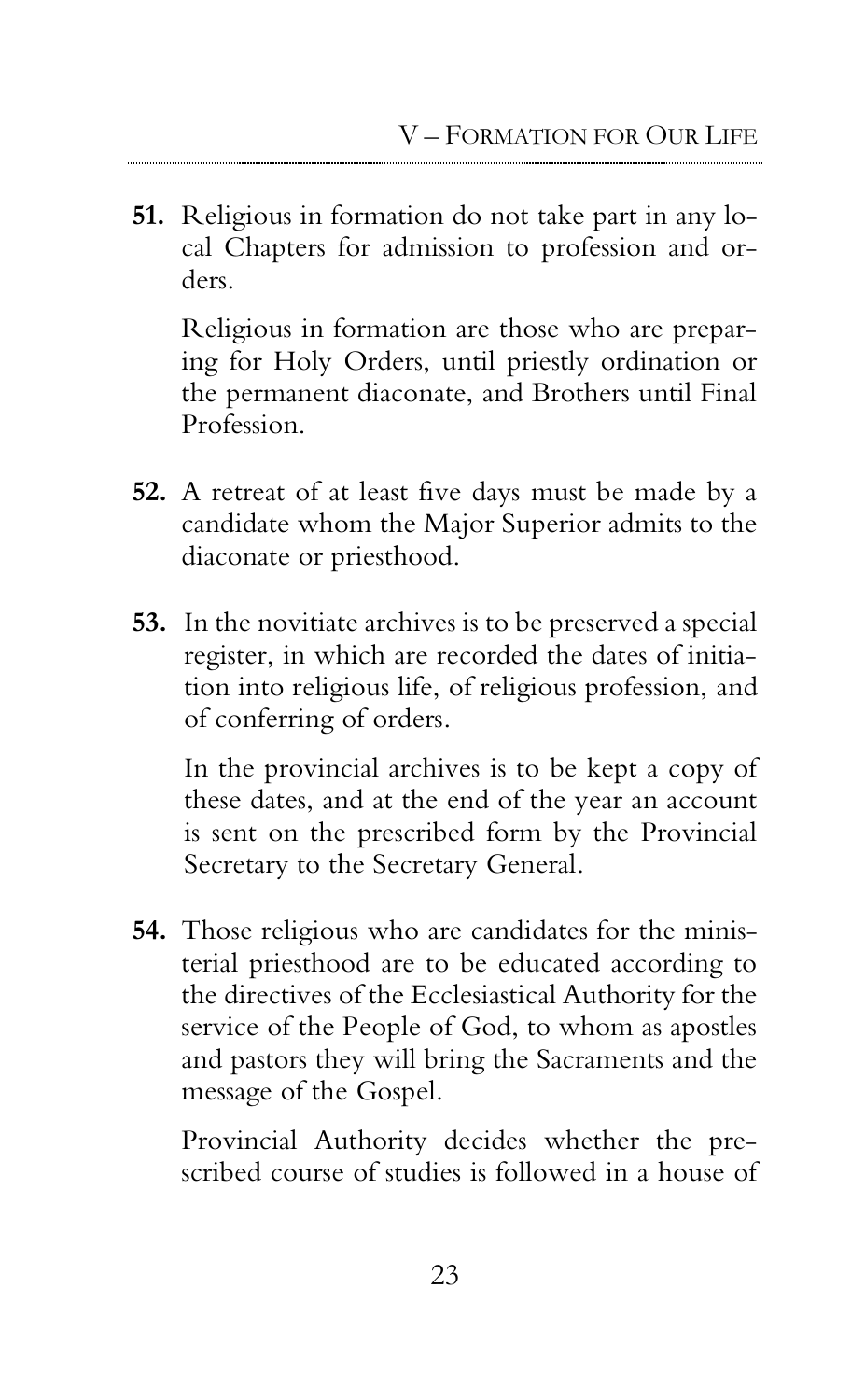the Congregation, a university, or some other suitable academic center.

- **55.** Each Province must establish for Brothers a course of formation lasting at least three years. Its curriculum should contain:
	- a) doctrinal instruction in the various ecclesiastical sciences, with special attention to the theology of religious life.
	- b) an introduction to the theory and practice of the apostolate;
	- c) specialized professional training.
- **56.** Each Province must make suitable practical arrangements so that religious in formation may be led step by step into apostolic work, especially the ministry of the Word.

As preparation for the apostolate itself, such practical arrangements must harmonize with the theory presented in the classroom, should be monitored by experienced and qualified persons, and should be carried out in such a manner as to be a valuable aid in acquiring competence.

**57.** Every religious should be alert to the need for keeping himself up to date on the spiritual, doctrinal, pastoral, and professional level. In its formation plan, therefore, every Province should provide suitable structures and appropriate means for achieving this purpose.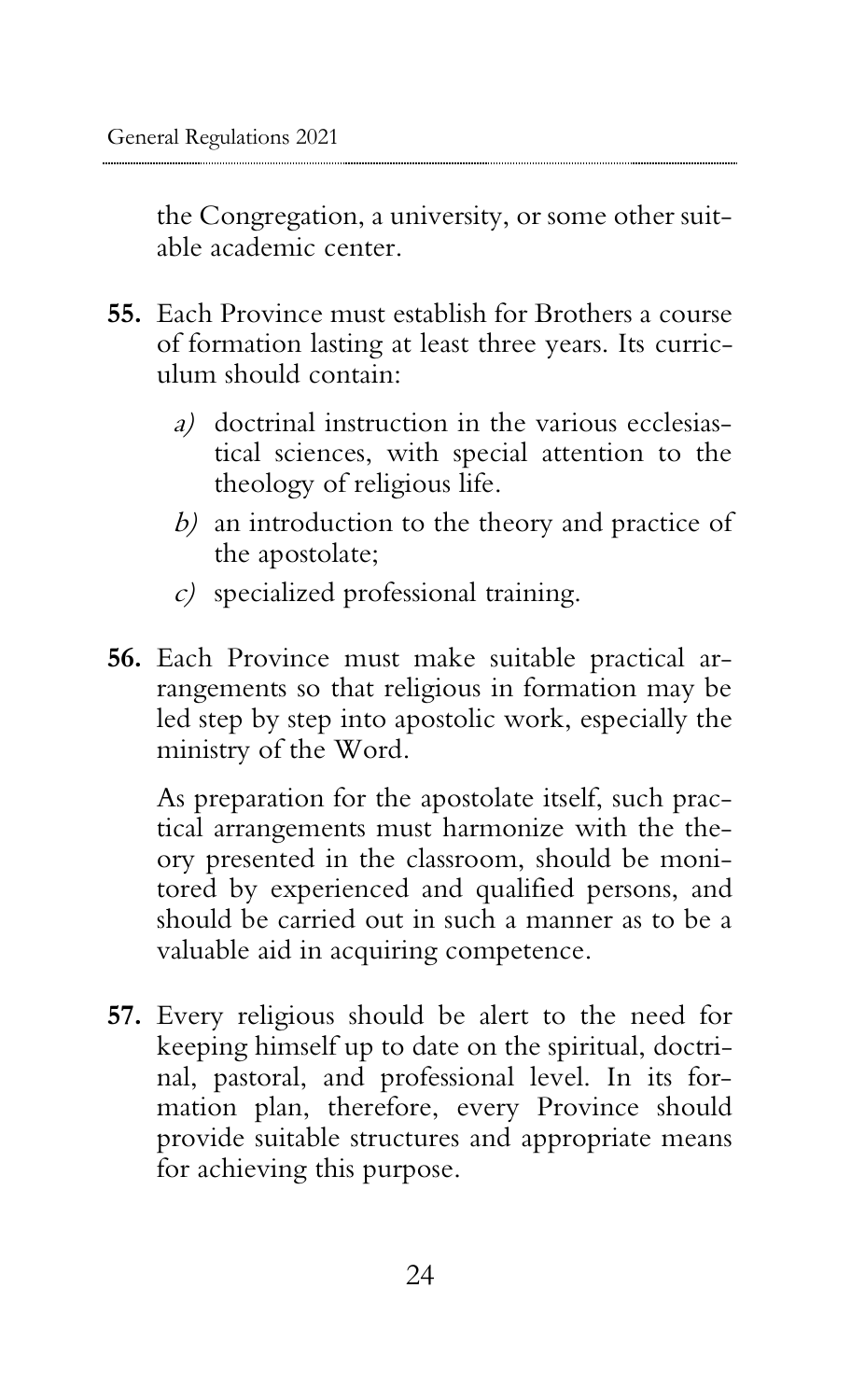# CHAPTER VI

### CONSTITUTION OF THE CONGREGATION

- **58.** The Congregation is composed of Clerics and Brothers. Although novices are not members of the Congregation, they share its privileges and spiritual benefits.
- **59.** According to the will of our Founder, the habit, a sign of our consecration, is an important element of our Passionist life.
- **60.** The Superior General may incorporate a religious into another Province after having heard the opinion of the Provincial Superiors concerned.

By mutual written consent, the Provincial Superiors concerned may allow religious from one Province to reside in another for a period of not more than five years. A longer stay requires the consent of the Superior General.

**61.** A candidate residing outside his own Province is admitted to temporary or perpetual profession, ministries or sacred orders by the Major Superior of the Province to which he is juridically ascribed; who also receives his profession.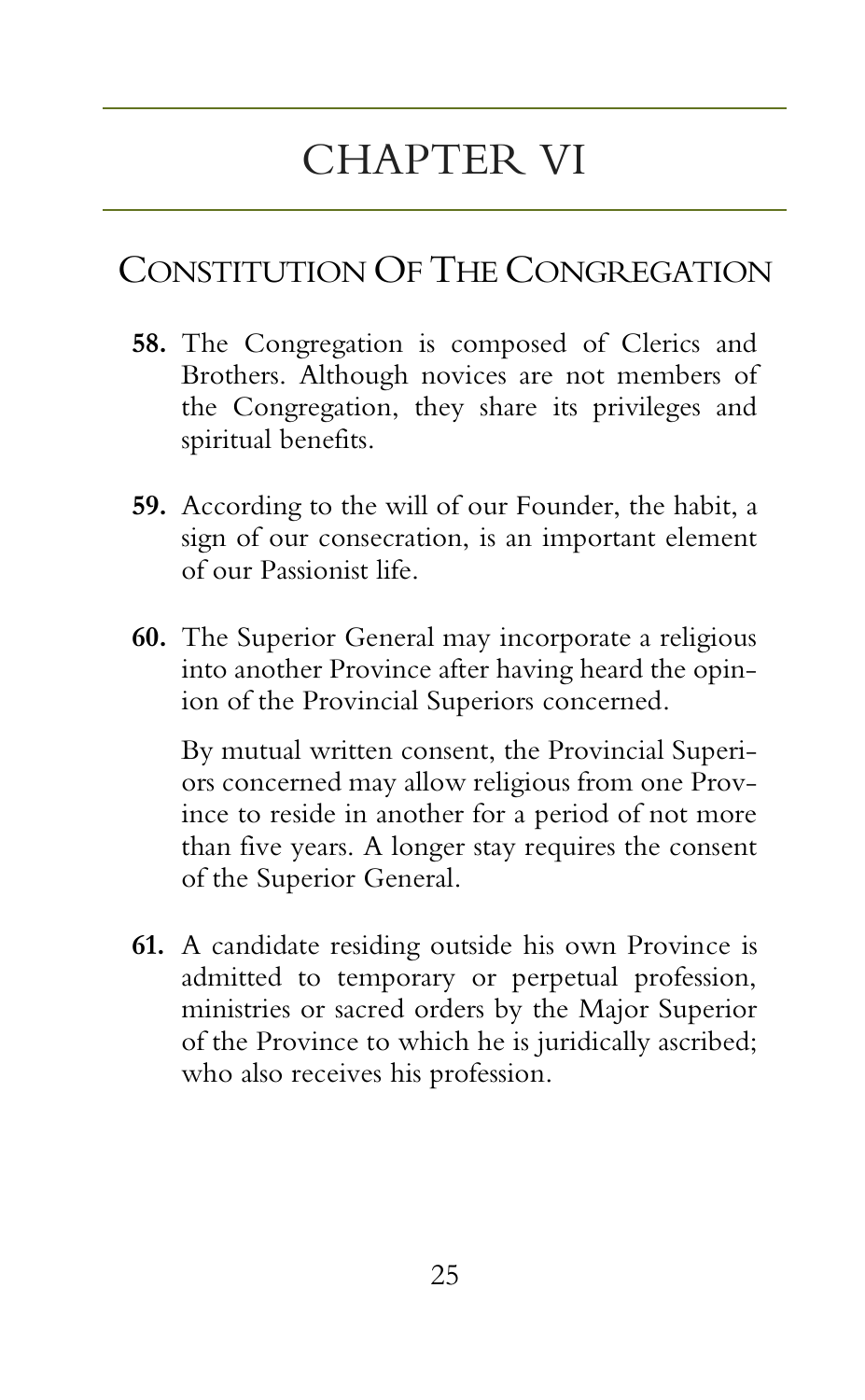The Major Superior may delegate this right to the Major Superior of the candidate's place of residence. If, in addition to this delegation of the Major Superior, the vote of his Council is necessary, then the Consultors also need to delegate this right. The Major Superior may also delegate another person to receive the profession.

- **62.** Before a religious in perpetual vows may be admitted into our Congregation he must have a three years probationary period in community. For at least the first six months he is to be given special formation in Passionist life and spirituality. In particular cases, the Provincial Superior with the consent of his Council may extend the time of probation for another two years before the religious makes his new perpetual profession in the Congregation.
- **63.** Seniority in the Congregation is reckoned from the day of first profession. When religious make their profession on the same day, the older has seniority.
- **64.** To be eligible for the office of Superior, Master of Novices, or Director of Students, a religious must have lived in the Congregation at least three years from his perpetual profession. For a just cause, the Superior General may dispense from this requirement.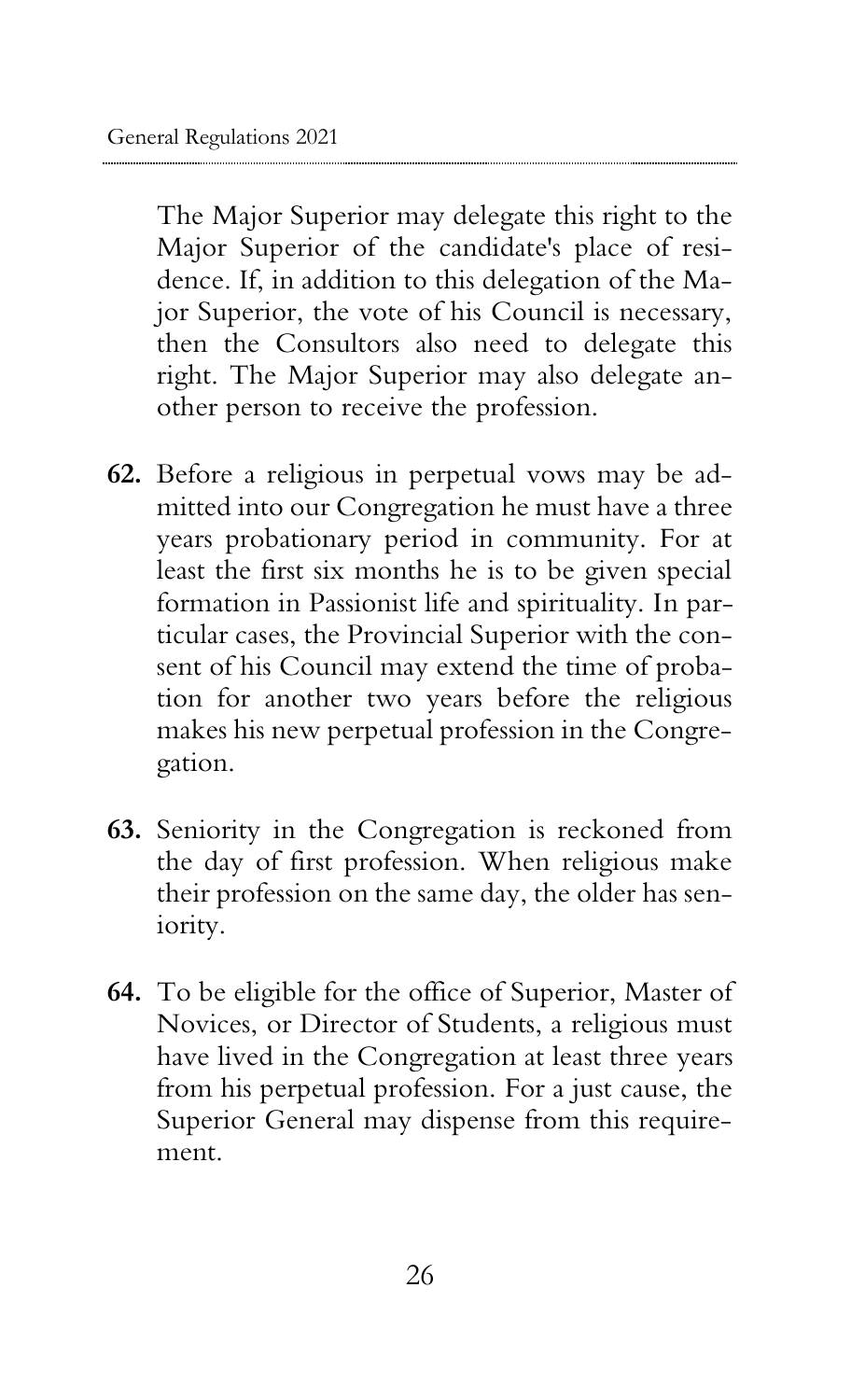- **65.** A religious who has held office for five consecutive terms, whether as local or Major Superior, may not be elected again in the same Province or Vicariate, unless a period of at least two years intervenes.
- **66.** When postulation takes place in an election, the one postulated must obtain two thirds of the total vote in any of the first three ballots. If he does not, he can no longer be postulated, and the election must begin all over again.

If a postulation has been successful in a Provincial Chapter contrary to some prescription of Provincial legislation or the General Regulations, the Superior General may confirm the one postulated.

**67.** In our law, whether at general, provincial, or local level, when a vote or suffrage of the Council or another assembly is required, it is always to be understood as a consultative vote, unless it is certain that consent is required.

In the tradition of our Congregation blank ballots do not compute as valid and lower the quorum.

- **68.** The following are deprived of active and passive voice:
	- a) those who have an indult of separation from the Congregation, even if only temporary, those exclaustrated, and those dismissed from the Congregation.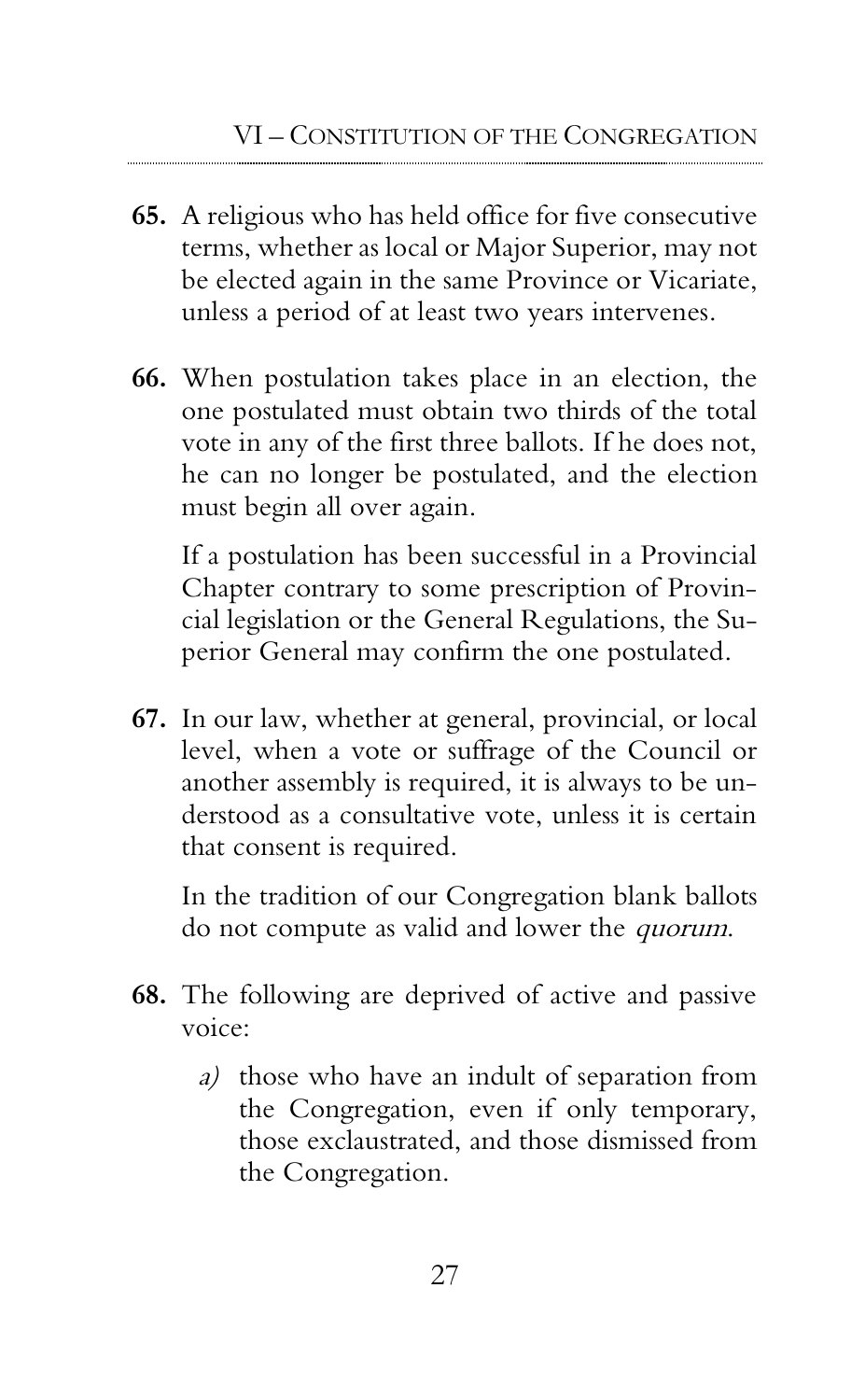- b) those who have requested a dispensation from the obligations imposed by orders or religious profession, whether or not celibacy is included. If the dispensation has been denied, however, and they have re-entered or remained in the Congregation, they recover their rights.
- $c$ ) those who have been deprived temporarily or permanently, either by lawful authority, or automatically as determined in law, as well as those unlawfully absent from the community.
- $d$ ) as a precautionary measure, those religious involved in cases concerning Delicta reservata seu Graviora prescribed by law, from the beginning of the investigation until the end of the procedure.
- **69.** As regards residences, interprovincial houses and mission stations:
	- a) A residence is a house opened to meet a particular need and is regulated by norms given by the Major Superior on whom it directly depends. Religious live there together but without constituting a juridical person.

The Superior General, the Provincial Chapter, and the Congress of a Vice-Province have the competence to open a residence.

b) Interprovincial houses are only those houses that have been declared as such by the Supe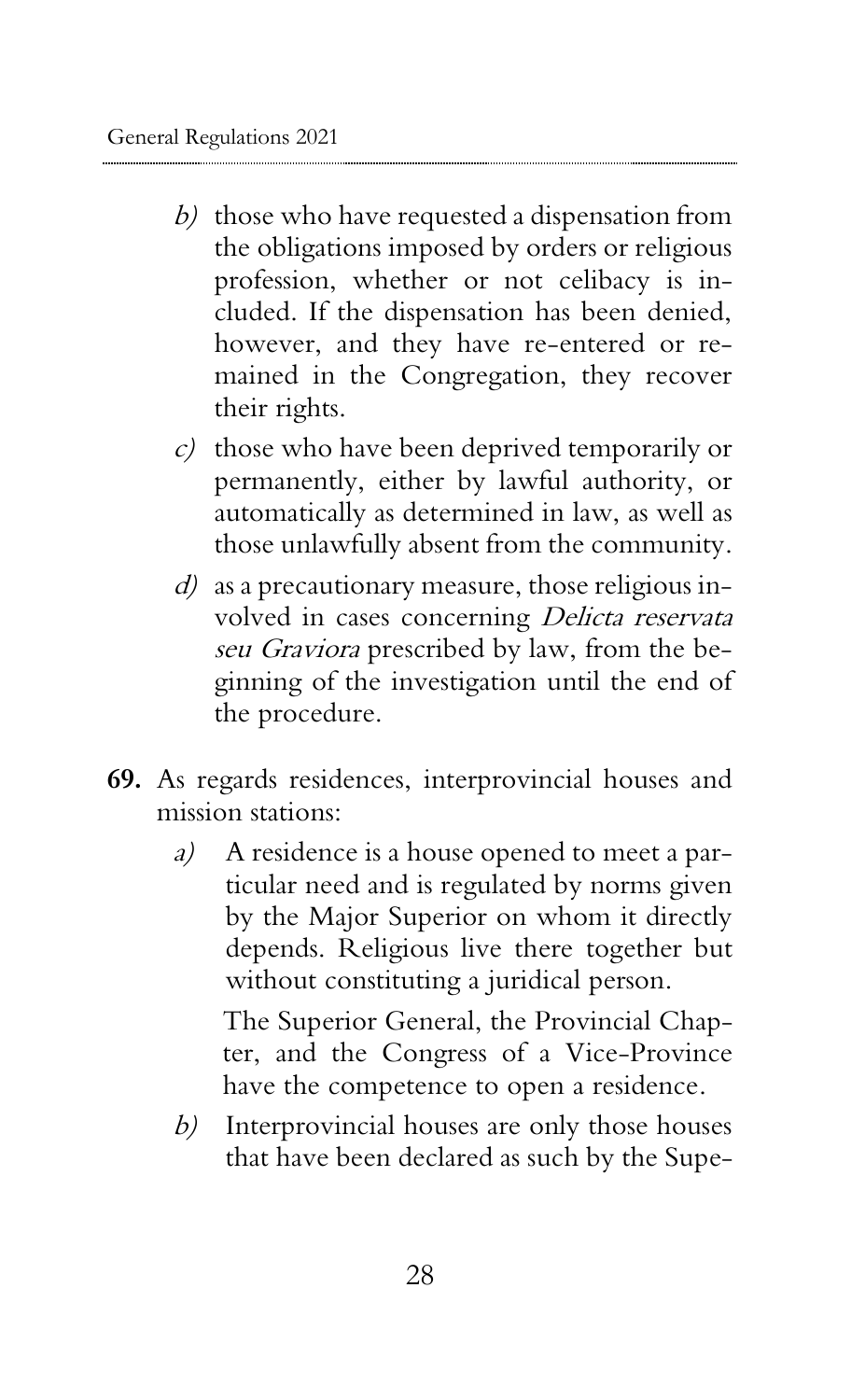rior General with the consent of his Council, having consulted with the Provincials concerned. These houses are governed by the norms approved by the Superior General with the consent of his Council.

c) A mission station administered by our religious is regulated by norms given by the Religious Superior or Regional Vicar, with the approval of the Major Superior to whom it is immediately subject.

These norms must accord with those established by the local Ordinary, or those laid down in the contract drawn up between the competent ecclesiastical and religious authorities.

**70.** Regional Vicariates dependent on the Superior General may be constituted by him with the consent of his Council, when such establishments are necessary for the foundation or development of the Congregation in particular regions of the world, and after Provincial Superiors who may be involved have been consulted.

These Vicariates will be organized like Regional Vicariates dependent upon a Province.

**71.** As a general rule, our Missions should be established as Regional Vicariates. When this is not pos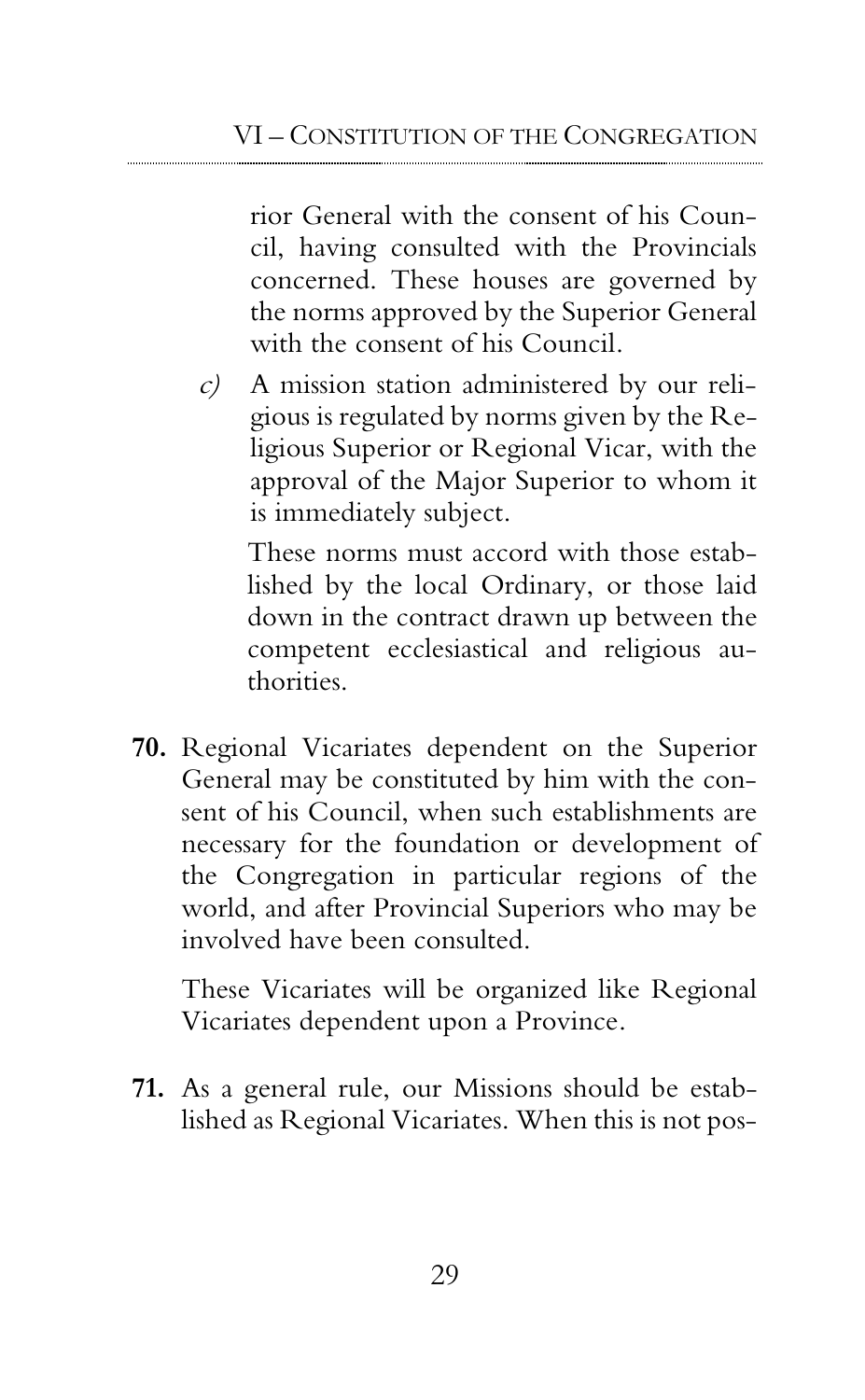sible, the religious Superior of the mission is delegated by the Major Superior for everything that he has not explicitly reserved to himself.

With the consent of the Superior General, or the Provincial Superior, with their respective Councils, the Religious Superior and his Council may be elected in the same manner as is laid down for Regional Vicariates.

**72.** If a religious house or Province has received civil recognition as a juridical body, the norms regulating it should conform as far as possible to the demands of common ecclesiastical law and our own particular law.

Whenever possible, the religious responsible for the juridical body should be the same who has the canonical responsibility.

With expert assistance if necessary, each Province must provide in the most appropriate way for all requirements of this kind, whether regarding the Province as such or the individual houses.

**73.** When a religious is given permission to live outside his religious house, rules must be determined in writing to clarify his relations with the Major Superior regarding the practice of obedience and poverty. Permissions are unlawful without such written rules.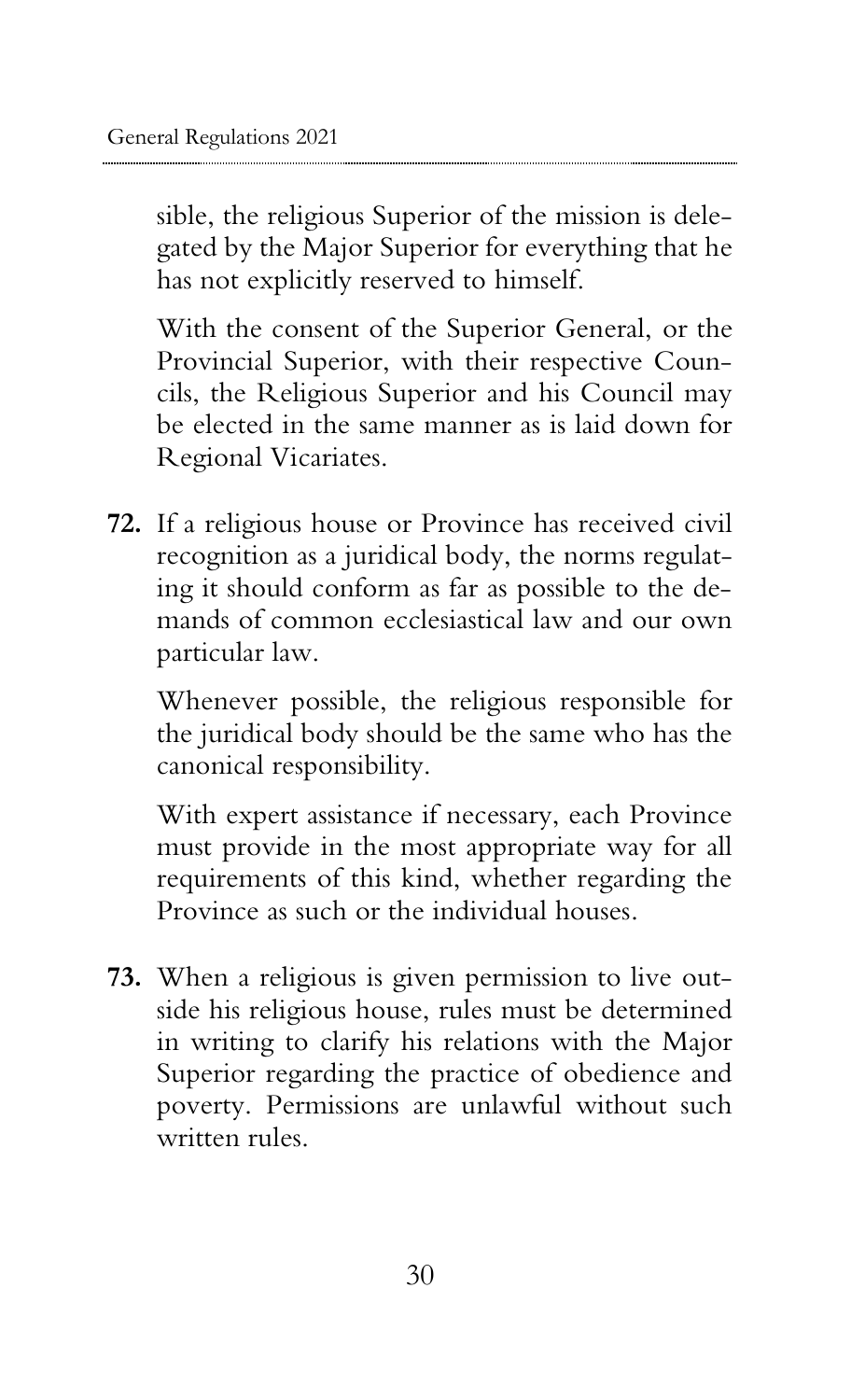- **74.** The Major Superior with the consent of his Council may initiate the process of exclaustration or dismissal should the good of the Congregation require it, or when pastoral motives make it advisable for the individual religious concerned. The due requisites of law must be observed.
- **75.** A brief and accurate account of all General and Provincial Chapters, Congresses, and Assemblies of the Province, as also of Chapters and Meetings of Local Communities, should be drawn up by the respective secretaries and kept in the appropriate archives.

A copy of the Acts of the Provincial Chapter should be signed by the Secretary of the Chapter and the Provincial Superior, and sent to the Superior General.

A report of the Chapters and Community Meetings should be signed by the designated secretary and the local Superior, and sent to the Provincial Superior.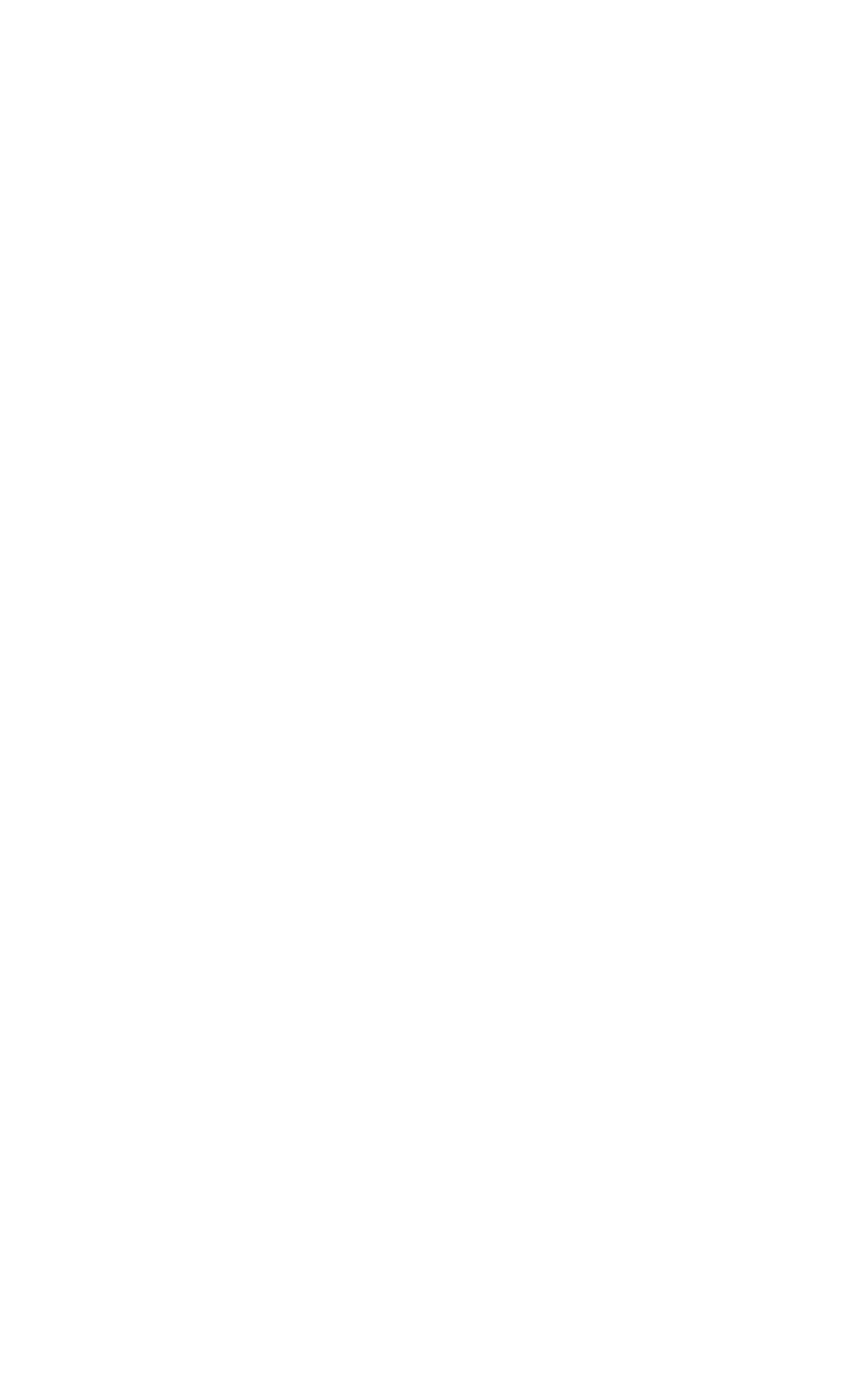# CHAPTER VII

# GOVERNMENT OF THE CONGREGATION

## **The General Chapter**

**76.** The General Chapter is announced by means of a circular letter sent by the Superior General to the entire Congregation nine months before it is to take place.

It is the duty of the Superior General with his Council to ensure that the matters proposed to the Capitulars are carefully prepared and sent to them at least six months before the Chapter.

The Capitulars must be consulted about the agenda proposed for the Chapter, and they are free to put forward other topics for discussion.

Not only are Provinces, Vice-Provinces, Regional Vicariates and local communities able to freely submit proposals and suggestions to the General Chapter, but so may any individual religious.

**77.** Each Configuration shall be entitled to one participant in the General Chapter for every 25 religious. After excluding the ex-officio participants, a sufficient number of delegates shall be elected in order to reach the above-stated quota of one representative for every 25 religious; as far as possible one shall be a Brother.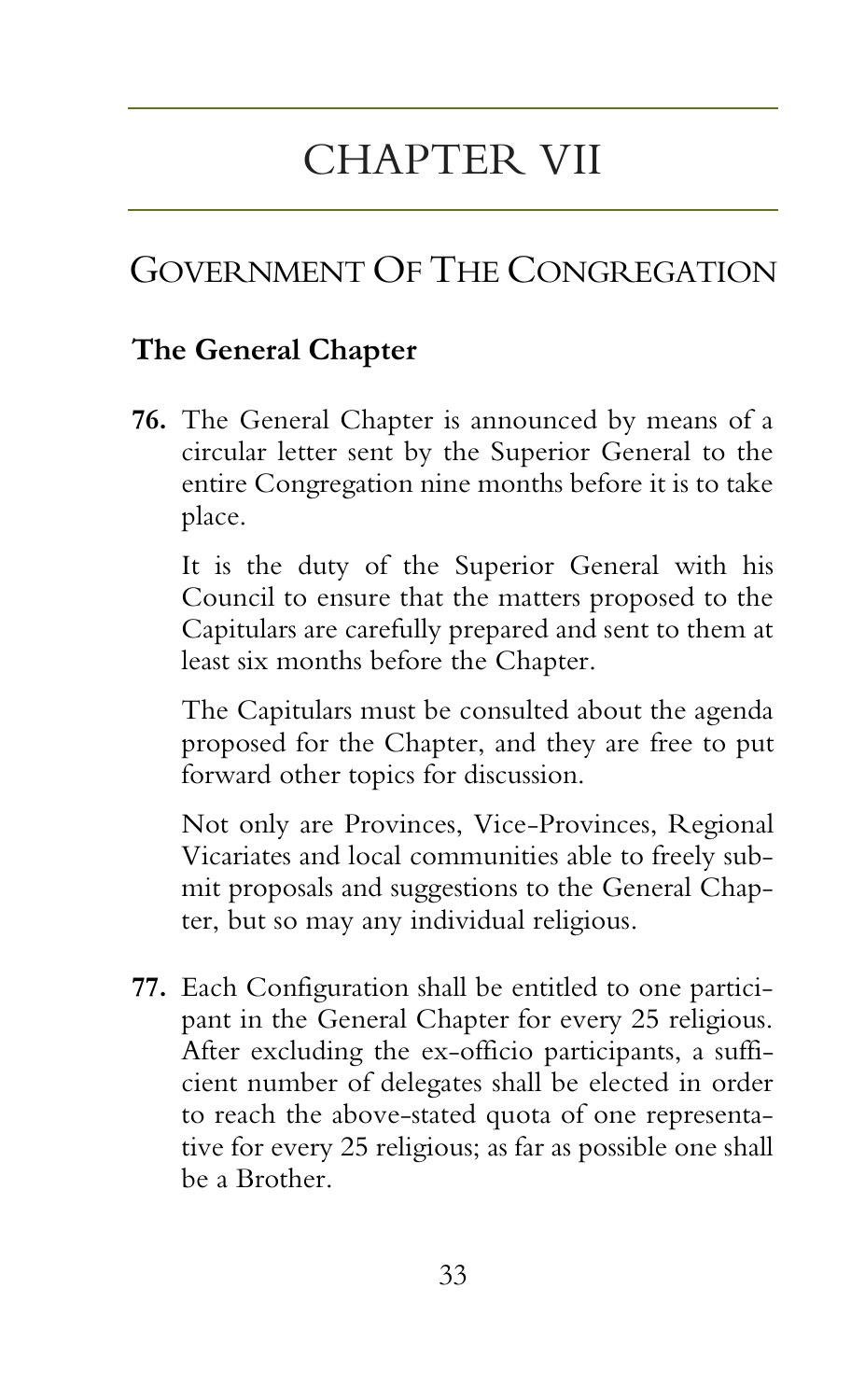The number of religious must be determined at least one year before the celebration of the General Chapter. Those who have been deprived of active and passive voice are not considered as members in this reckoning.

**78.** The Superior General with the consent of his Council may call experts to attend the Chapter. They take part, however, only in a consultative capacity.

The Superior General with the consent of his Council may also invite some religious to take part in the Chapter in a consultative capacity, so as to ensure that all parts of the Congregation are represented.

The President of a Chapter or a Congress, with the consent of the same Chapter or Congress, may abrogate the right of a religious to participate in the same Chapter or Congress when, without justified permission, he has not participated in one third of the work of the Chapter or Congress.

- **79.** The Superior General presents to the Chapter a report on the state of the Congregation. When this has been read, the Capitulars may request further information or offer constructive suggestions.
- **80.** The number of General Consultors to be elected is decided by each General Chapter, while respecting the prescript of n. 135 of our Constitutions.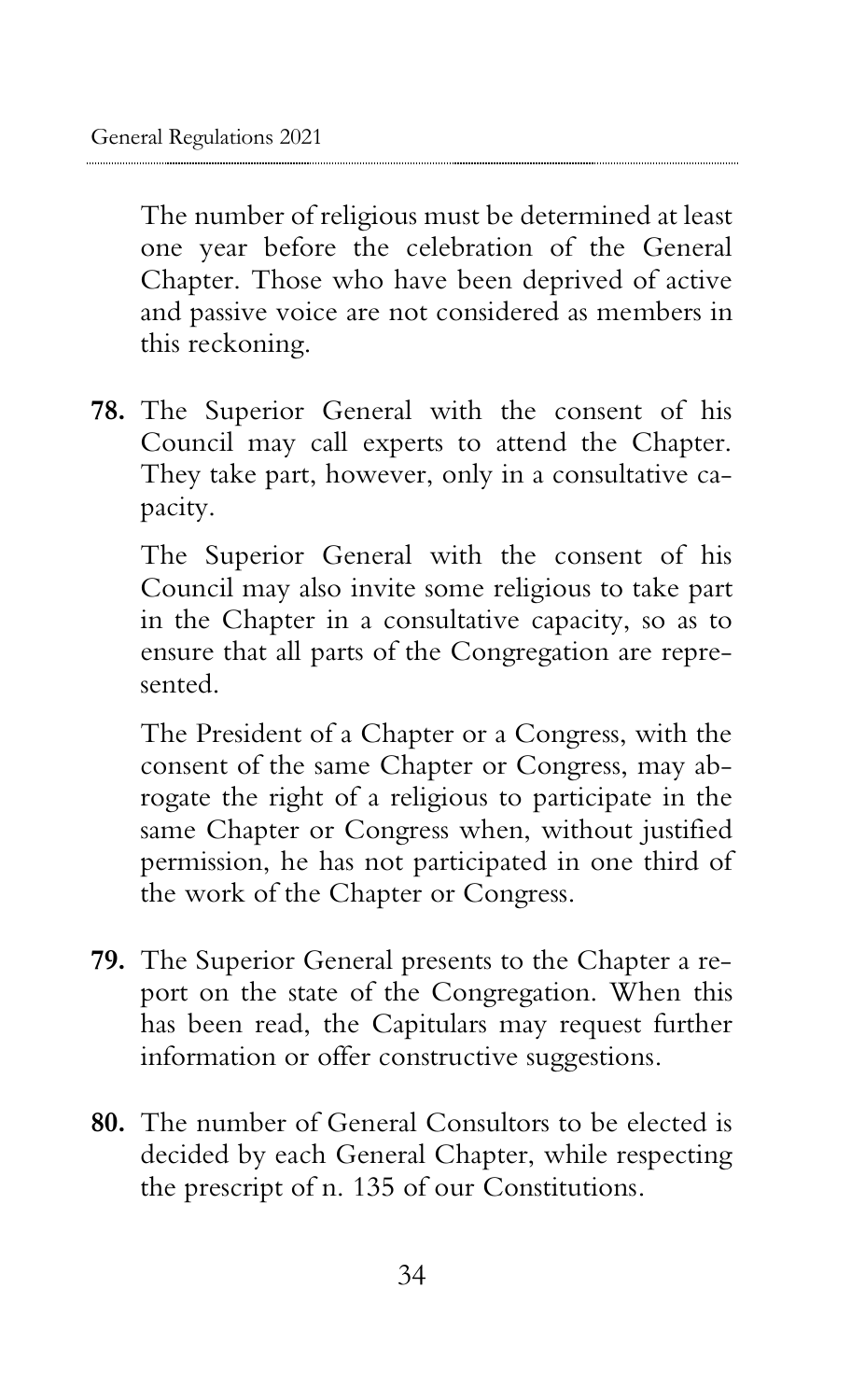General Consultors are elected so that a harmonious team can be formed, capable of helping the Superior General in his government of the entire Congregation and of implementing the programmes the Chapter may have drawn up. General Consultors may also be chosen in view of representing the Superior General in different areas of the Congregation.

After consulting with various groups and individual religious at the Chapter, the Superior General may present a list of suggested nominees for the office of General Consultor.

## **General Synod**

**81.** The members of a General Synod are those who participate ex-officio in a General Chapter, as well as the provincial consultors of those provinces that are Configurations.

## **General Curia**

**82.** The General Curia comprises the Superior General, the General Consultors, the Procurator General, the Secretary General, the General Econome, the General Secretary for Solidarity and Missions, and the Postulator General.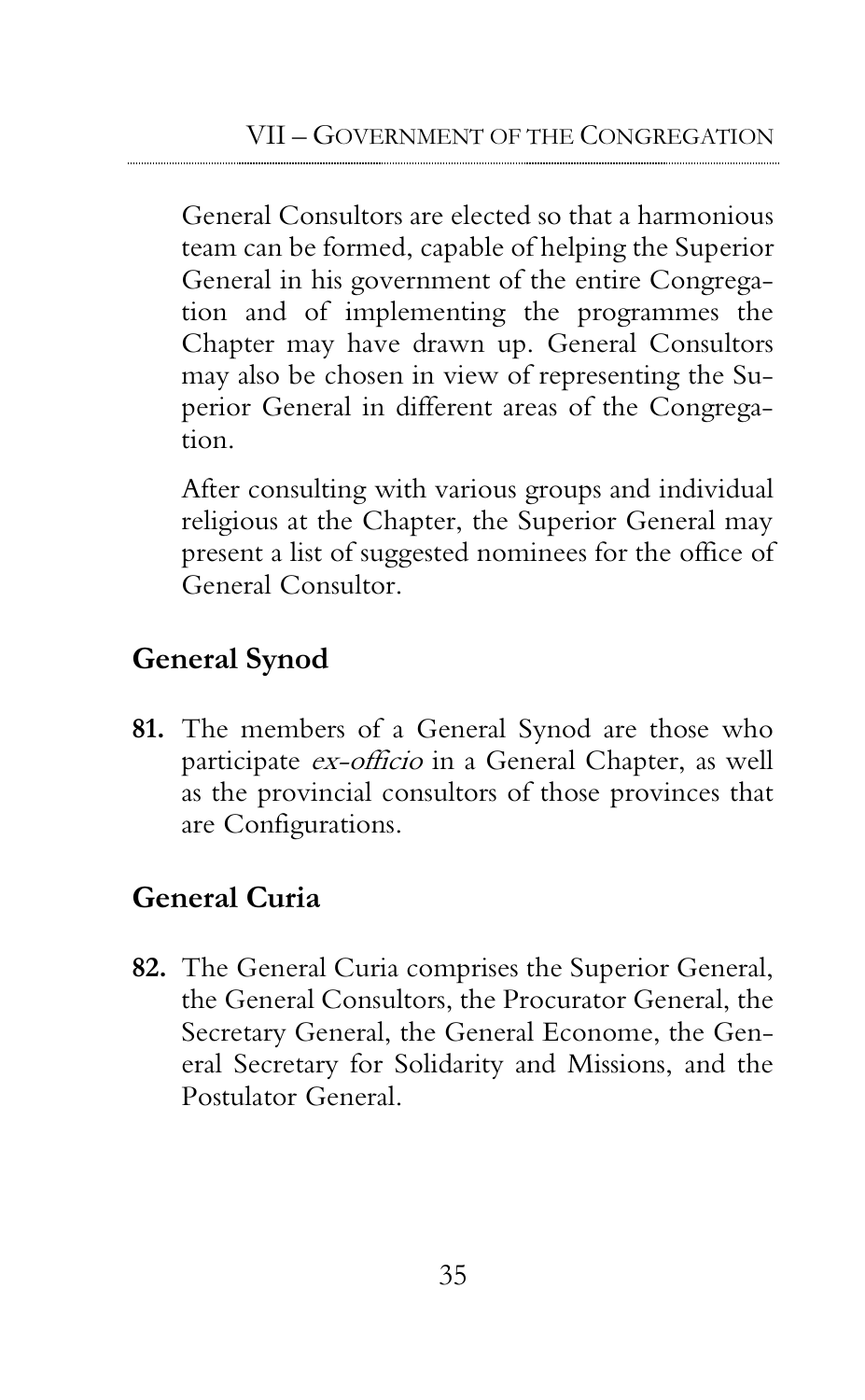The Superior General will name the other members of the General Curia that are necessary to carry out its various activities, such as the Archivist.

The officials of the General Curia are named by the Superior General when he begins his term of office and may be replaced at any time before it ends.

**83.** The order of precedence among the General Consultors is determined by the date of first profession. When profession is made on the same day, the older Consultor has seniority.

Should the Superior General and the first General Consultor be absent or prevented from acting, the Consultor next in order of precedence supplies his place.

- **84.** In accordance with the Constitutions, n. 140, at least three members of the General Council must be present to form the quorum necessary for the General Council to act. In cases of necessity, as long as at least one member of the General Council is present, the following may supply the vacant places in this order: the Procurator General, the Secretary General, the General Econome.
- **85.** When the Superior General or his delegate carries out visitations in various areas of the Congregation, dialogue will bear on matters of vital concern to those involved. The goals and objectives of recent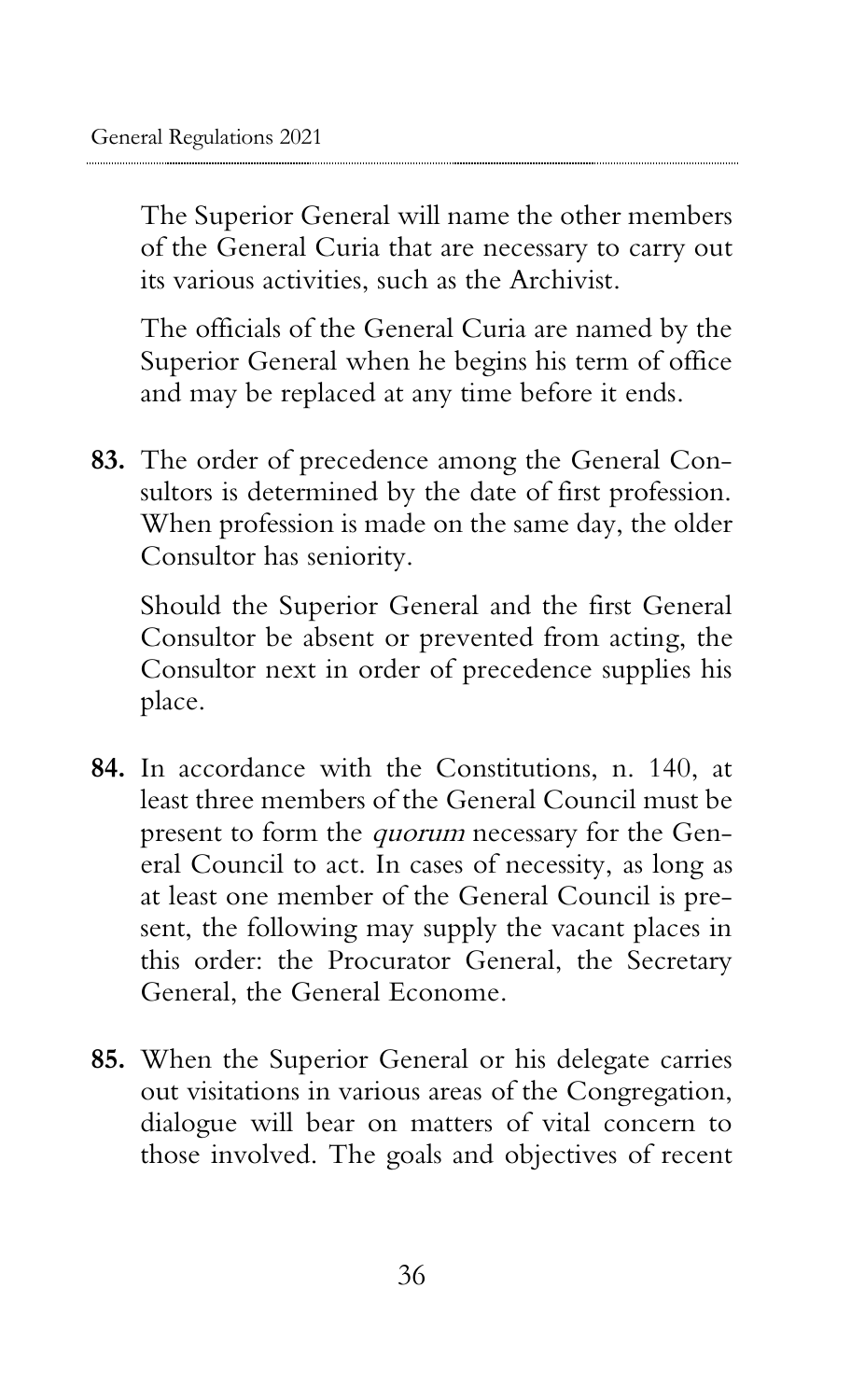Chapters and Assemblies will be given special attention.

**86.** The General Consultors may be assigned responsiblity for definite areas in the life of the Congregation, and may fill some offices in the General Curia.

The Superior General may designate the General Consultors as his representatives to the Provinces. The Consultor thus appointed may take part in meetings held in the Province; he enjoys the right to speak, and the right to vote if this is granted him by the norms of the Province.

- **87.** The members of the General Council and the Procurator General have precedence over all. They and the other officials of the General Curia are immediately subject to the Superior General in everything that concerns their offices. As regards commu-nity life, the Superior General may decide whether they are subject to his delegate or to the Superior of the Generalate house.
- **88.** Any former Superior General is immediately subject to the Superior General. He may choose to live in any house of the Congregation.
- **89.** The Procurator General deals with the juridical affairs of the Congregation, in particular those concerning the Holy See. As a matter of course, he is called to the General Council meetings when matters pertaining to his office are deliberated. If he is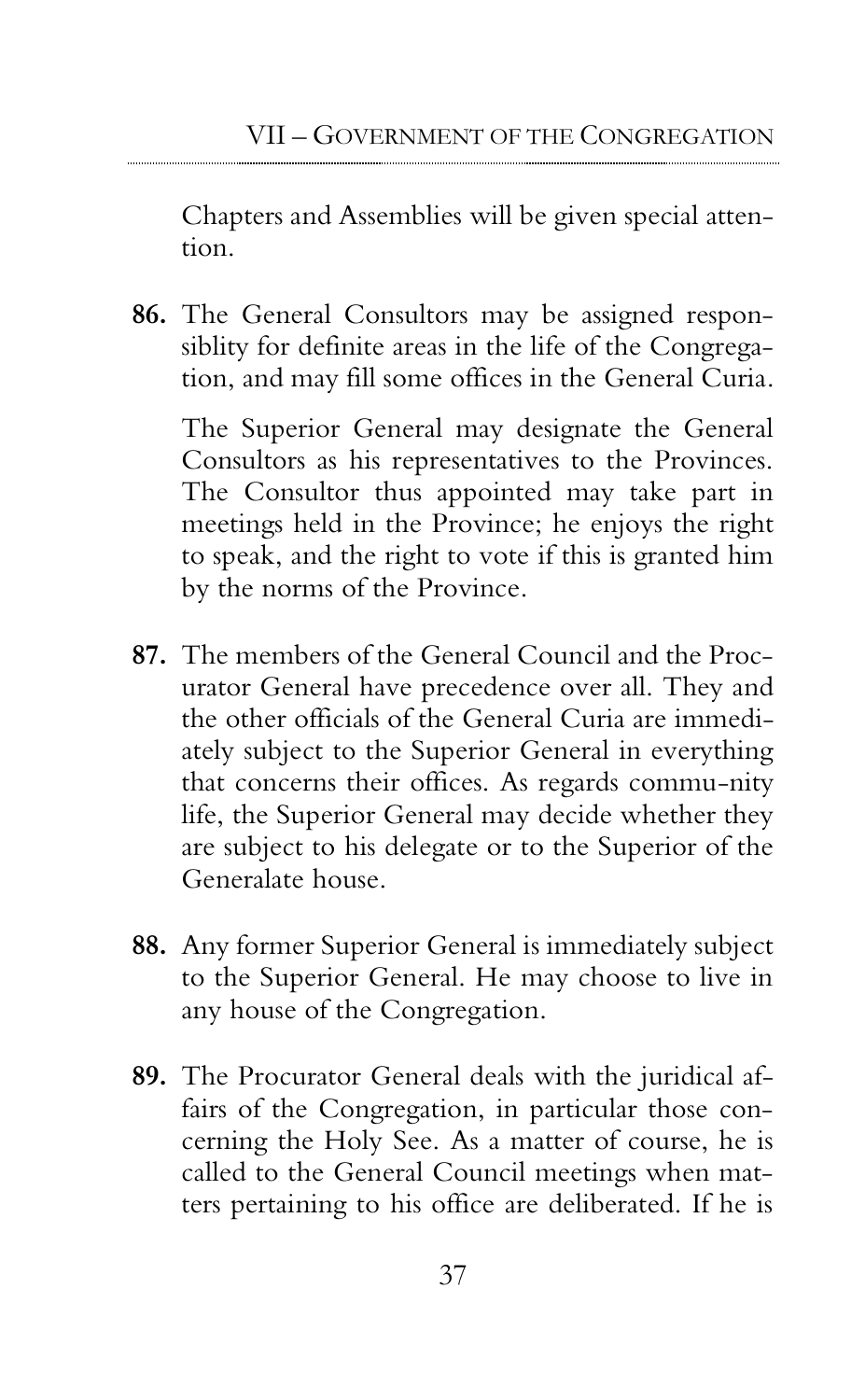not also a General Consultor, however, he has no deliberative vote, except in those matters foreseen by law.

- **90.** The Secretary General dispatches the business of the General Government as secretary to the General Council, as chancellor in drawing up decrees and rescripts, as moderator of the statistical and administrative archives, and as notary for the Congregation.
- **91.** The General Econome administers directly and immediately the goods owned by the Congregation as a distinct juridical person. When matters concerning the administration of the goods of the Congregation are being dealt with, he is usually called to the General Council meetings and will have a consultative voice only.

It is also his duty:

- a) to prepare the report on the financial state of the Congregation for the approval of the Superior General and for presentation to the General Chapter;
- b) to send to Provincial Economes or Administrators timely instructions for applying general directives about the prudent administration of goods;
- c) to make a detailed list of investment securities, precious objects, and other articles belonging to the Congregation as to a distinct juridical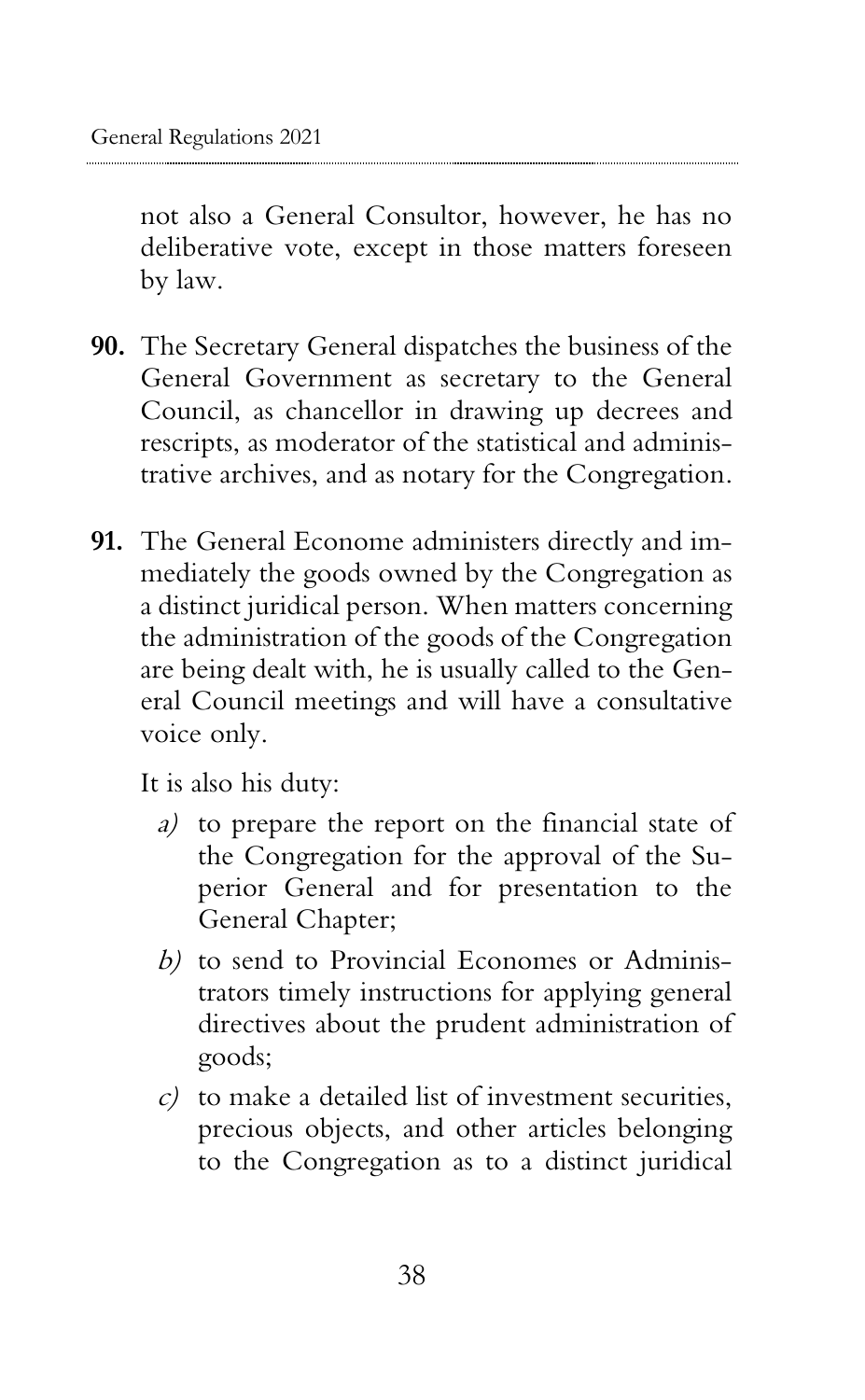person. This list is to be revised every third year;

- d) to present an account of his administration to the General Council at least twice a year;
- e) to prepare the annual budget three months before the financial year begins, and to present this budget to the Provincial Curias;
- f) to present the Superior General and his Council a report on the financial status of the Provinces on the basis of the annual reports submitted by the Provincial Economes.
- **92.** The Secretary General for Solidarity and Missions conducts the affairs of the Missions of the Congregation with the Holy See, always respecting the rights of the Procurator General. Ordinarily he is called to the General Council meetings, with consultative voice only, when matters concerning the Missions are being discussed.
- **93.** The Postulator General deals with the appropriate authorities concerning the Causes for beatification and canonization of members of the Congregation.
- **94.** The General Archivist receives the documents and records coming from the General Curia, as well as the books and manuscripts of the religious of the Congregation; these he carefully preserves in the historical Archives.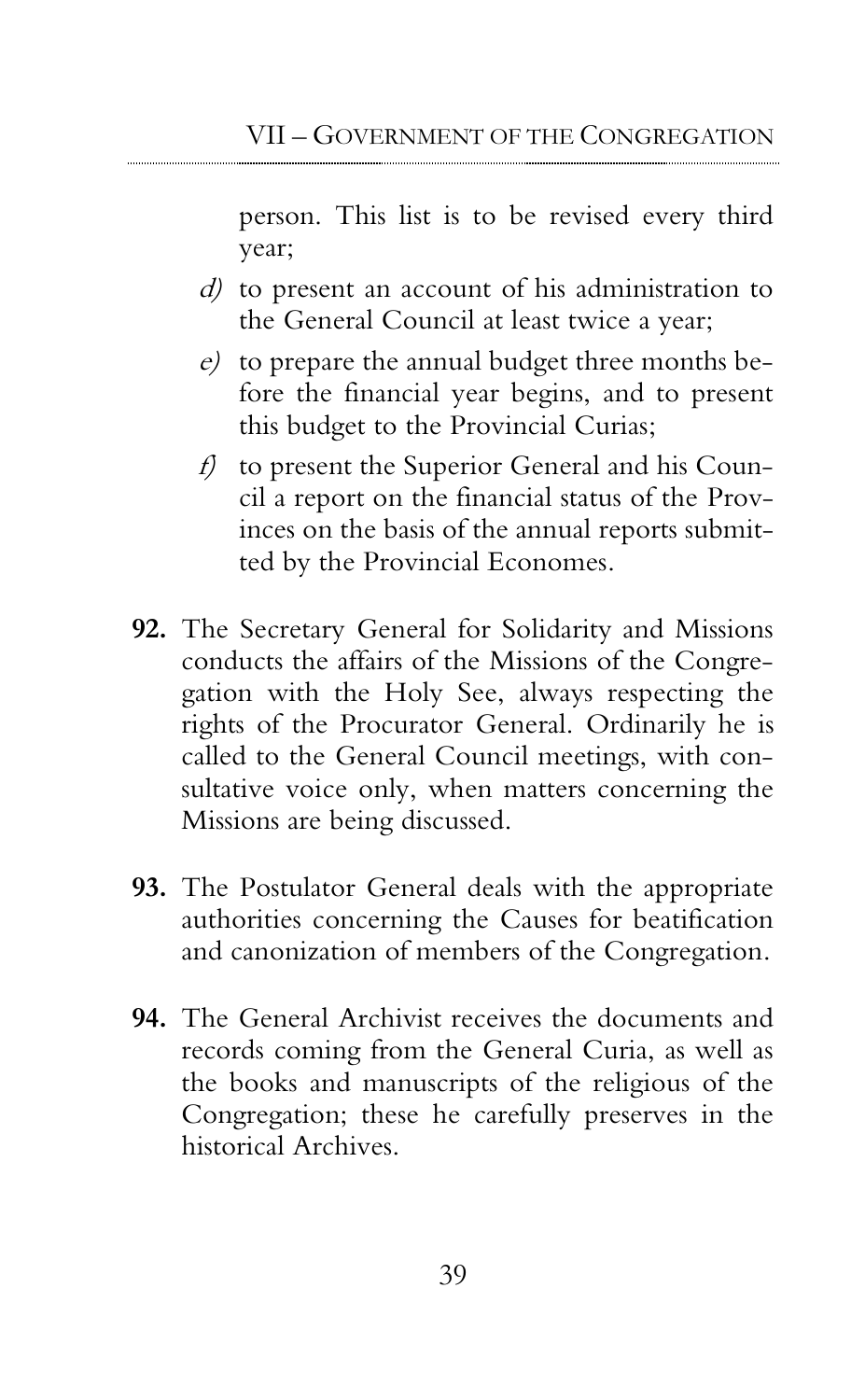## **The Configurations**

**95.** To achieve Solidarity in the three areas of Personnel, Formation and Finances, the Configurations are formed either as an aggregation of several autonomous juridical entities (Provinces, Vice-Provinces and Vicariates) or as a single juridical entity with different internal structures (Province with Regions/Zones).

The Configurations are principally organized to promote dialogue and cooperation between the different parts of the Congregation, and to foster initiatives and common action for the life and mission of the Congregation.

Each Province, Viceprovince and Vicariate will belong to a Configuration.

**96.** Outside the General Chapter, it belongs to the Superior General with the consent of his Council, after consulting the extended Council, at the request of the Provinces, Vice-provinces and Vicariates involved, to establish, modify or suppress a Configuration.

Likewise it belongs to the Superior General with the consent of his Council, after consulting the extended Council, to permit a Province, Vice-province, Vicariate or Region/Zone which requests this, with adequate reasons, to change Configuration.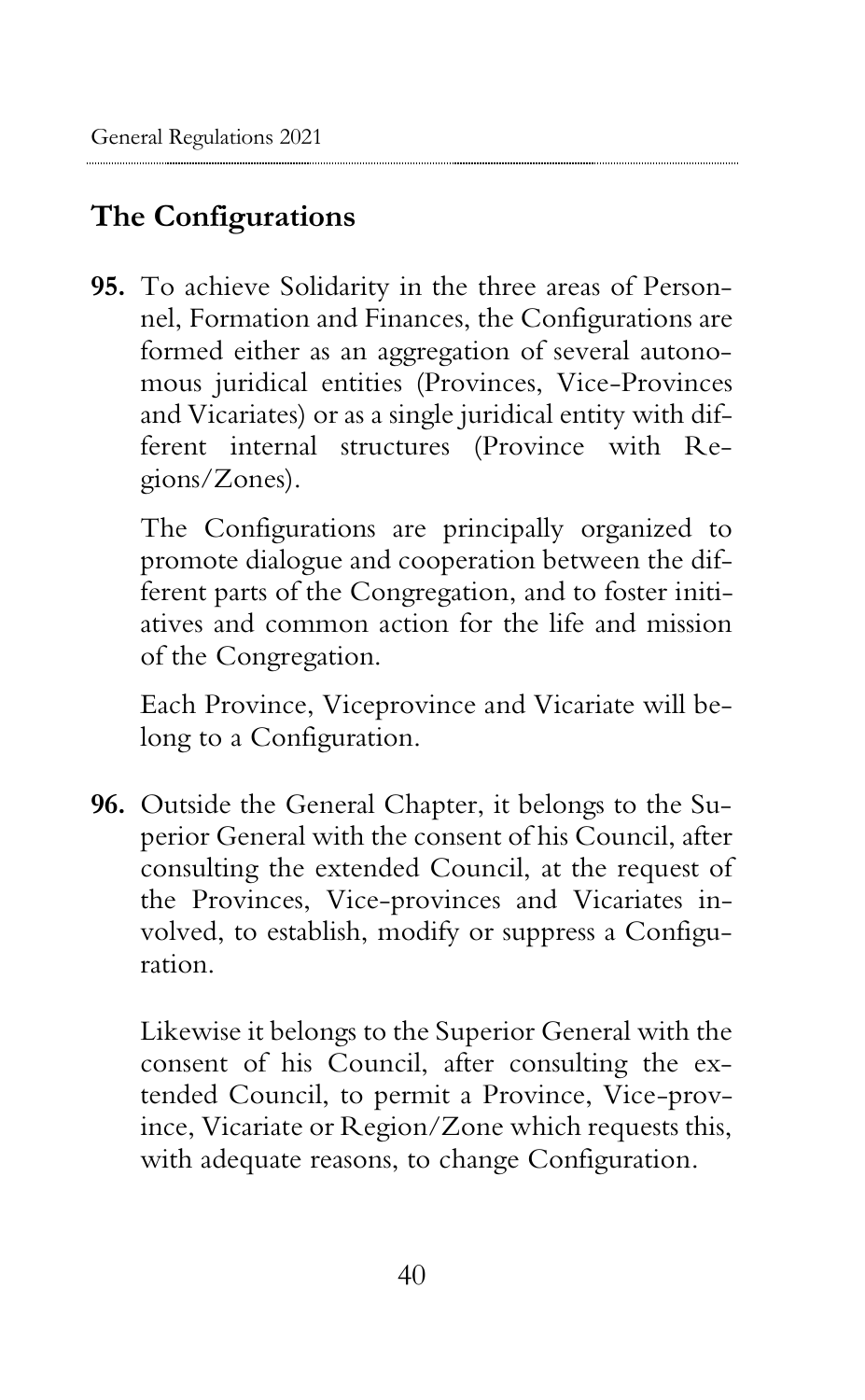**97.**

- **§ 1**. A Configuration composed of more than one juridical entity is governed by particular Statutes, approved by the Superior General with the consent of his Council, keeping in mind the following:
	- a) A Configuration made up of several entities acts in accordance with the Statutes through an Executive Council composed of the Major Superiors of the constituent entities.
	- b) The Executive Council will choose a President with responsibility for animation, coordination of common action and connection with the General Council and the other Configurations. The method of determining the President and the length of his mandate are specified in the particular Statutes. It is the responsibility of the President to implement the decisions taken.
	- c) To achieve Solidarity in Formation, Personnel and Finances, the Major Superiors composing the Executive Council have the juridical capacity to take decisions based on a unanimous vote or a majority vote. In this latter case the decisions which do not receive a unanimous vote in the Executive Council must, in order to have a binding effect, be confirmed by the Superior General with the consent of his Council.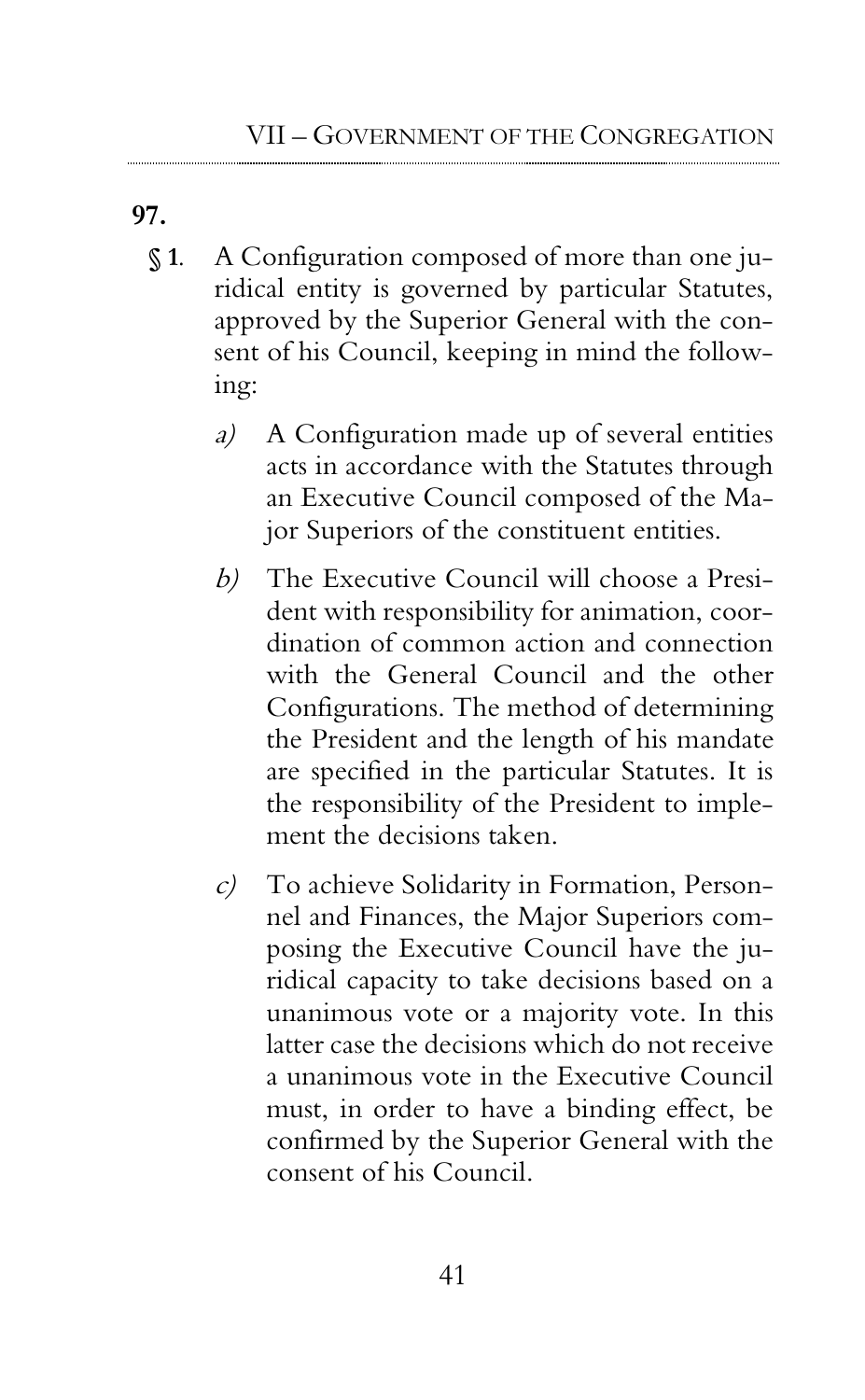**§ 2.** In a Configuration consisting of a single entity the Executive Council is made up of the Major Superior/President and the officials/Consultors for the Regions/Zones.

## **The Extended Council**

**98.** The Extended Council is a consultative body to help the Superior General and to act as a link between the General Government and the different parts of the Congregation.

In addition to giving their advice in all those matters which the Superior General considers opportune to bring to their attention, the Extended Council examines above all the life and functioning of the Configurations, with particular reference to the implementation of Solidarity in the areas of Personnel, Formation and Finances suggesting means and initiatives particularly suited to achieving their aim.

For the establishment, modification or suppression of a Configuration, the Superior General, outside the General Chapter and General Synod, must seek the opinion of the Extended Council in addition to the consent of his Council.

**99.** The Extended Council consists of the Superior General, who presides over it, the General Consultors, the Secretary General and the Presidents of the Configurations.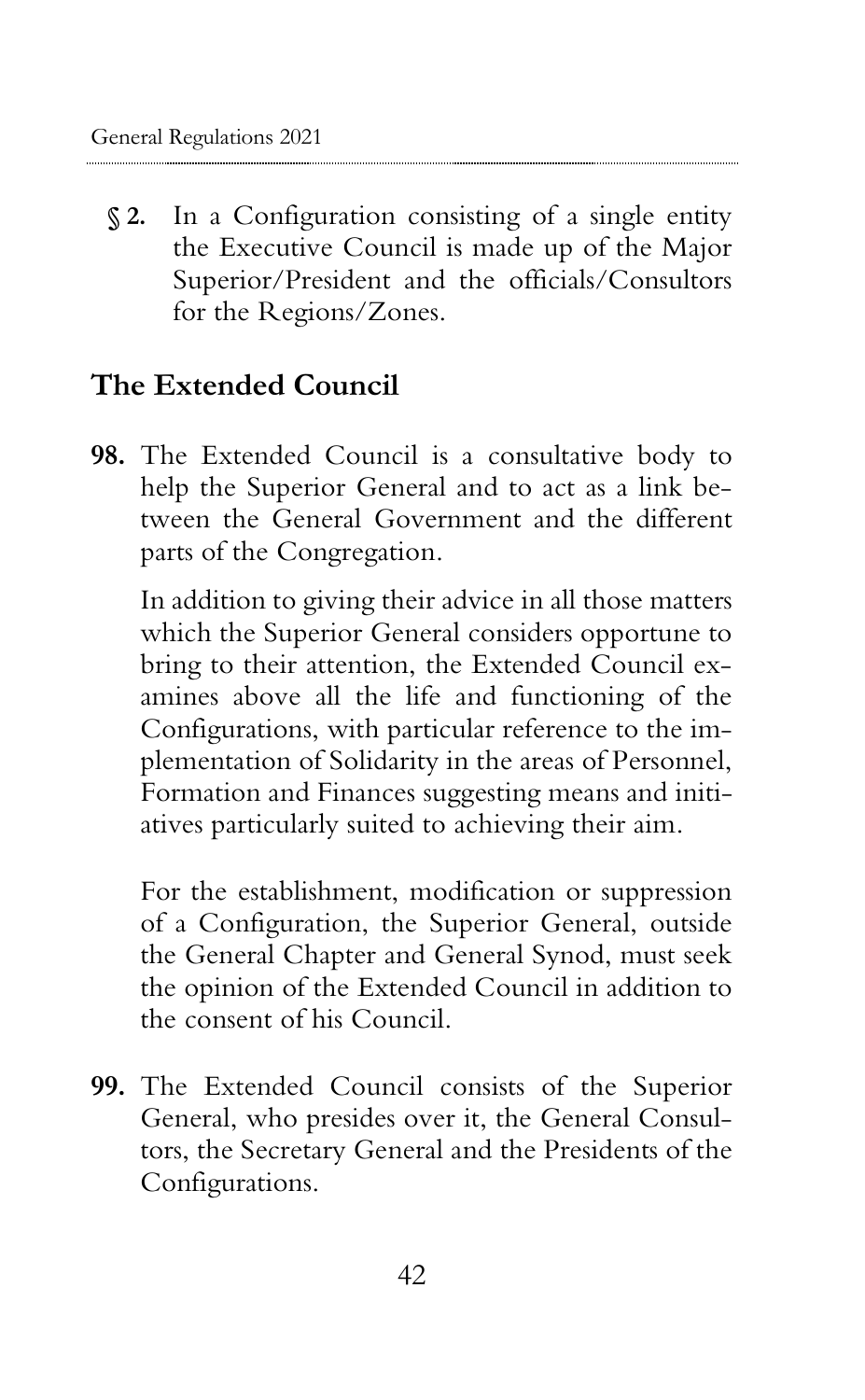If the President of a Configuration is unable to participate, the Vice-President or another religious will take his place, in accordance with the provisions of the Statutes of each Configuration.

**100.**The Extended Council is convoked by the Superior General annually or whenever the Superior General considers it necessary, after consulting his Council, or also when the majority of the Presidents of the Configurations request it. The agenda is decided by the Superior General after consulting the Extended Council.

## **Provinces and Vice-Provinces**

**101.** The President of the Provincial Chapter may choose some religious to assist him as counsellors or interpreters.

The General Consultor designated as representative to a Province participates by right in the Provincial Chapter, in which he has a consultative voice.

**102.**The decrees of the Provincial Chapter, if approved, come into force sixty days after it closes. If any decree is not approved, and a gap in the statutes of the Province is thus created, the Provincial Superior with his Council or another body determined by Provincial legislation will make other decrees that need the approval of the Superior General.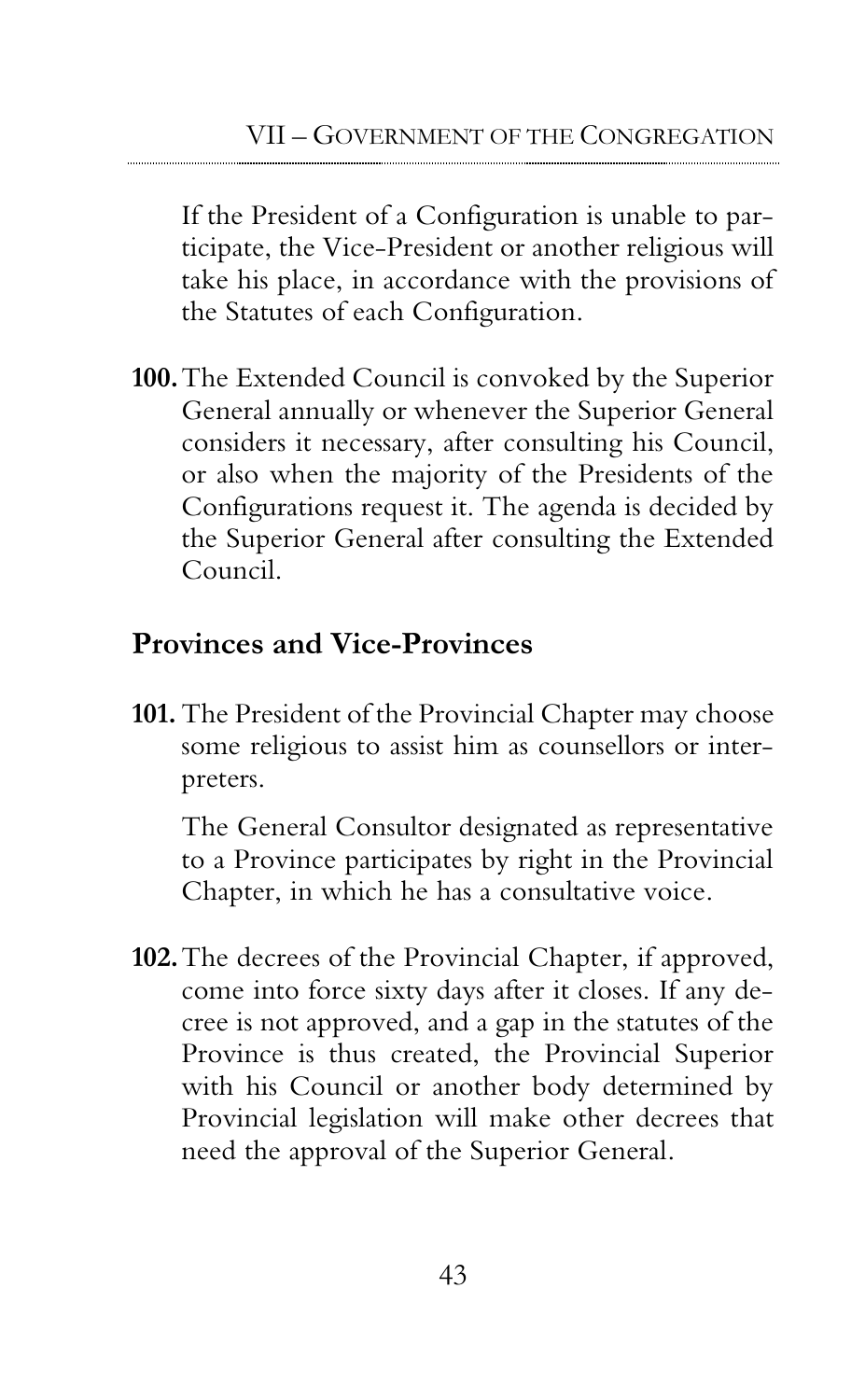- **103.**Permission for a religious to be absent for a time from the religious house may be given by the Provincial Superior with the consent of his Council always observing whatever is prescribed by common and particular law:
	- a) for reasons of apostolate, exercised in the name of the Congregation and in agreement with the local Ordinary, for three years. This permission can be renewed for another three years; but further extensions may be granted only by the Superior General with the consent of his Council;
	- b) for purposes of study as long as is normally necessary;
	- c) for reasons of health;
	- d) for clarifying one's vocation or for other reasons judged valid by the Provincial Superior with the consent of his Council, for six months. Further extensions may be granted only by the Superior General with the consent of his Council.

Any absence beyond the time or outside the conditions expressed above is unlawful and entails the consequent penalties, including the loss of active and passive voice.

**104.**The Provincial Secretary and the Provincial Econome in their respective fields follow the norms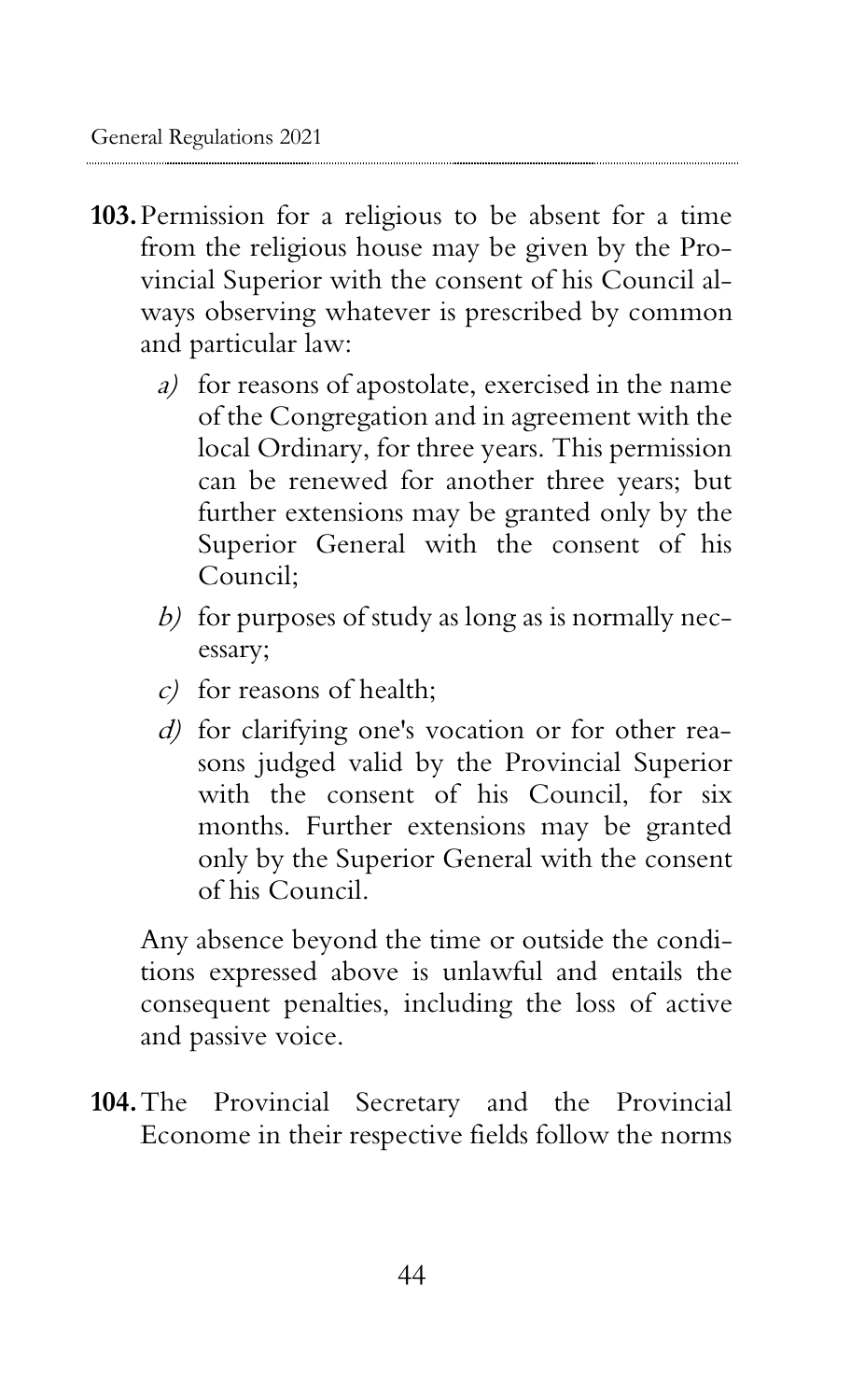given in Nos. 90 and 91 of these Regulations for the Secretary General and the General Econome.

**105.**At the end of each year, Superiors of Provinces and Vice Provinces must inform the Superior General of the state of the religious themselves, their community life and apostolate, and the financial situation in their Provinces or Vice-Provinces as a whole, as well as in each individual house. These reports should be given in writing, and the appropriate forms used.

Further, they shall send to the Superior General and to the General Consultor designated as representative to the Province or Vice Province, all publications and circular letters.

The Superior General with the consent of his Council may determine other matters on which he requires information from the Provinces or Vice Provinces.

**106.**With the exception of the Superior General, religious in the General Curia retain active and passive voice in their own Province.

Religious attached to interprovincial houses are members of the Chapters and Meetings of these communities, but have active and passive voice in their own Province.

Religious attached to another Province, whether indefinitely or for five years, have active and passive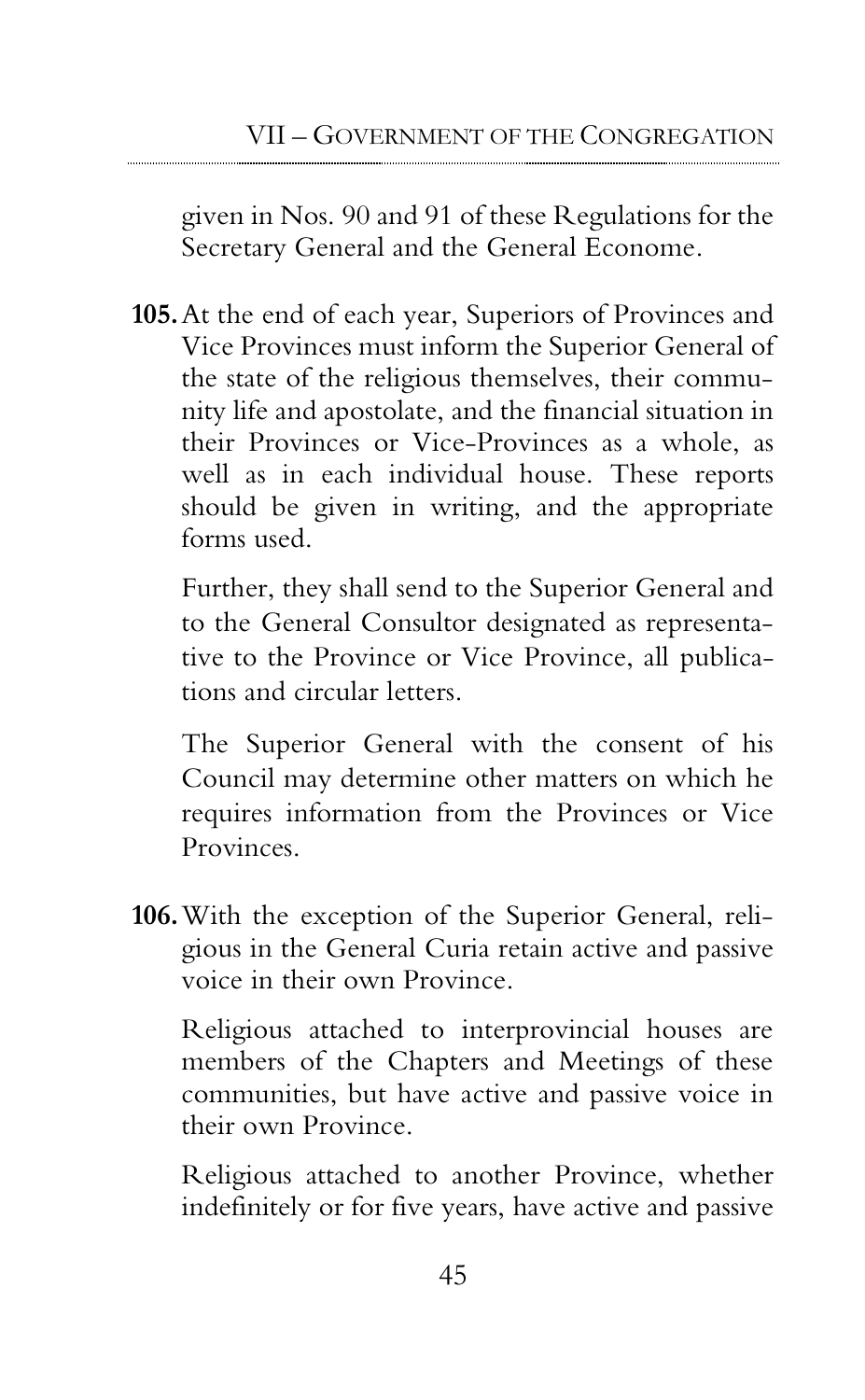voice in that Province and not in their own when elections take place for delegates to the Chapter or other Provincial Assemblies.

- **107.**The Provincial Chapter shall establish directives regulating holidays and travelling for the members of the Province.
- **108.**What is said of Provinces applies also in due measure to ViceProvinces, unless the context indicates otherwise.

## **Local Communities**

- **109.**Having heard the opinion of the local Chapter, the Provincial Superior with the consent of his Council may withdraw from the jurisdiction of the local Superior some religious, some activity, some part of the community or of its buildings or property, and place them under the immediate jurisdiction of himself or his delegate.
- **110.** In accordance with the directives of the Provincial Chapter, the local Superior, with the consent of the local Chapter, establishes:
	- a) the daily schedule;
	- b) regular meetings concerning the various aspects of community life;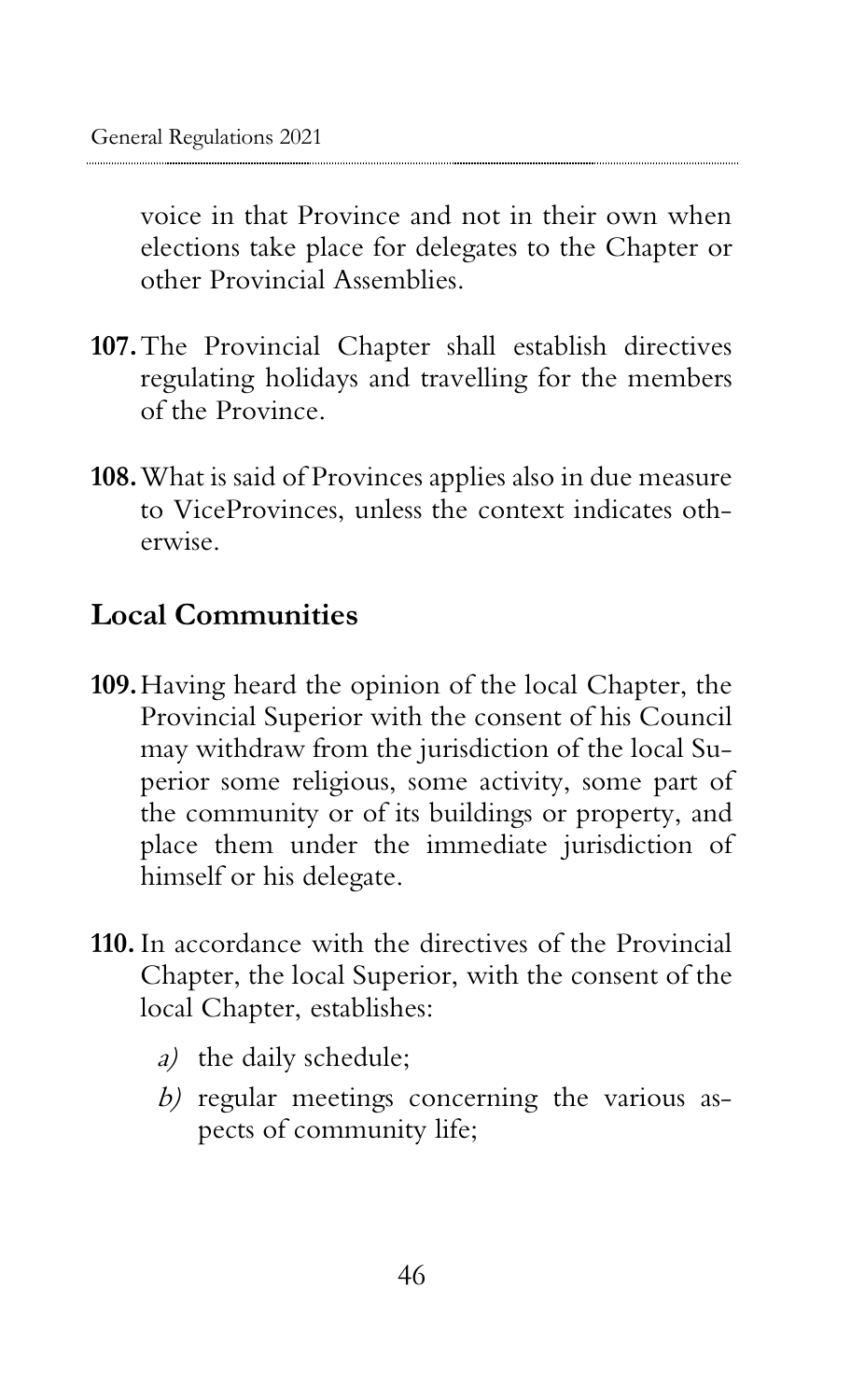- c) times and places of silence in the religious house;
- d) forms and manner of recreation.
- **111.** Religious are subject to the Superior of the house in which they are staying when visiting other houses of the Congregation. The Superior of the house offering hospitality, however, may not hinder such religious from the proper discharge of the duty or assignment for which they have come.
- **112.** Besides the records of financial administration, registers are to be kept in every house giving details of the following matters:
	- a) Masses accepted for celebration;
	- b) the actual celebration of these Masses;
	- c) Masses for deceased religious;
	- d) Masses and prayers that on certain days are offered for benefactors of the Congregation;
	- e) religious stationed in the house or visiting the house, and those persons who make retreats in the house;
	- f) canonical visitations;
	- g) local Chapters and other Community Meetings;
	- h) apostolic activities;
	- i) chronicles of the house, known as the "*platea*";
	- j) benefactors.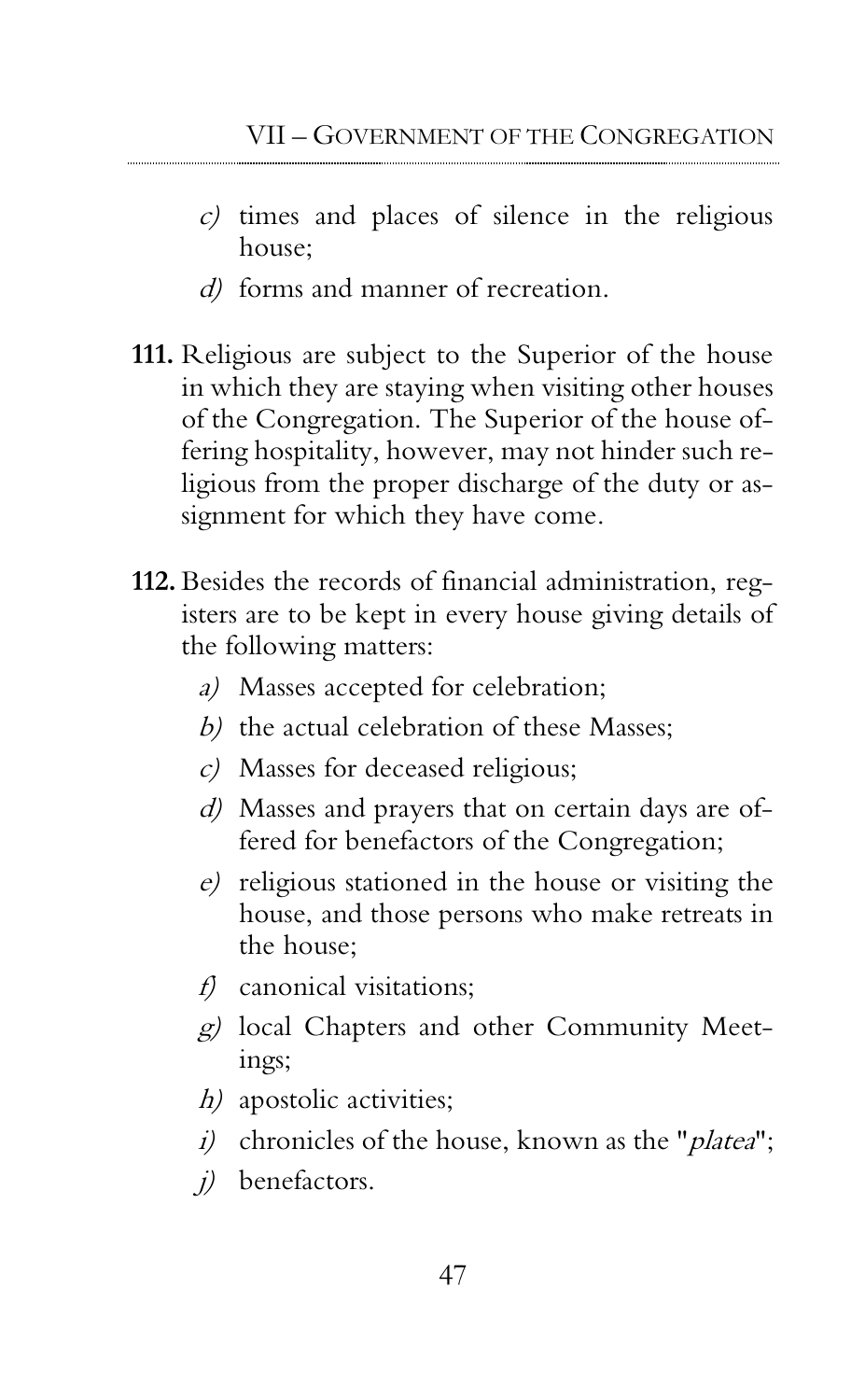The Superiors shall see that these registers are carefully kept, taking particular care that Masses accepted for celebration be registered in the appropriate book as soon as possible.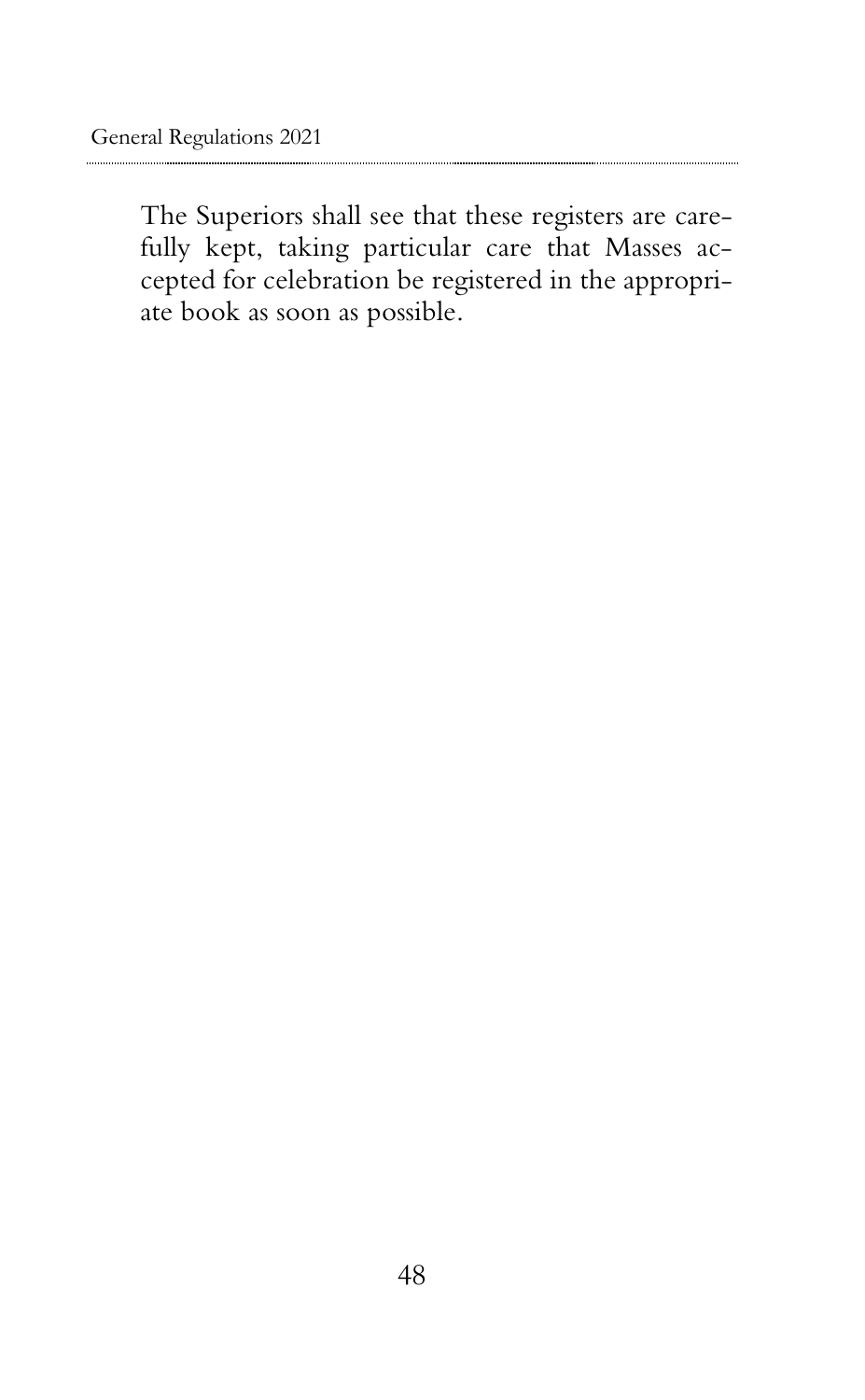# CHAPTER VIII

## TEMPORAL GOODS

**113.** In our Institute, stable patrimony consists of all real estate and movable property which by legitimate assignments are destined to guarantee the economic security of the Institute.

For the assets of the entire Institute, this assignment is done by the General Chapter or by the Superior General with the consent of his Council.

For the goods of a Province, Vice-Province, or Vicariate, as well as for the goods of a legitimately erected house, this assignment is done by the Provincial Chapter or by the Congress and confirmed by the Superior General with the consensus of his Council.

The procedures relating to legitimate assignments, as well as those relating to alienation, shall be stipulated in the Financial Directory.

**114.** Since in practice the available means of support varies from country to country, each Province should find and develop its own resources in the manner best adapted to the economic, social, and religious conditions of the country, always preserving the principles and spirit of Passionist poverty.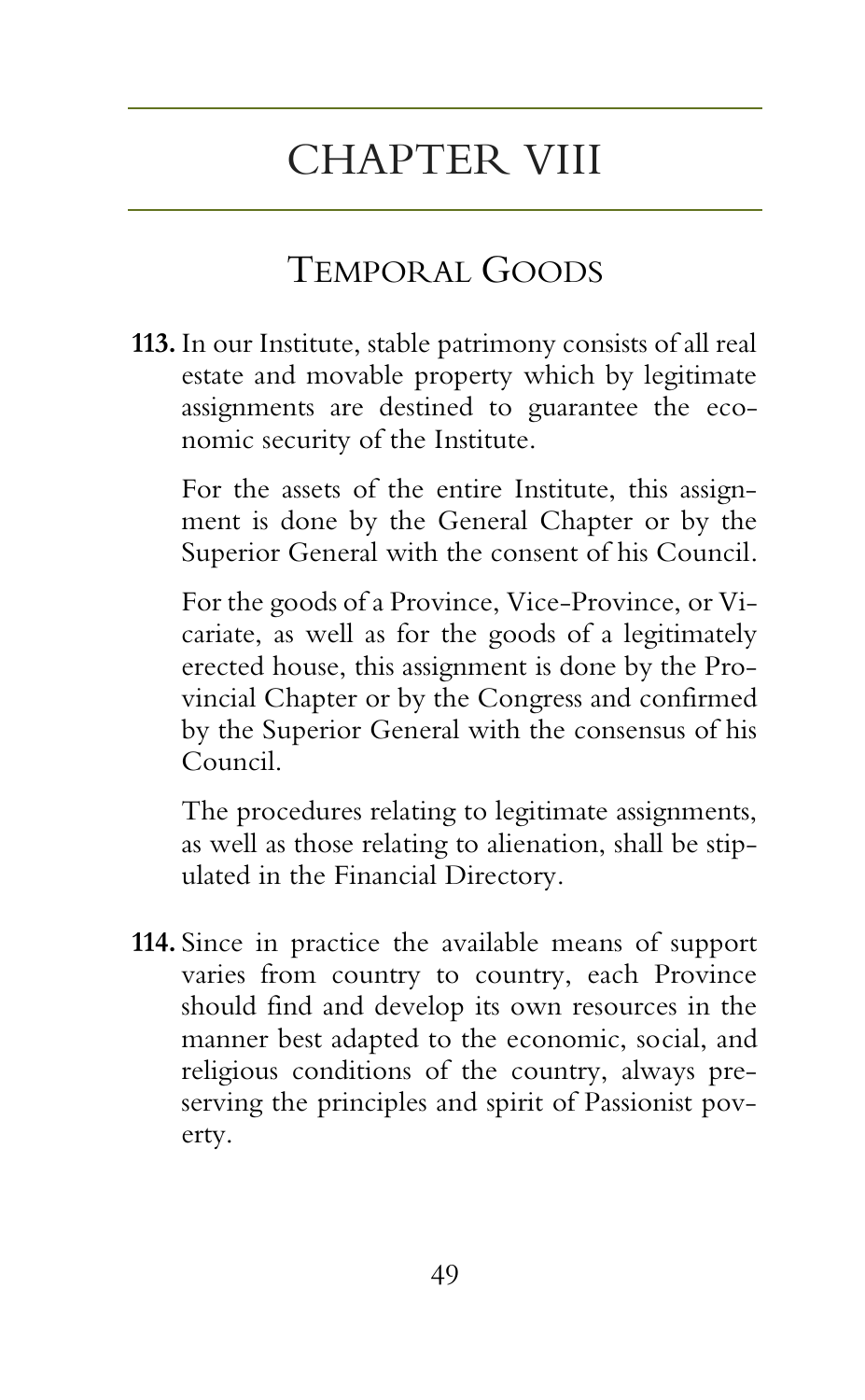- **115.** With the help of expert advice if necessary, each Province must define the areas of central and local administration. The genuine needs of individual houses as well as the total objectives of the Province should be taken into account.
- **116.** Ordinarily at least the immovable property of the Congregation should be inscribed in the State registers in the name of the juridical person to whom it belongs, in accordance with the civil laws of each country. It may be necessary to nominate one of the religious to represent the juridical person legally before the civic authorities.

Should it happen that any property of the Congregation must be registered in the name of an individual religious, he should at the same time draw up a document, valid in civil law, so as to safeguard the rights of the Congregation.

**117.** The appropriate Major Superior should exercise vigilance over those who administer goods that do not belong to the Congregation (such as those of a parish entrusted to us by the Ordinary) and goods that must be administered according to regulations issued by the Holy See (such as funds pertaining to Causes for beatification or canonization). At stated times, these administrators must submit their books of financial administration to the Major Superiors and to Visitators.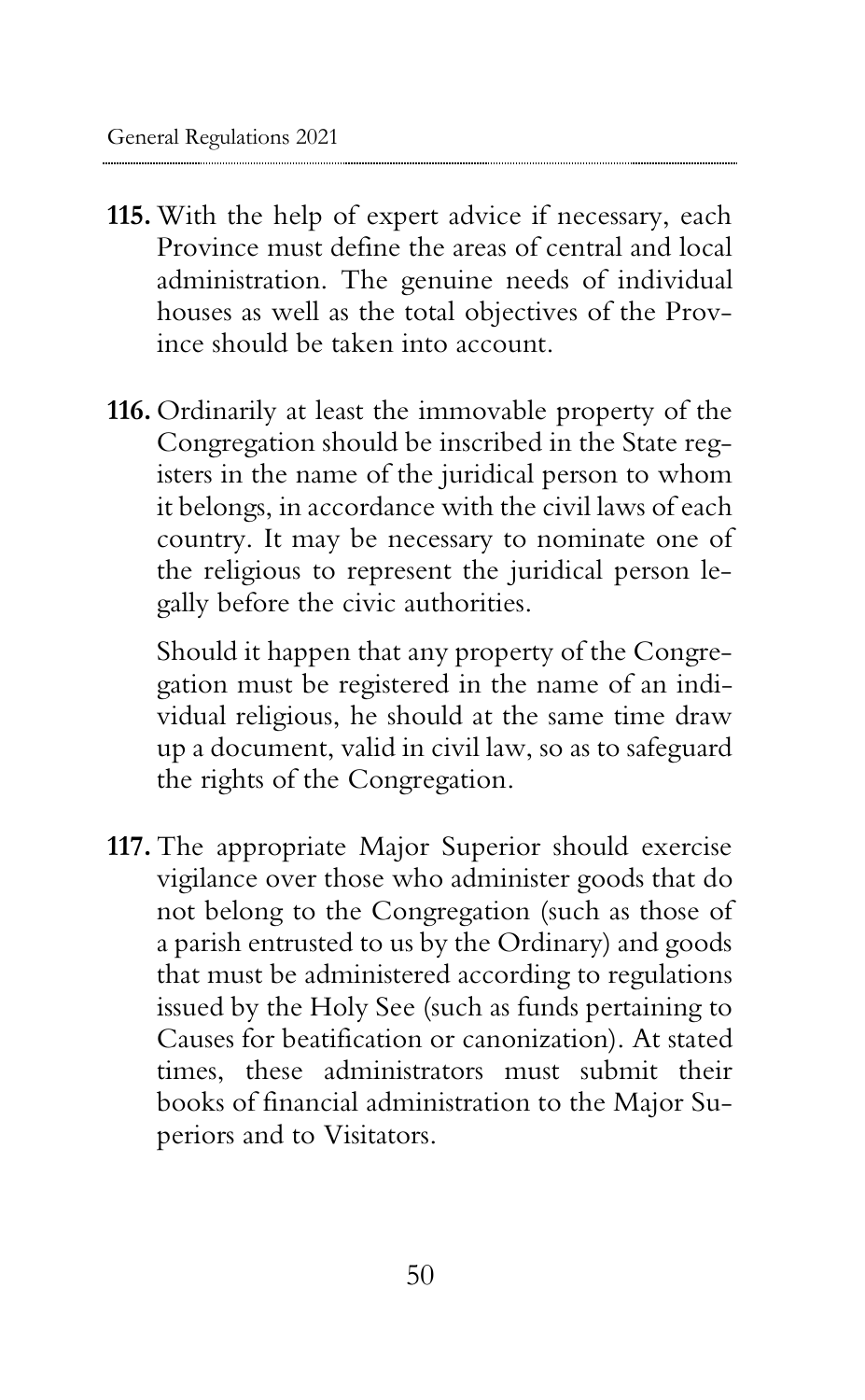**118.** Stipends received for the celebration of Masses must be entered without delay in the appropriate register.

No perpetual obligation of Masses should ever be accepted, while respecting the privilege in No. 63 of our Collectio Facultatum.

Unless other arrangements have been made by the Superior General, local Superiors are obliged to send Mass stipends that are over and above the needs of the house to the Provincial Superior. Similarly, the Provincial Superior must send Mass stipends in excess of the needs of the Province to the Superior General.

Unless the Major Superior disposes otherwise in particular cases, stipends offered for Masses are to be kept intact and not spent before the Masses are celebrated. The Superiors concerned must be especially vigilant in observing this directive.

- **119.** To change his will and the disposition regarding use and usufruct of his own goods or to dispose of his own property in any way, a religious requires a just cause and the permission of his Provincial Superior.
- **120.**Articles of historic or artistic value in our houses or churches must be kept with special care. Their description should be entered in two inventories, one of which is to be preserved in the house archives, and the other in the Provincial archives.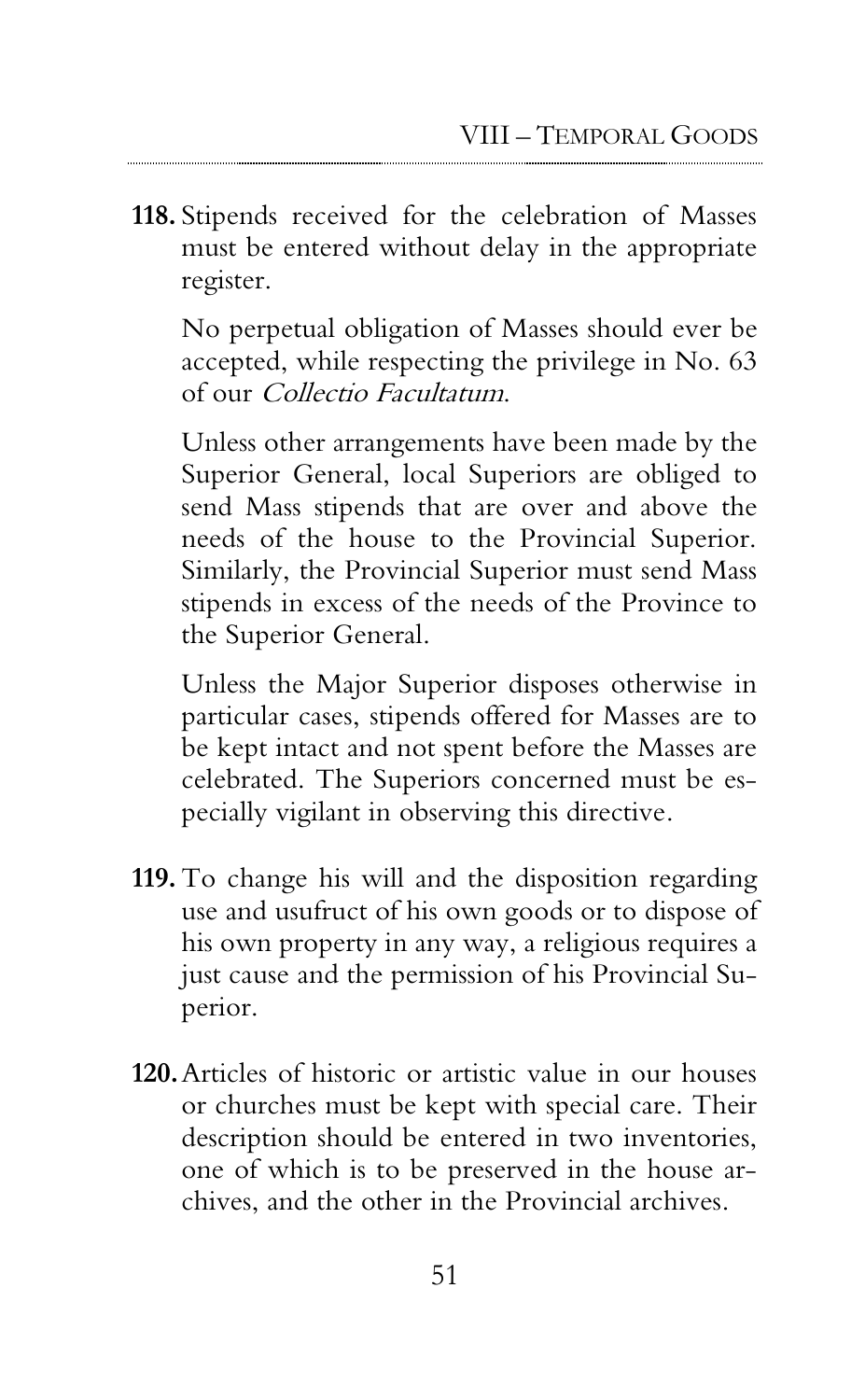- **121.** Local Superiors are forbidden to sell immobile goods belonging to the house. Similar prohibition extends to renting immobile goods and selling articles of artistic, historic, or cultural value that belong to the house without obtaining the opinion of the local Chapter and the consent of the Provincial Superior, or of the Superior General, or if necessary of the Holy See.
- **122.**The Provincial Superior with the consent of his Council may rent or sell immobile goods, precious objects, or articles of artistic, historic, or cultural value belonging to the Province. The prescriptions of common and particular law must always be observed.
- **123.**Ordinarily money shall not be lent. If circumstances seem to warrant it, however, the loan may be granted by the lawful Superior, who should observe the rules established for extraordinary expenses. Further, he should always receive an assured guarantee of repayment as recognized by civil law.
- **124.**Goods of a house that has been suppressed belong to the Province or Vice-Province or Regional Vicariate to which the house was attached.
- **125.**The Superior General with the consent of his Council defines the amount he himself may spend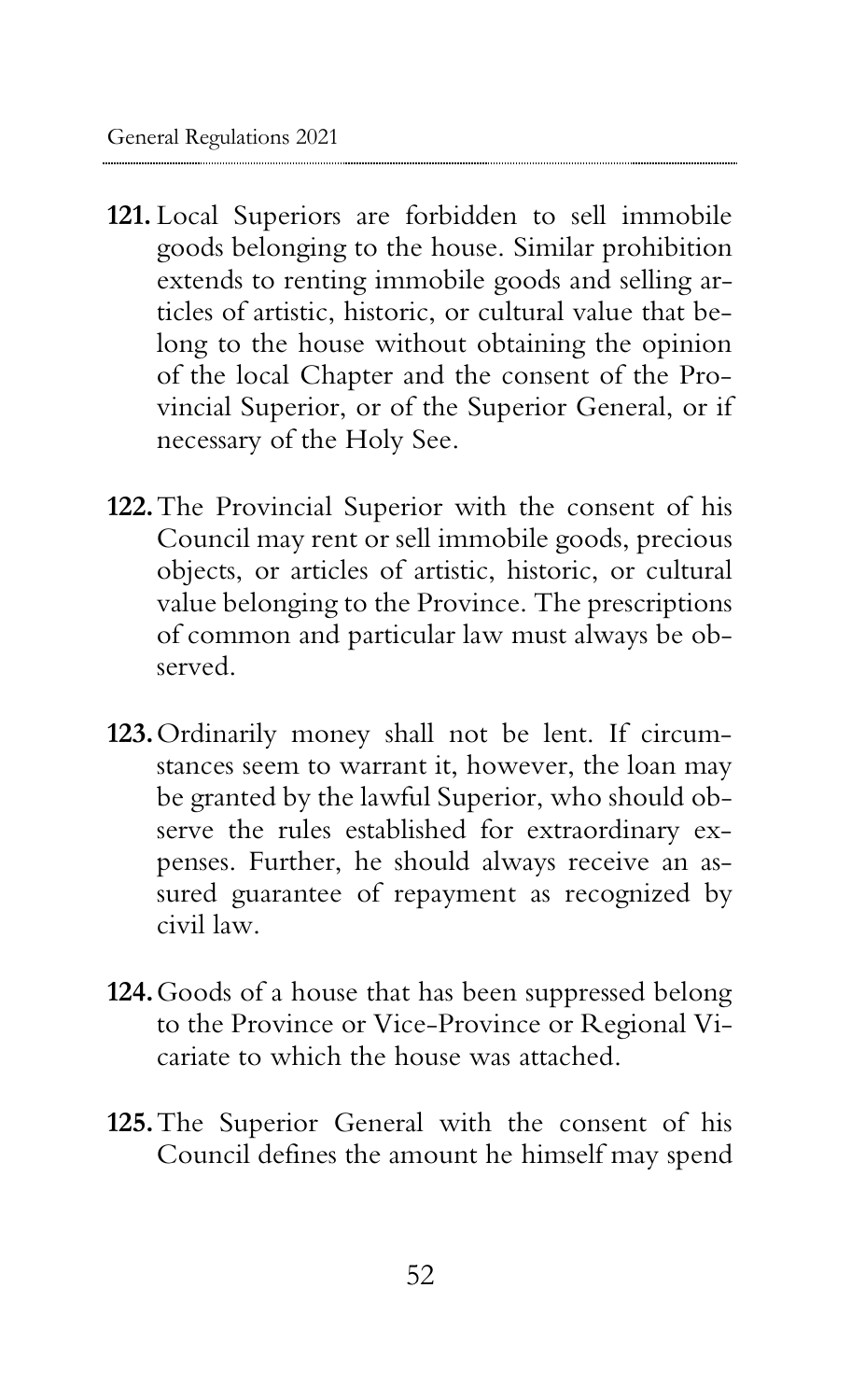without the consent of his Council, according to current money values.

The Superior General similarly defines the amount of expenditure for which a Provincial Superior with his Council needs the consent of the Superior General and his Council.

Within these limits, the Provincial Superior with the consent of his Council determines the amount that he may spend without the consent of his Council.

Similarly, he decides the amount of expenditure for which a local Superior needs the consent of the local Chapter or of the Provincial Superior.

Unless otherwise stated, the amounts mentioned above apply also to sales, debts, loans, obligations, and other administrative acts.

- **126.**As a rule, by extraordinary administrative expenditure is understood that administrative act for which a Superior requires not only the consent of the local Chapter or of his Council but also that of his Major Superior; in the case of the Superior General, that of the Holy See.
- **127.**The Superior General with the deliberative vote of his Council determines the amount of annual contribution to be made by each Province and Vice-Province to the central government fund for its expenses and for other pressing financial needs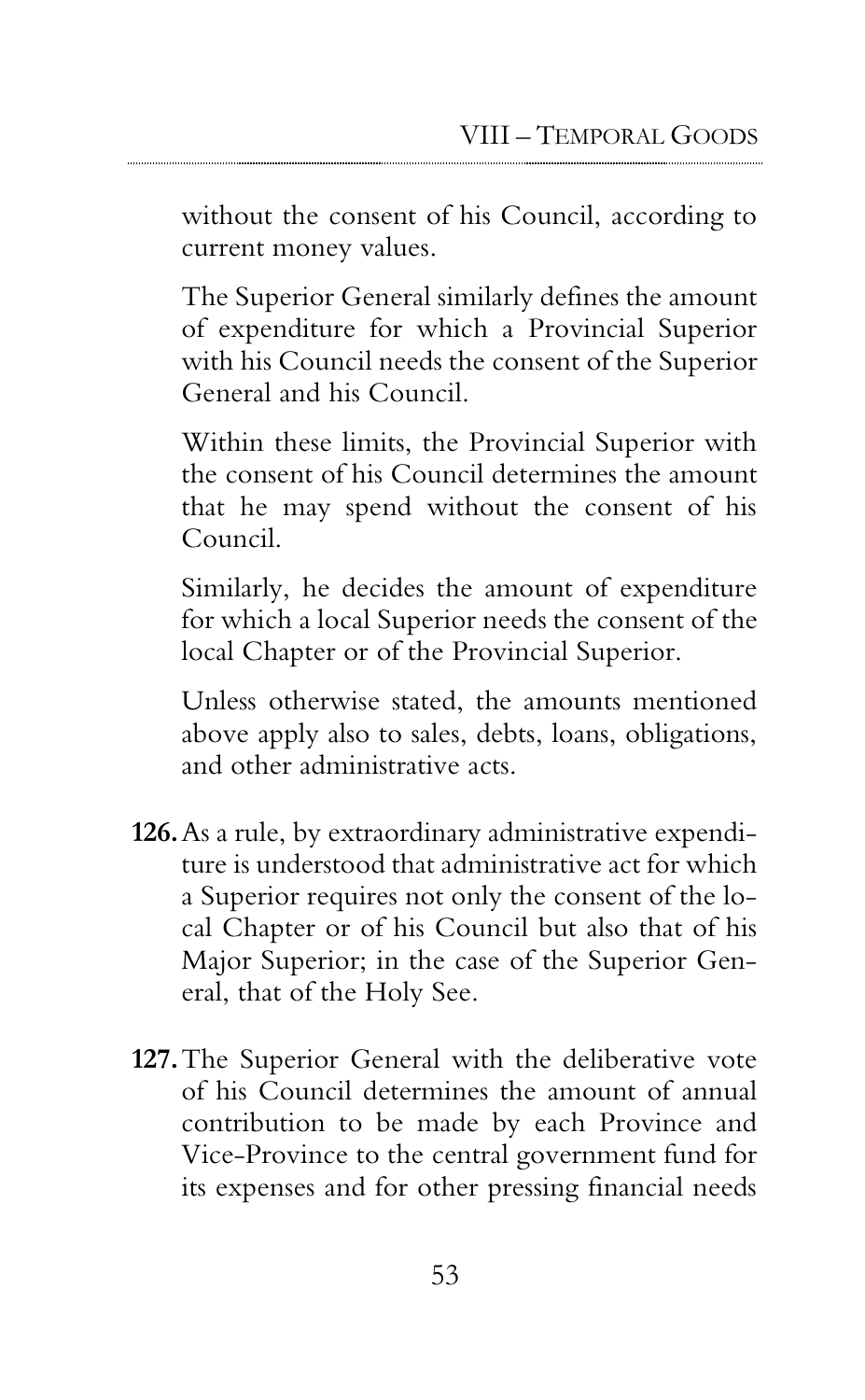of the Congregation. In making this decision, he takes into account the economic circumstances of each Province and Vice-Province, and consults with the Authorities concerned.

**128.**Every three months, the local Econome presents an account of his administration of the house to his community. At the end of each year, he presents a similar account to the Provincial Superior.

Each year the Provincial Superior gives a financial account of the Provincial Administration to every house; and each year the Superior General gives an account of the General Administration to every Province.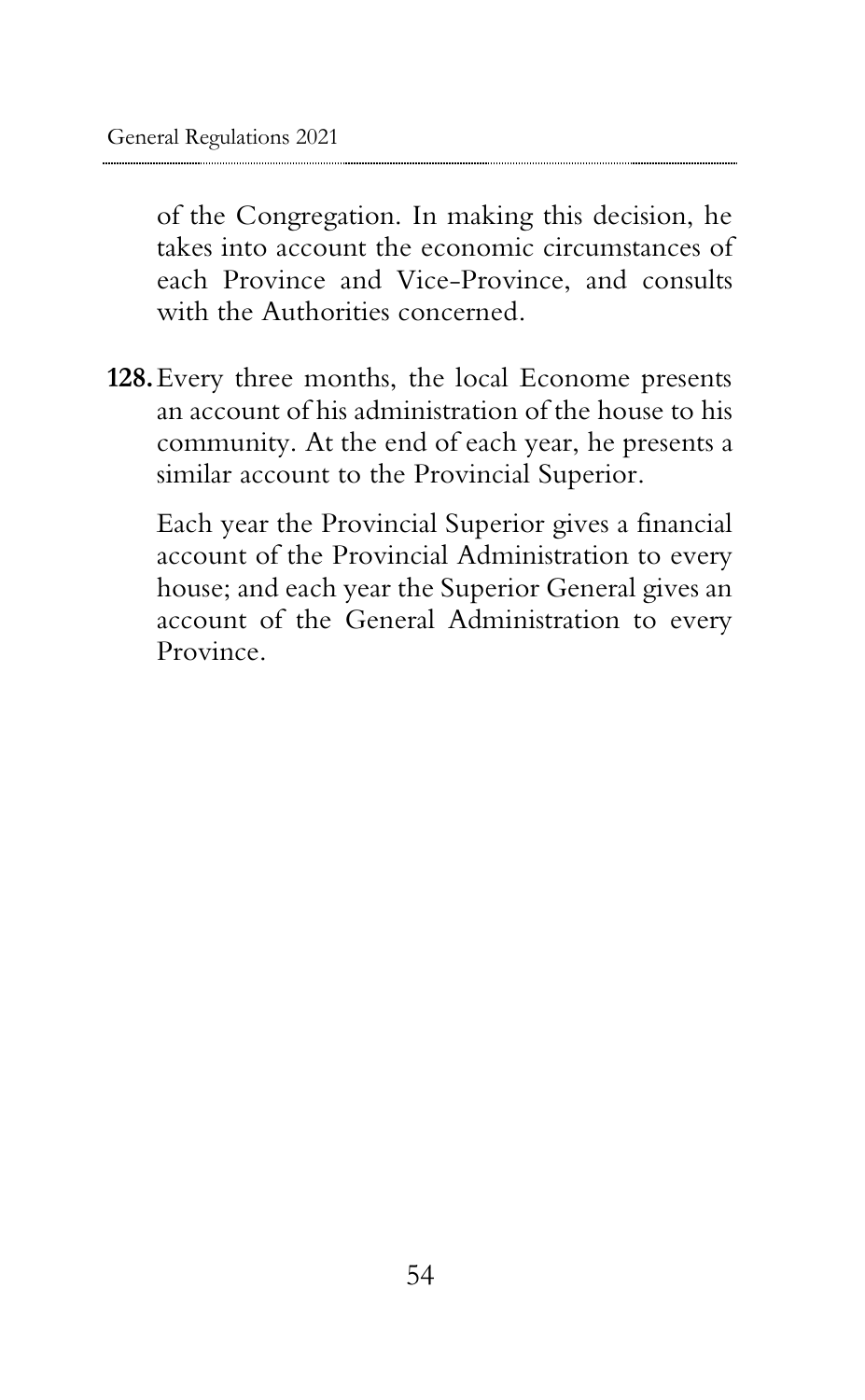# ANALYTICAL INDEX

Numbers refer to paragraphs.

#### **A**

- **Absence from religious house** permission and reasons for, 103.
- **Active and passive voice** those deprived of, 68 loss of, 103 - religious in General Curia retain in their province, 106 - religious attached to another province have active/passive voice in that province, 106.
- **Administration of temporal goods** extraordinary expenditure, 126.
- **Admission** to novitiate, temporal and perpetual commitment, orders, 47.
- **Apostolate** to keep alive the memory of the Passion, 28 - pattern of community life, 8 - principles for choosing apostolic activities, 28, 32 - formation to, 54, 56, 57 - brothers, 37 - inculturation, 31.
- **Apostolic activities** directives for accepting, 29 proclaiming the word, 33 - programme of, 38 - preaching missions, 34 - parishes, 35 - mass media, 36 - missions in new nations, 31 helping poor of society, 32.

**Archivist, general** - 94.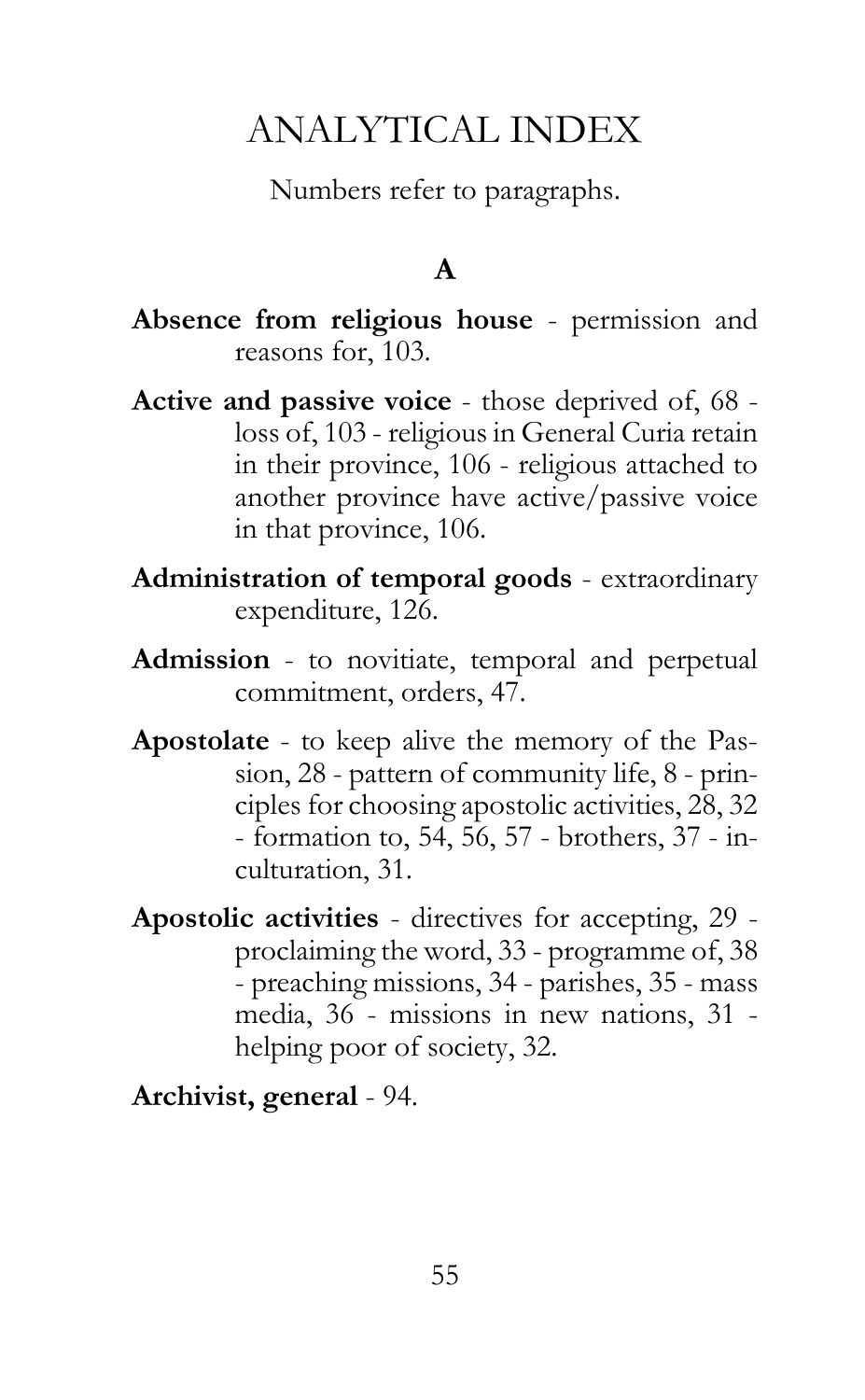**Authority, general** - v. Chapter, General – Superior General - Council, General.

**Authority, provincial** - 6 - determines suffrages, 16, 19 - develops resources, 114 - defines central administration, 115 - determines guidelines for persons wishing to share our life for a time, 13 - determines norms for "free" Masses, 16 - prescribes studies for priesthood, 54.

#### **B**

**Brothers** - distinctive service, 58 - post novitiate formation, 55 - apostolate, 37.

#### **C**

- **Chapter, general** acts of, 75 convocation of, agenda for, 76 - election of general consultors, 80.
- **Chapter, local** acts of, 75 rights and obligations, 109-110.
- **Chapter, provincial** acts of, 75 president of, 101 - general consultor with consultative voice, 101 - directives on holidays/travel, 107.
- **Charism** 34. Participation of lay men and women in the passionist charism, life and mission  $-7\%$ d.
- **Charity**, fraternal 42.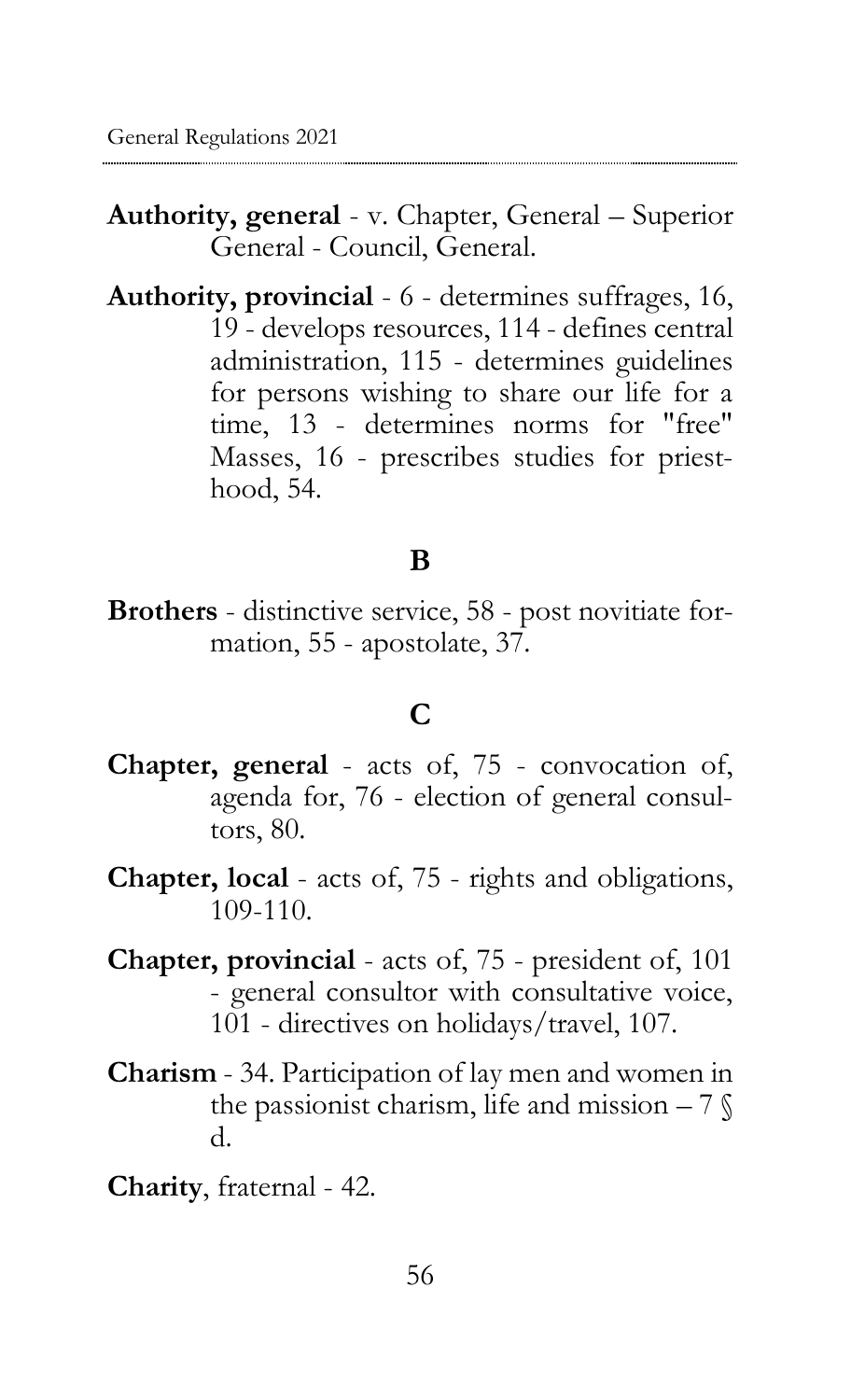**Church, local** - response to needs of, 28.

**Clerics** - 58.

- **Common life** balance between individual needs and community needs, 10.
- **Community** dimension of Passionist vow, 7 Eucharist, central to, 22 - liturgical celebration, 23 - suffrages, 18 - spirit of, 41.
- **Community, local** obligations of, 8 pattern of life, 8 - proposals for General Chapter, 77 - subject to provincial, 109 - consent required, 110 - subject to local superior, 111 - registers to be kept, 112.

**Configurations** – 95-97.

**Constitutions** - reading of, 5.

- **Consultors, general** number of, 80 general curia, 82 - order of precedence, 83 - quorum, 84 responsibilities, 86 - subject to authority of Superior General, 66 - right to attend provincial chapter, 101 - limits of expenditures, 125.
- **Contracts** with local Ordinaries, 30 in mission territories, 40.
- **Council, general** preparation for General Chapter, 76 - their consent required for attendance of experts and others at General Chapter, 78.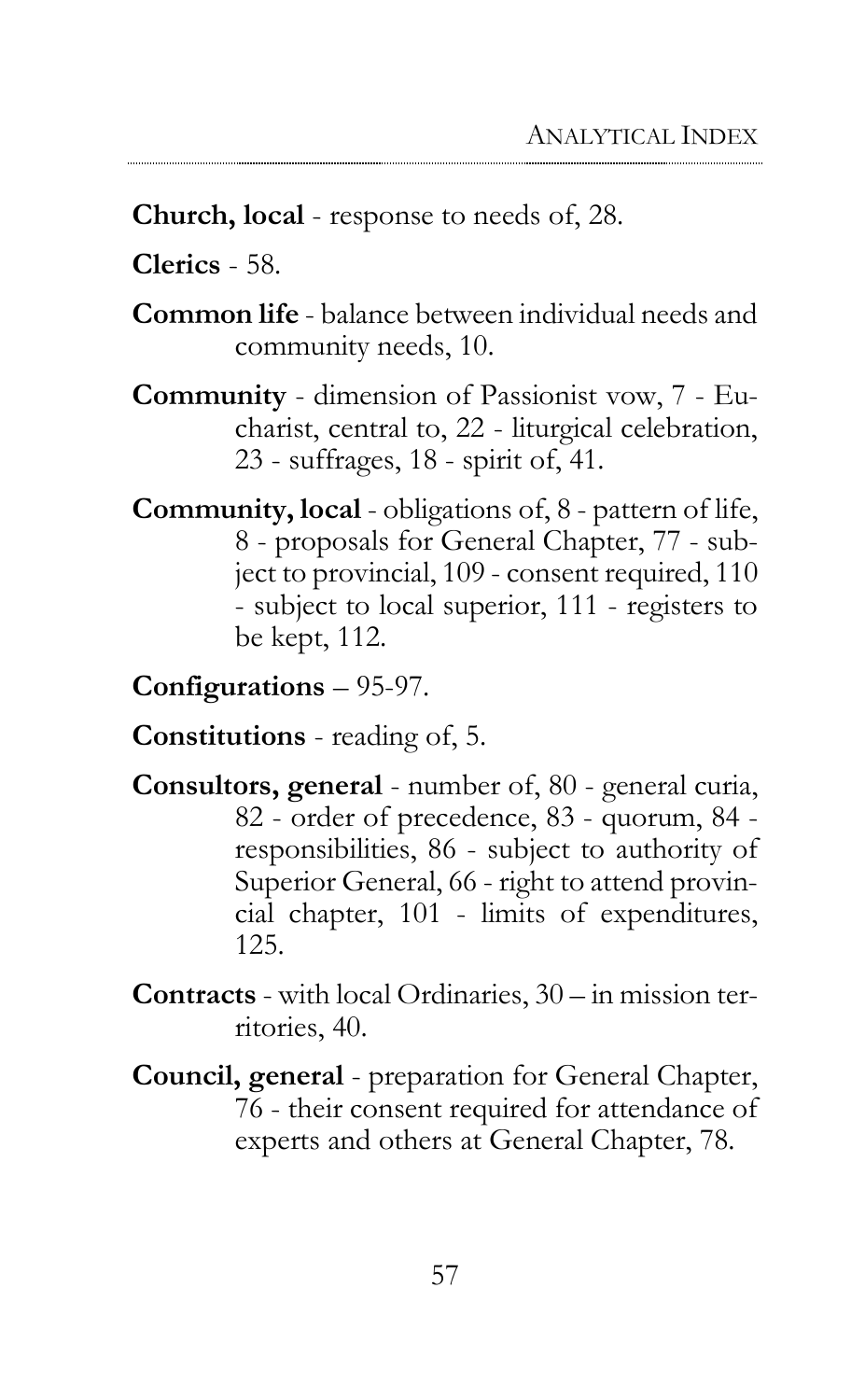- **Culture, local** knowledge of and sensitivity to, required, 31 - missionary formation, 41, 44.
- **Curia, general** members of, 82 order of precedence, 83 - what constitutes a *quorum*, 84 visitations, 85 - responsibilities, 86 - obligations of, 87 - Procurator General, 89 - Secretary General, 90 - General Econome, 91 - Secretary General for Solidarity and the Missions, 92 - Postulator General, 93 - General Archivist, 94.

## **D**

**Days of recollection** - community days, 25, 42.

**Decrees of provincial chapter** - 102.

**Delegates** - to chapters, 77.

**Director of students** - qualifications, 64.

**Dismissal** - from the Congregation, 74.

#### **E**

**Econome - general**, 82 - his duties, 91 - provincial, 104 - local, 128.

**Enclosure** - 15.

**Eucharist** - free Mass, 16 - solemnities, 17 - suffrages, 18, 20.

**Exclaustration** - 74.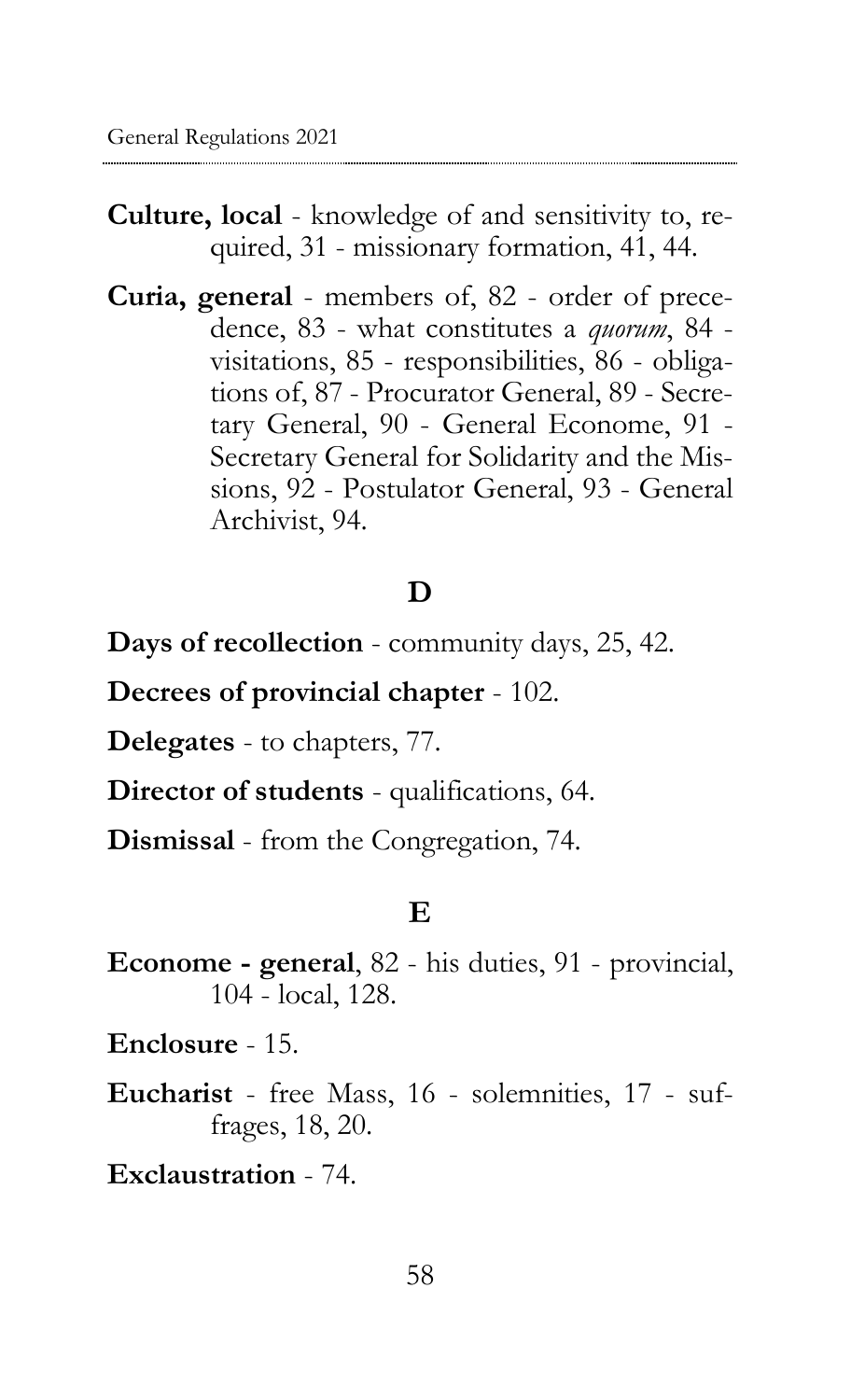**Exercises, spiritual** - 25 - obligation of all members to take part in community celebration of, 22.

**Expenditures** - Superior General with consent of council determines, 125 - extraordinary expenditures, 126.

#### **F**

#### **Finances of the Congregation** - 91.

**Formation** - for mission, 44 - to keep alive the memory of the Passion, 45 - religious in, do not attend admission chapters, 51 - prescribed course of studies, 54 - program for brothers, 55 - introduction into apostolate, 56.

#### **G**

**Goods**, **temporal**, 113-128 - means of support, 114 expert advice, 115 - civil law requirements, 116 - vigilance over, 117 - Mass stipends, 118 - change of will, 119 - historical/art treasures, 120 - sale of, 121 - sale or rental, 122 loans ordinarily forbidden, 123 - goods of a suppressed house, 124 - permission for ordinary expenditures, 125 - extraordinary expenditures, 126 - central government support, 127 - financial reports, 128.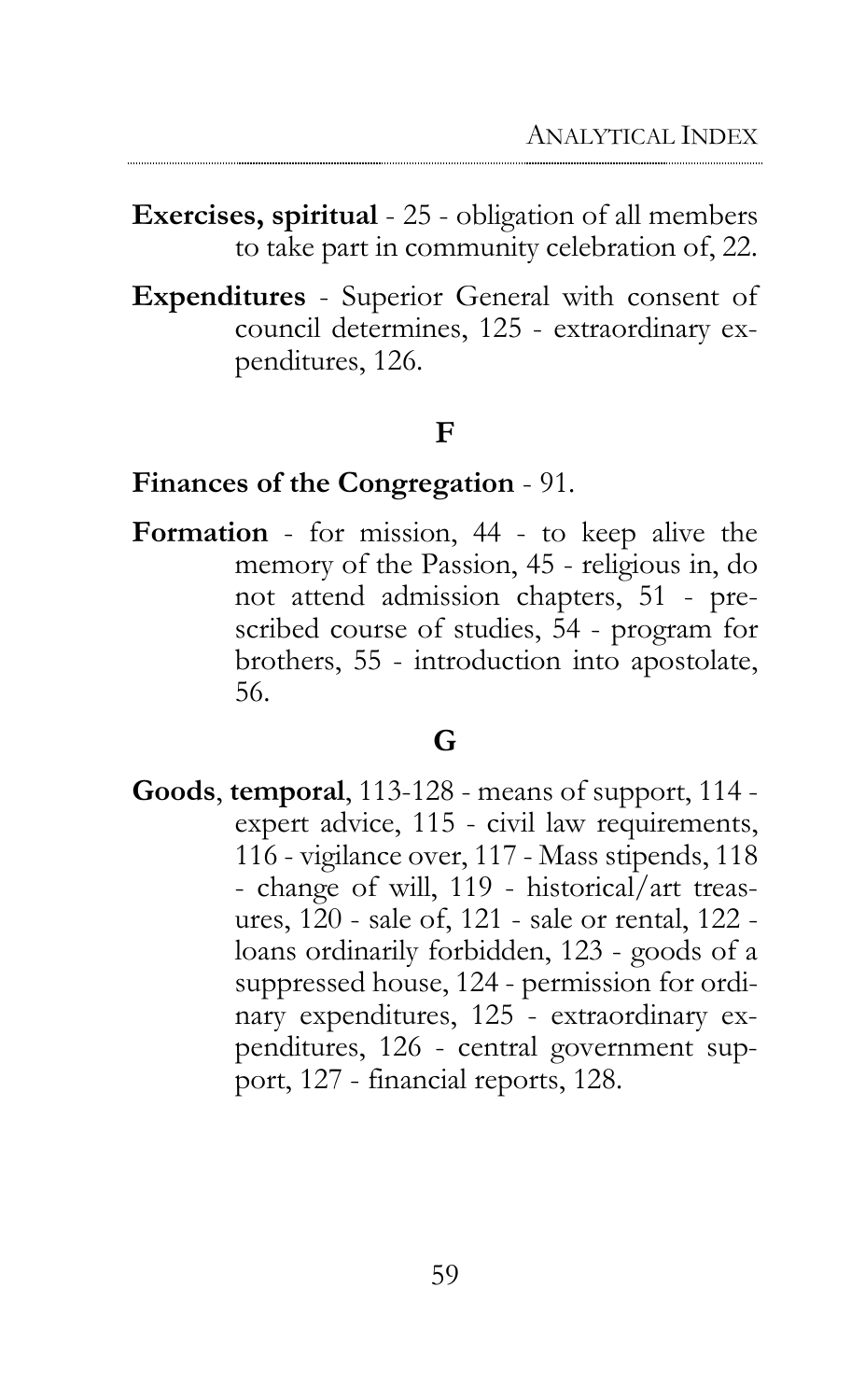#### **H**

- **Habit** when received, 48 important element of our life, 59.
- **Horarium** established by local chapter, 110 a time for meditation in common, 24.
- **Hospitality** toward visitors, 12 toward brethren, 11 - when others share our life, 13 - manner of exercising, 12.
- **House**, **of contemplative life** 26.
- **House**, **religious** qualities of, 6 residence, 69 mission station, 69 - civil status, 72 - particular character of, 14.

## **I**

**Incorporation** - into another province, 60.

**Individual responsibility** - of each religious, 57.

**Interprovincial houses** - 106.

**Italian** - official language, 2.

## **J**

**Joseph, Saint** - co patron, 1.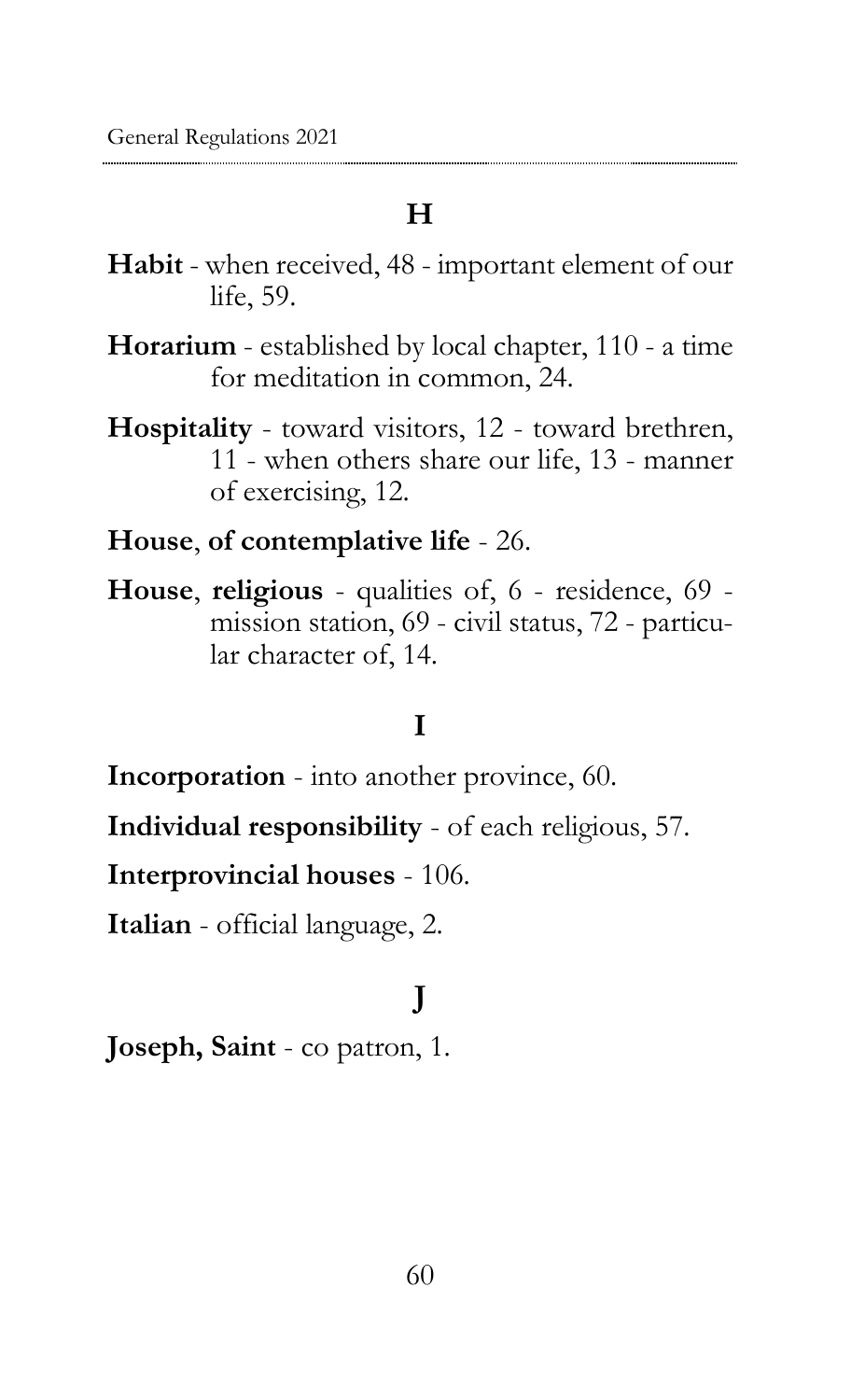#### **L**

- **Lay** men and women participation of l. men and women in the passionist charism, life and mission  $-7 \, \text{\textcircled{k}}$  d.
- **Liturgy** of the hours, 23.

#### **M**

- **Major superiors** receives profession of vows, 61 may delegate right to receive profession, 61 vigilance over temporal goods, 117 - over Mass stipends, 118 - gives written norms for those living outside religious house, 73 - initiates exclaustration or dismissal, 74.
- **Mary, Blessed Virgin** entrusted to protection of, 1.
- **Masses and suffrages** free Masses, 16 solemnities, 17 - for parents, benefactors, religious, 18 - suffrages for the dead, 20 - additional suffrages, 21.
- **Master of novices** 64.
- **Media** 36.
- **Meditation** in daily horarium, 24.
- **Memory of the Passion** criterion for choosing community apostolates, 28 - in fostering vocations, 45.
- **Michael the Archangel** co patron, 1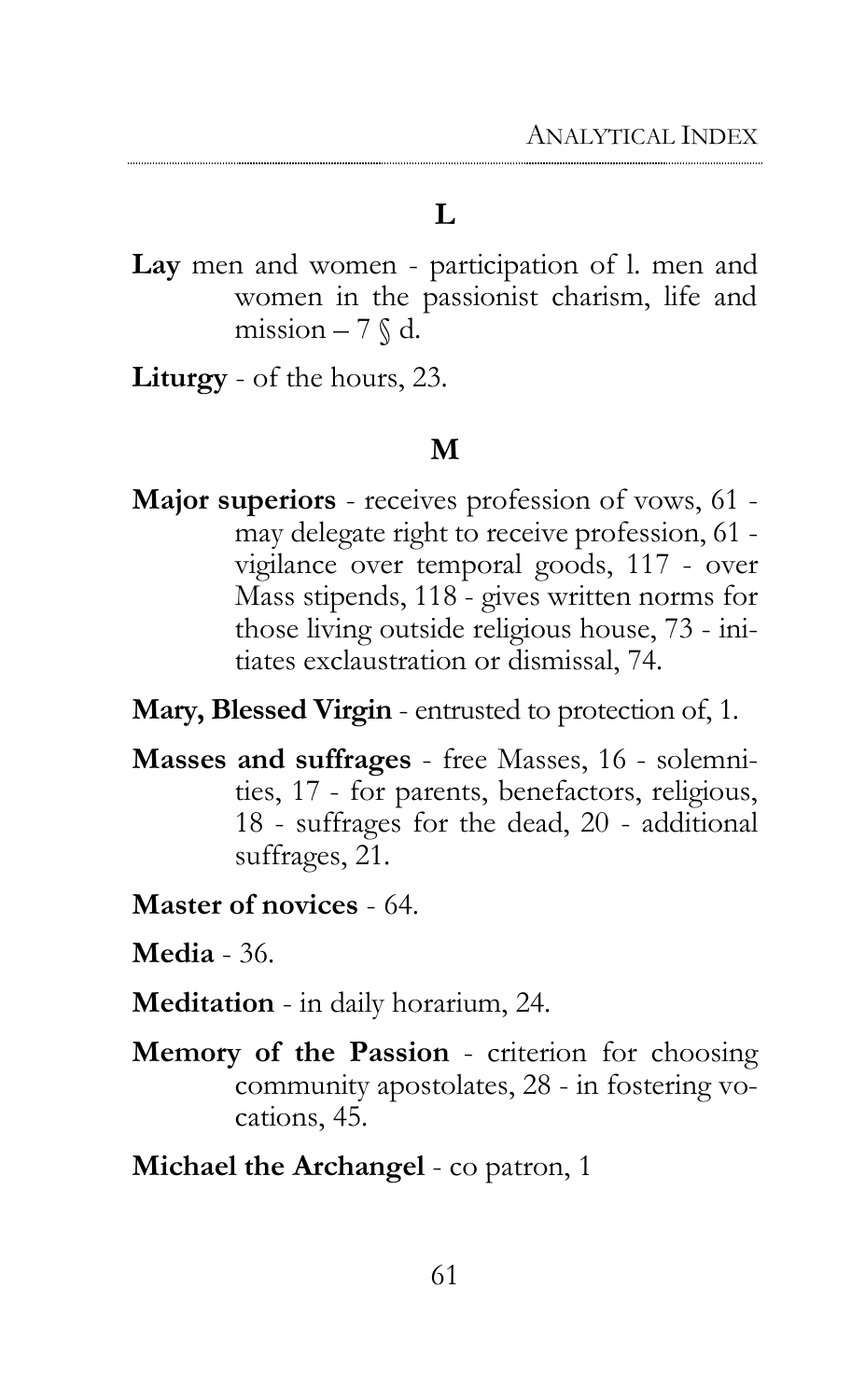- **Mission** participation of lay men and women in the passionist charism, life and m.  $-7 \, \text{\textdegree}$  d.
- **Mission station** definition and norms for establishment, 69.
- **Missions** need for inculturation, 31 parish missions, 33 - preaching of missions, 34 - establishing harmony with ecclesiastical authority, 40 - community days for missionaries, 42 formation, 44 - mission station, 69.
- **Money** lending of, 123 v. Goods, temporal Finances.

#### **N**

**Novices** - enjoy spiritual benefits, 58.

**Novitiate** - requirements for beginning novitiate, 47 - retreat to be made, 48 - profession in danger of death, 49 - records for archives, 53.

#### **O**

**Office, divine** - v. Liturgy of the hours.

**Office, ecclesiastical** - 30.

**Official language**, 2**.**

**Orders** - candidates for priesthood, 54 - record to be kept, 53 - retreat before ordination, 52.

**Ordinary, local** - written contract with, 30.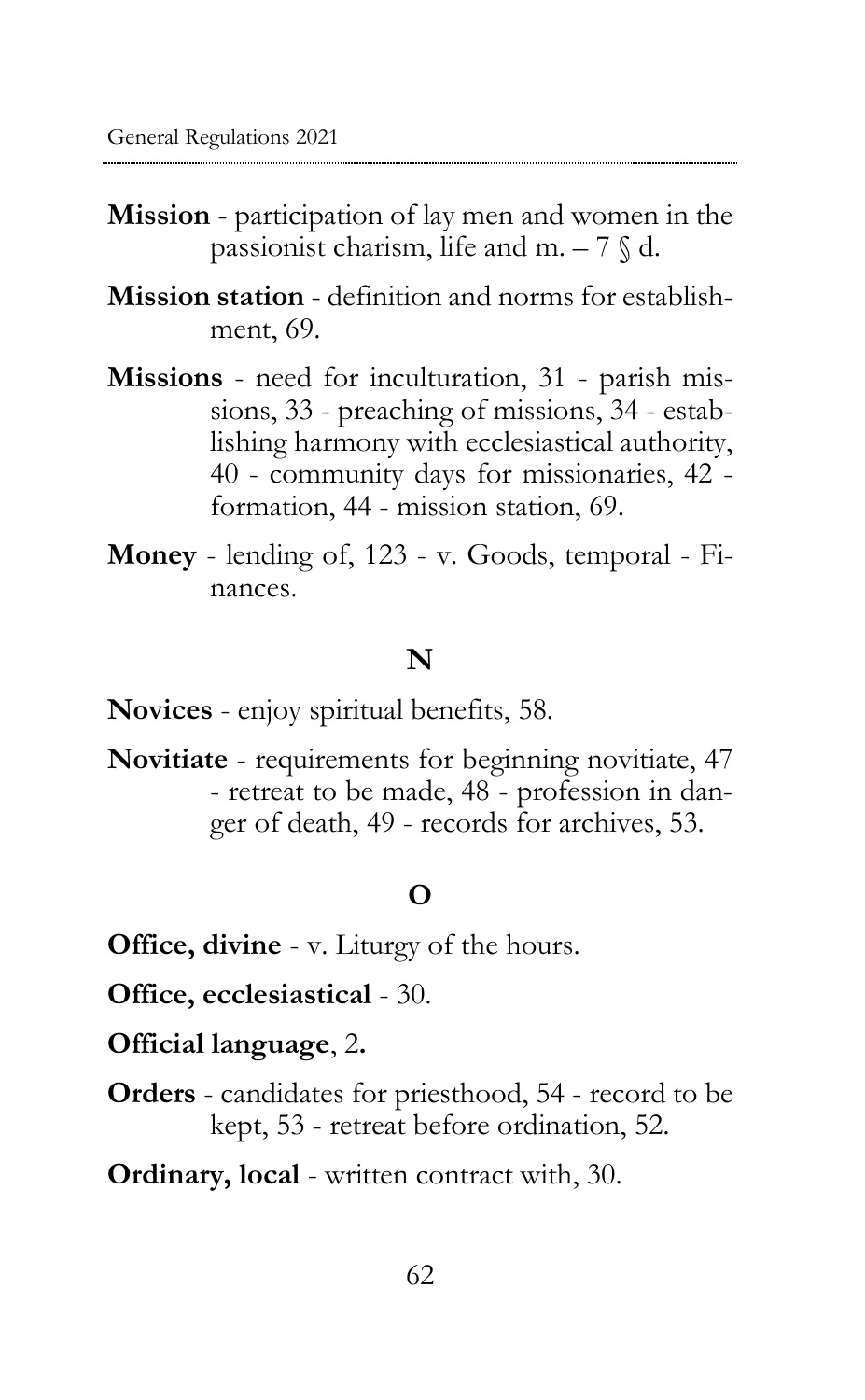**Ordination** - retreat for, 52.

#### **P**

**Parish missions** - 33.

- **Parish apostolate** 35
- **Participation** of lay men and women in the passionist charism, life and mission  $-7 \text{ }\%$  d
- **Passion of Christ** threefold dimension of our special vow, 7.
- **Pastoral program** in every province, 38 parish apostolate to be integrated with, 35.
- **Permissions** temporal permissions in writing, 4 to live outside religious house, 73.
- **Poor** Service to, in our apostolic work, 28, 32.
- **Postulancy** purpose of and requirements, 46.
- **Postulation** in election, 66.
- **Postulator, general** member of General Curia, 82 - duties, 93.
- **Poverty** spirit of in life style, 6.
- **Prayer** to be harmonized with apostolate, 6 time for meditation in horarium, 24 - house of prayer, 26.
- **Preaching** proclamation of the Word our special apostolate, 34 – tradition of our Founder, 33.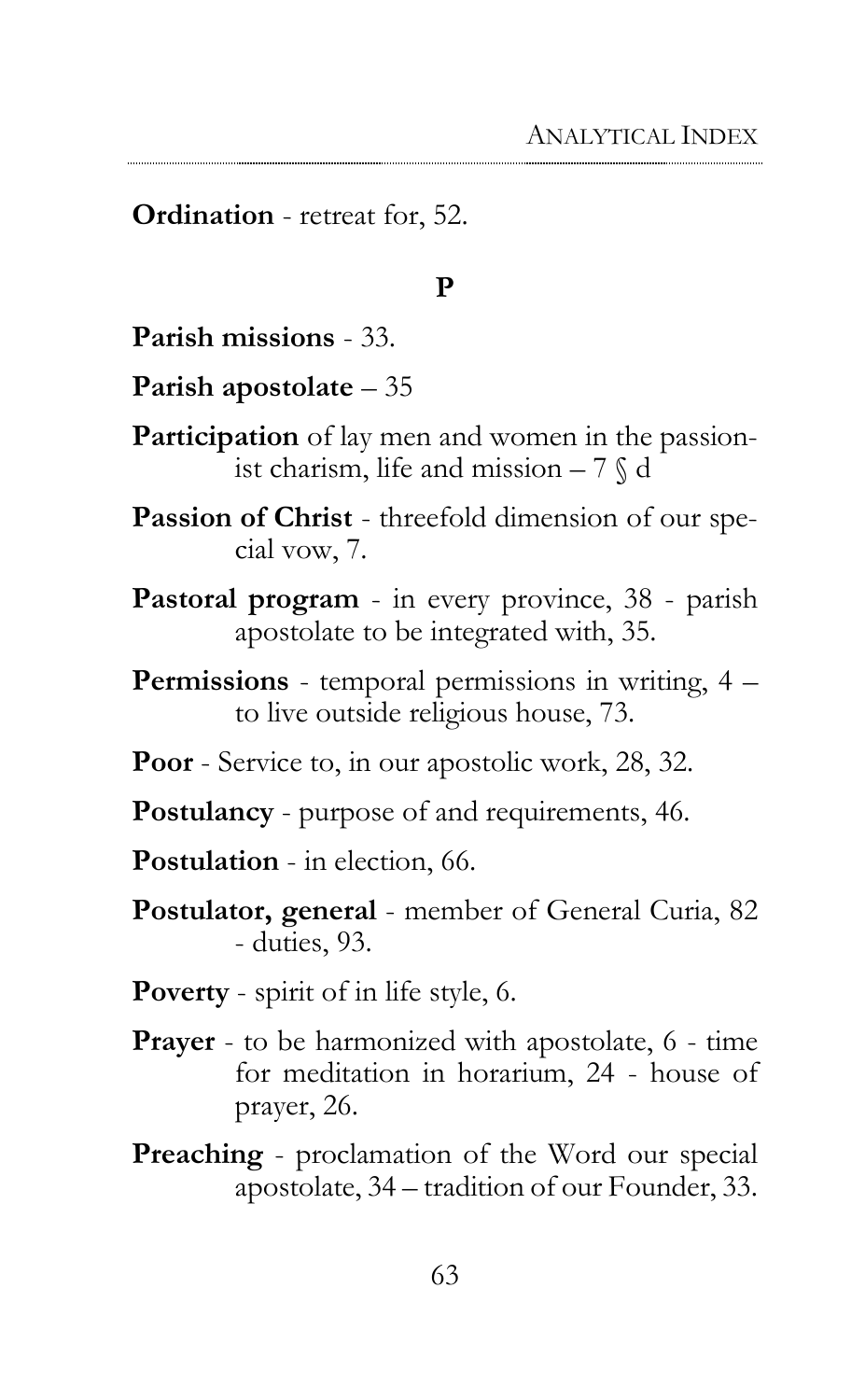**Priesthood** - formation for, 54.

**Privacy** - necessary for contemplative aspect of our life, 15.

**Procurator, general** - member of General Curia, 82 - order of precedence, 87 - duties, 89.

**Procurator, missions** - in provinces, 39.

**Profession, religious** - time of temporary profession, 50 – in danger of death, 49 – record of, 53.

**Property** – civil requirements, 116.

**Province** – directives to members, 29 – delegates to chapters, 77 – pastoral plan, 35, 38 – civil status, 72.

**Publications** - 105.

## **Q**

**Quorum** – requirements for General Council, 84.

#### **R**

**Recollection** – necessary for life of prayer, 9.

**Reconciliation**, sacrament of - 33

**Recreation** – 110.

**Regional vicar** - v. Superior, Regional vicariate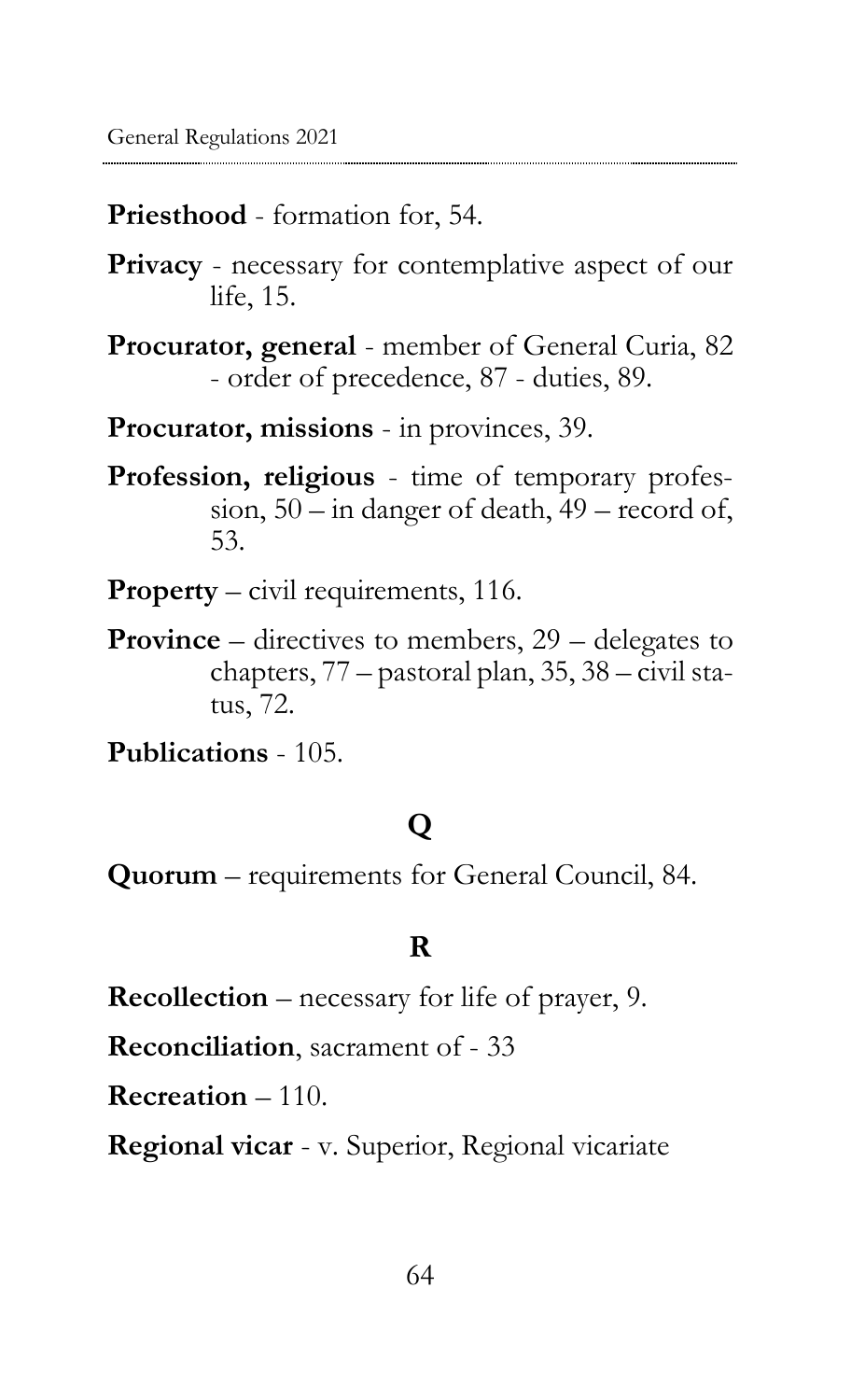**Regional vicariate** - dependent on General, 70 missions should be established as regional vicariates, 71.

**Registers** - records to be kept, 112.

**Regulations** - reading of, 5.

**Religious house** - opening of, 6 - qualities of, 9.

**Residence** - definition of, 69.

#### **S**

**Secretary** - general, 82, 90 - General Secretary for Solidarity and the Missions, 82 - provincial secretary of the missions, 39 - provincial, 19, 53, 104.

**Seniority** - in Congregation, 63.

**Silence** - in community, 9, 110.

**Solitude** - 6.

**Spiritual exercises** - each province will provide periods for, 25 - before ordination, 52 - before novitiate, 48 - before perpetual profession, 50.

**Spiritual reading** - 23.

**State of Congregation** - 79.

**State of Province/Vice-Province** - annual report, 105.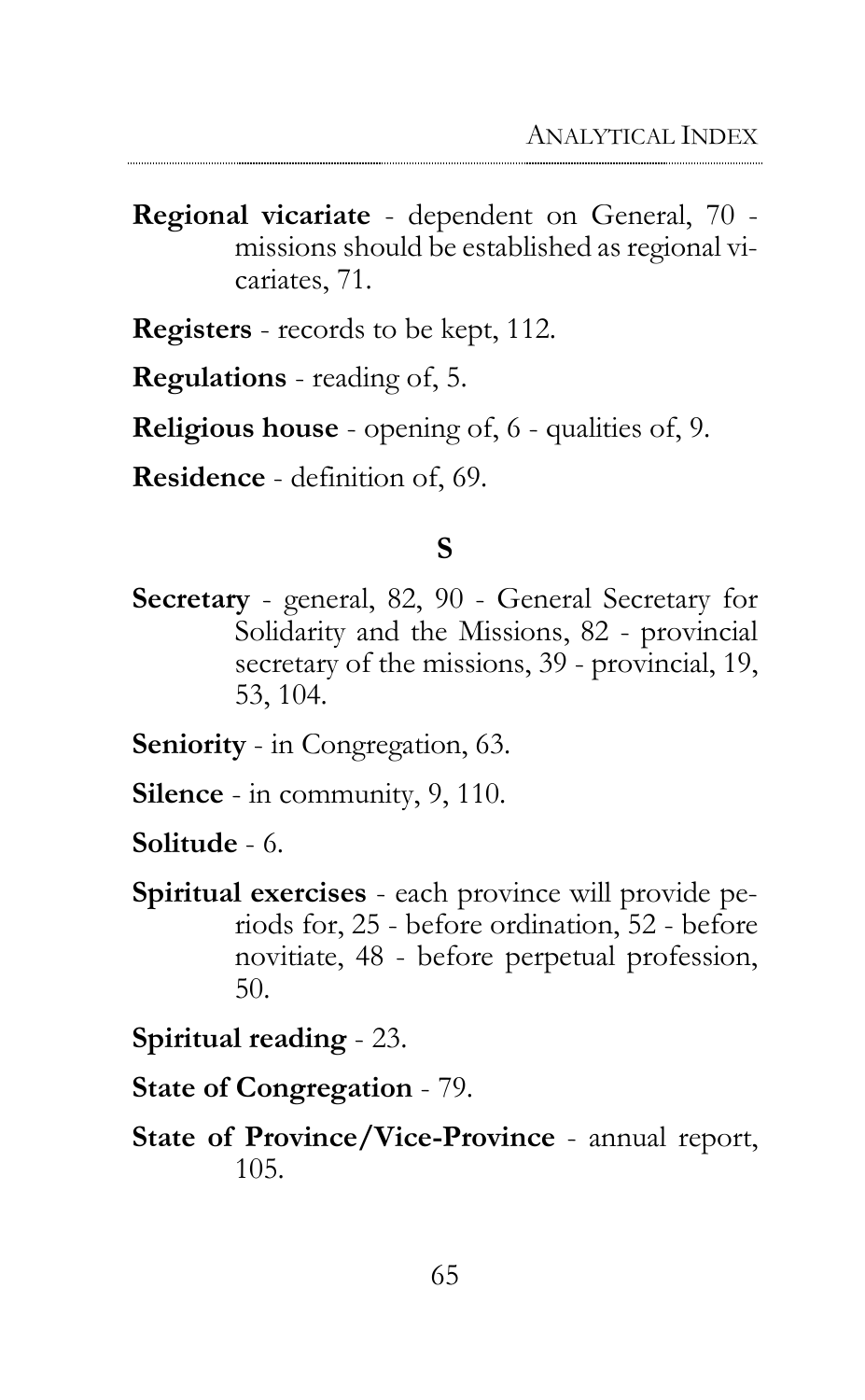#### **Stipends for Masses** - 118.

- **Study** need for atmosphere of, 9 formal mission training, 44 - personal responsibility for, 57 prescribed courses of, 54, 55.
- **Suffrages** 16 21.
- **Superior, General** incorporates religious from one province to another, 60 - prepares for General Chapter, 76 - calls experts to chapter, 78 - presents report on state of the Congregation to chapter, 79 - suggests nominees for office of General consultor, 88 - names officials of Curia, 82 - conducts visitations, 85 former Superior General may choose his own residence, 88 - sets financial amounts, 125 - determines contributions for support of Generalate, 127.
- **Superior, local** ensures public reading of Constitutions, 5 - safeguards privacy of community, 15 - exercises pastoral ministry, 27 - requirements for office of, 64 - term of office, 65 obligations toward Mass stipends, 118 - expenditures, 126.
- **Superior, provincial** admits candidates to profession, 61 - extends time of probation, 62 - initiates process of exclaustration, dismissal, 74 - gives permission to live outside religious house, 103 - gives annual report, 105 - may exercise immediate jurisdiction over certain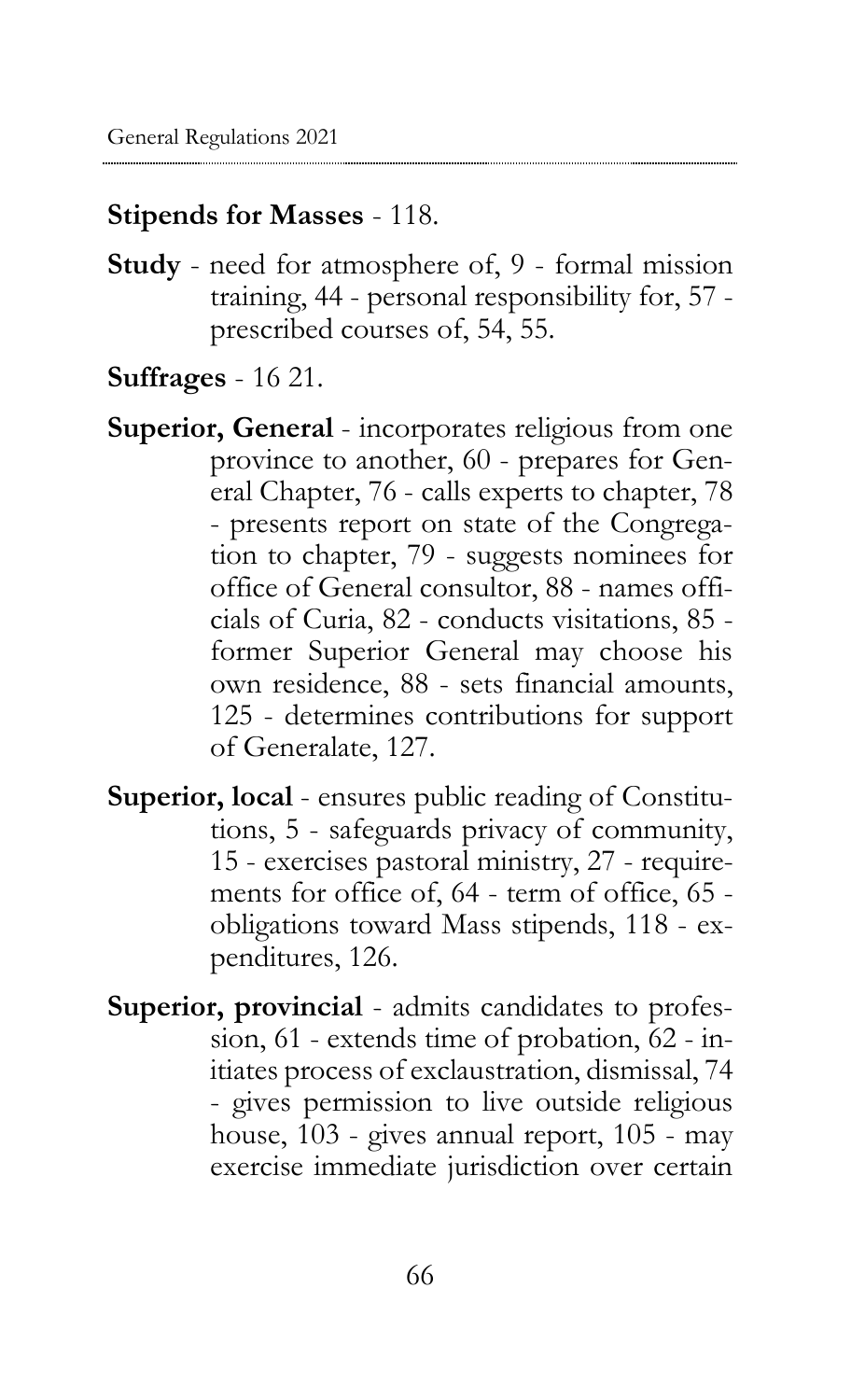religious/activities, 109 - sale of property, 121 - expenditures, 125 - financial report, 128.

**Superior, regional vicariate** - 43.

**Superior, Vice-Province** - 105.

#### **T**

**Terms of office** - 65.

**Transfer** - to another province, 60 - from another Congregation, 62.

### **V**

- **Vicariate, regional** may send suggestions to General Chapter, 77.
- **Vice-Province** may send suggestions to General Chapter, 77 - status in the Congregation, 105.
- **Visits of General** 85.
- **Vocations** 41, 45.
- **Voice** those deprived of active/passive voice, 68 loss of, 103 - those in General Curia retain in their respective provinces, 106.

**Vote** - consultative or deliberative, 67

**Vow**, special - 7, 28.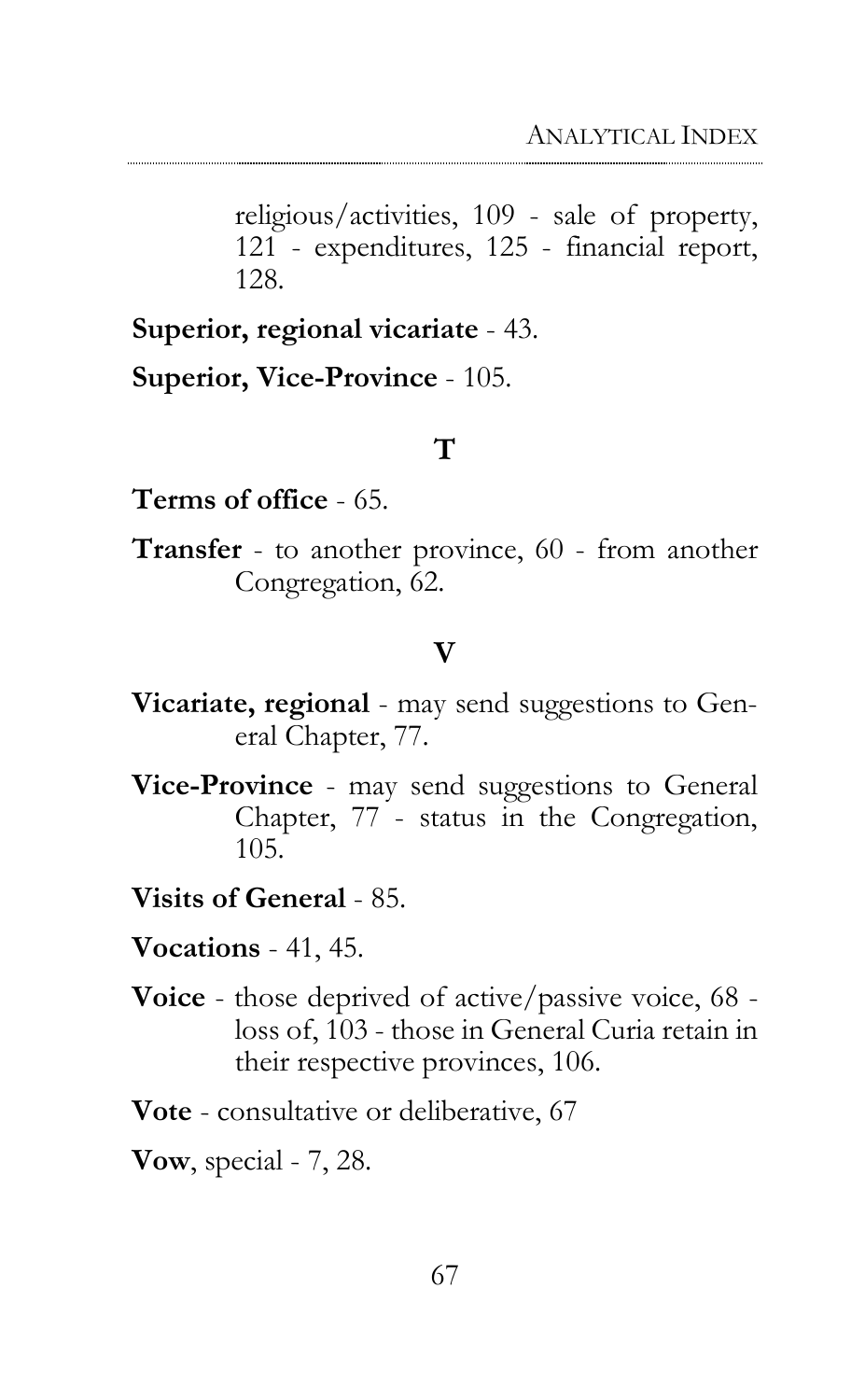### **W**

**Will** - change of, 119.

**Word of God** - in choosing our ministry, 28 - our special charism, 34 - our primary object, 36.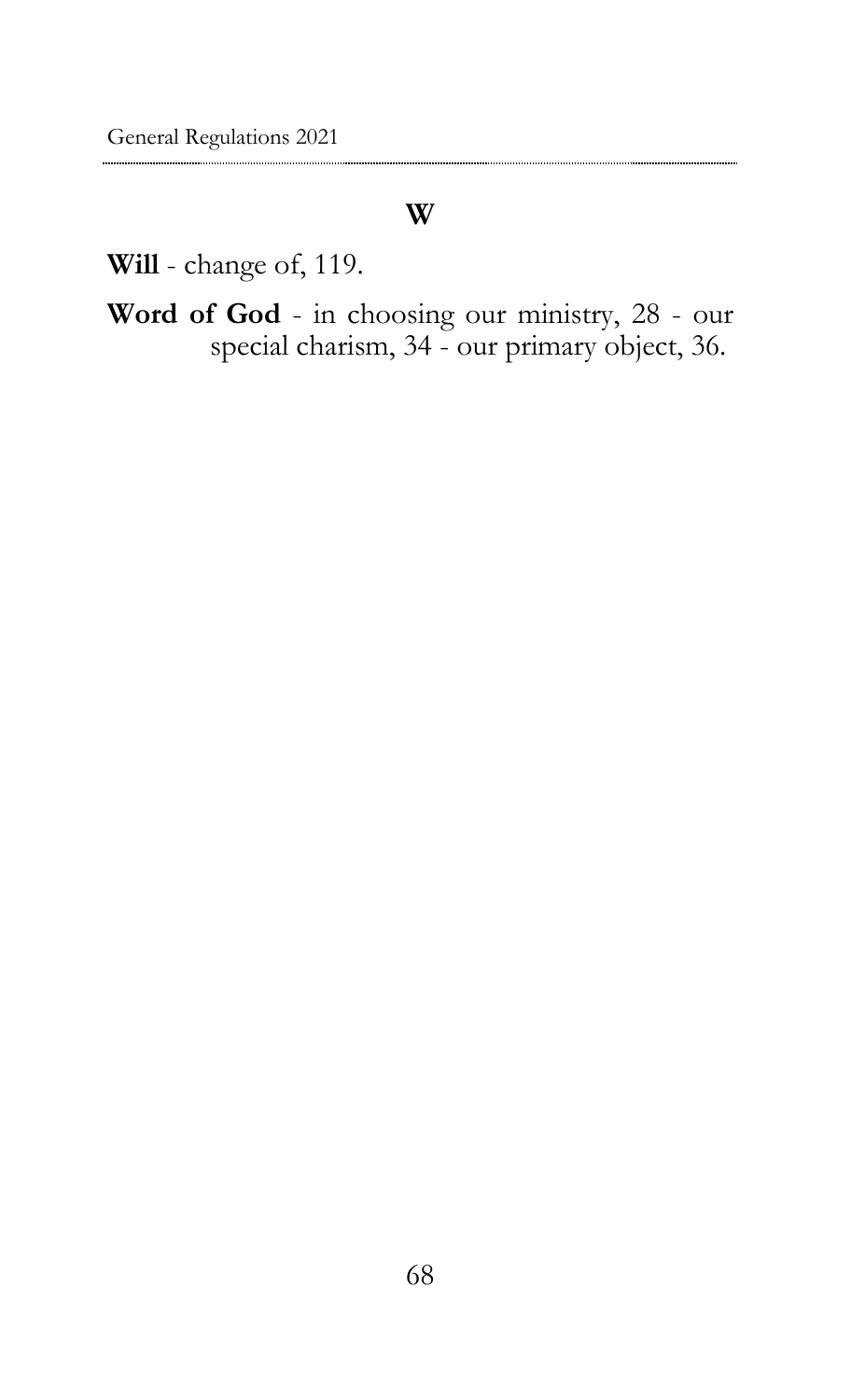# **CONTENTS**